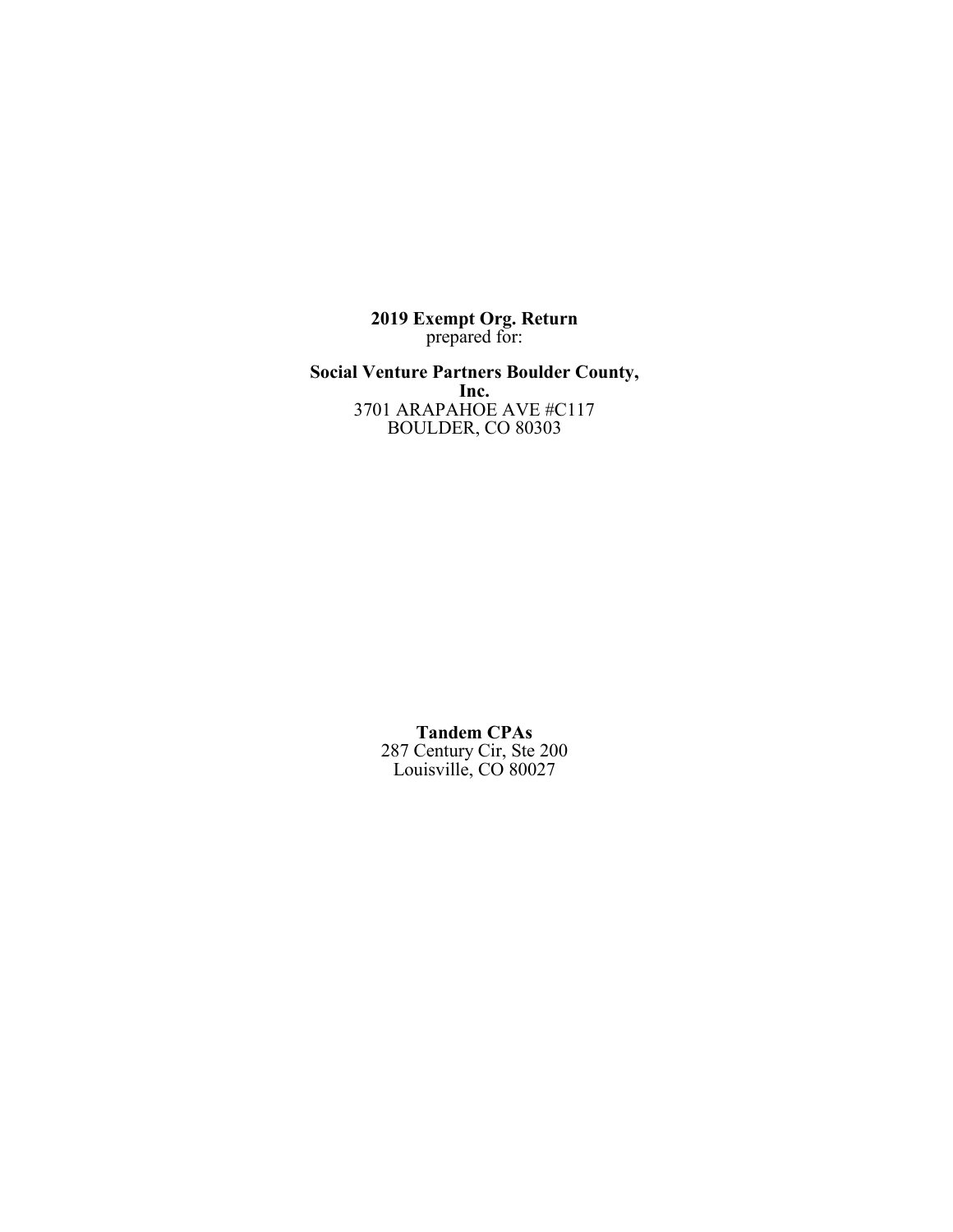## **TANDEM CPAS**

**287 CENTURY CIR, STE 200 LOUISVILLE, CO 80027 (303) 499-7445**

**Social Venture Partners Boulder County, Inc. 3701 ARAPAHOE AVE #C117 BOULDER, CO 80303 (720) 261-2756**

### **FEDERAL FORMS**

| <b>Form 990</b>     | 2019 Return of Organization Exempt from Income Tax |
|---------------------|----------------------------------------------------|
| <b>Schedule A</b>   | <b>Organization Exempt Under Section 501(c)(3)</b> |
| <b>Schedule B</b>   | <b>Schedule of Contributors</b>                    |
| <b>Schedule D</b>   | <b>Schedule D</b>                                  |
| <b>Schedule I</b>   | <b>Grants and Other Assistance Inside U.S.</b>     |
| <b>Schedule M</b>   | <b>Non-Cash Contributions</b>                      |
| <b>Schedule O</b>   | <b>Supplemental Information</b>                    |
| <b>Form 4562</b>    | <b>Depreciation and Amortization</b>               |
| <b>Form 8868</b>    | <b>Application for Extension</b>                   |
|                     | <b>Depreciation Schedules</b>                      |
| <b>Form 8879-EO</b> | <b>IRS e-file Signature Authorization</b>          |

**FEE SUMMARY**

**Preparation Fee**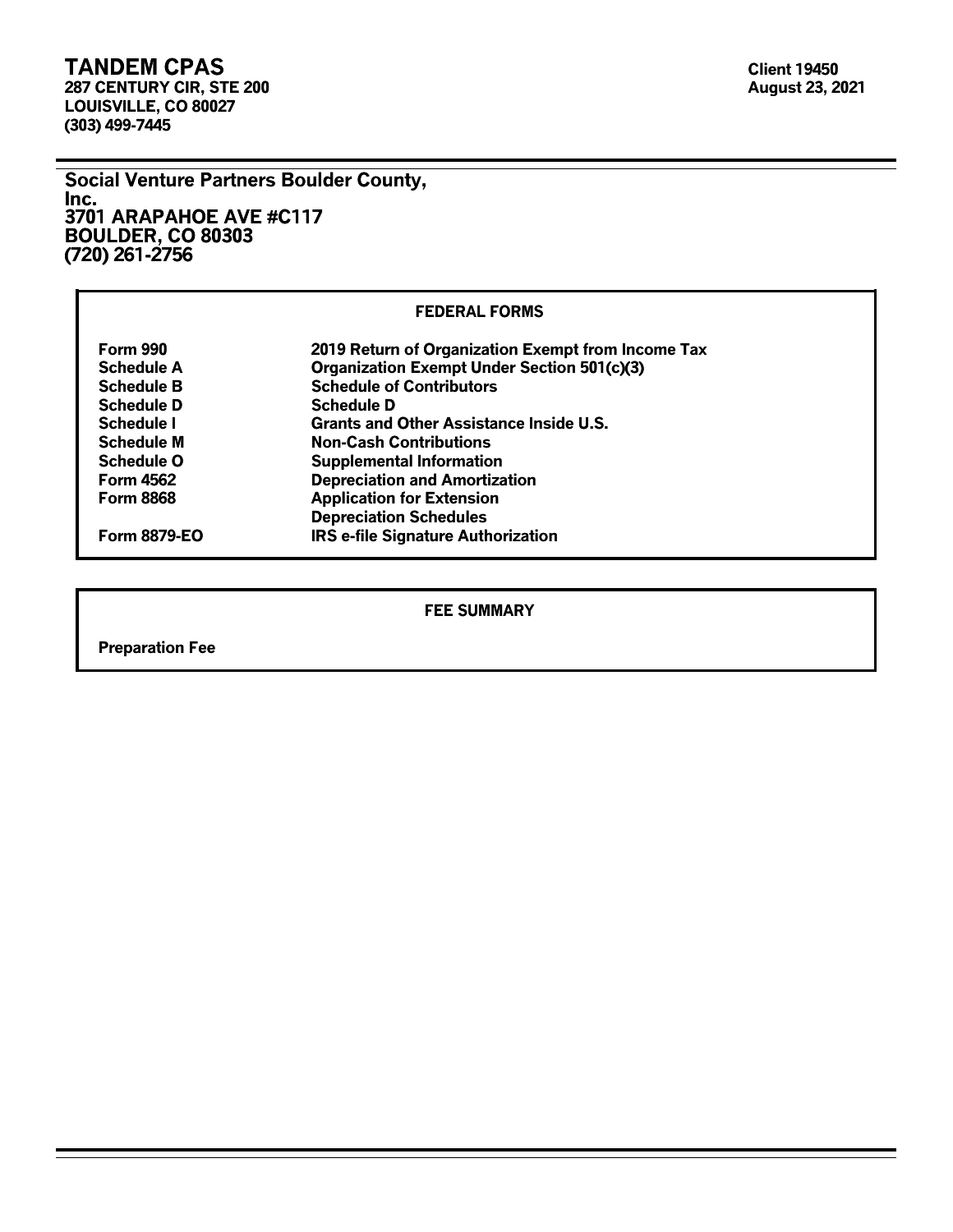### **TANDEM CPAS 287 CENTURY CIR, STE 200 LOUISVILLE, CO 80027 (303) 499-7445**

August 23, 2021

Social Venture Partners Boulder County, Inc. 3701 ARAPAHOE AVE #C117 BOULDER, CO 80303

Dear Client:

Your 2019 Federal Return of Organization Exempt from Income Tax will be electronically filed with the Internal Revenue Service upon receipt of a signed Form 8879-EO - IRS e-file Signature Authorization. No tax is payable with the filing of this return. We must have your signed 8879-EO before the filing deadline of August 16, 2021.

Please be sure to call us if you have any questions.

Sincerely,

Kristin L. Flewelling, CPA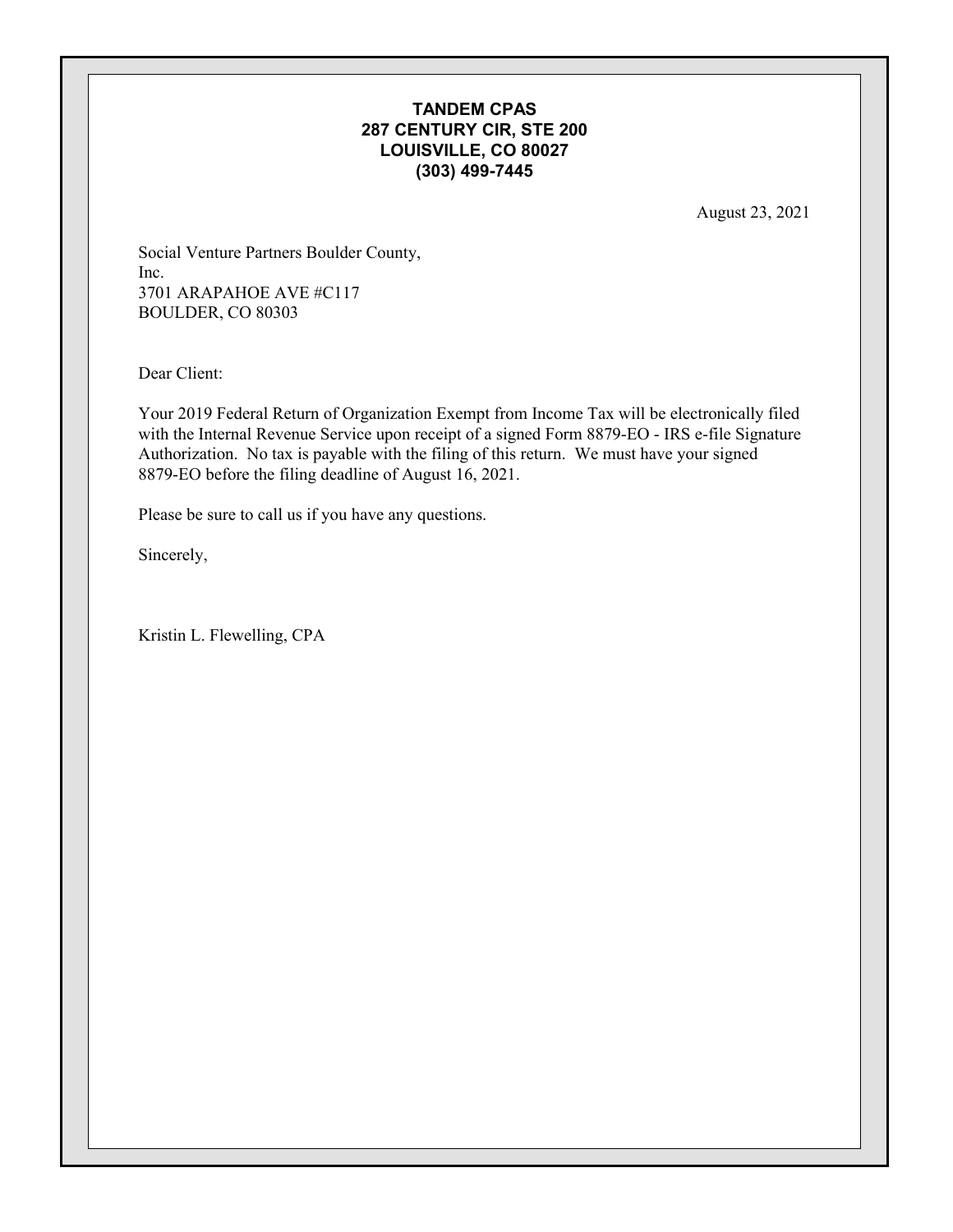## **2019 FEDERAL EXEMPT ORGANIZATION TAX SUMMARY PAGE 1**

| SOCIAL VENTURE PARTNERS BOULDER COUNTY,<br>INC.                                                                                                                            |                                        |                                        |                                     |  |  |
|----------------------------------------------------------------------------------------------------------------------------------------------------------------------------|----------------------------------------|----------------------------------------|-------------------------------------|--|--|
| <b>REVENUE</b>                                                                                                                                                             | 2019                                   | 2018                                   | <b>DIFF</b>                         |  |  |
| CONTRIBUTIONS AND GRANTS<br>PROGRAM SERVICE REVENUE<br>INVESTMENT INCOME                                                                                                   | 376,160<br>7,885<br>122                | 411,141<br>8,683<br>88                 | $-34,981$<br>$-798$<br>34           |  |  |
|                                                                                                                                                                            | 384,167                                | 419,912                                | $-35,745$                           |  |  |
| <b>EXPENSES</b><br>GRANTS AND SIMILAR AMOUNTS PAID<br>SALARIES, OTHER COMPEN., EMP. BENEFITS                                                                               | 30,000<br>206,468<br>116,966           | 54,650<br>222,052<br>120,769           | $-24,650$<br>$-15,584$<br>$-3,803$  |  |  |
|                                                                                                                                                                            | 353,434                                | 397,471                                | $-44,037$                           |  |  |
| <b>NET ASSETS OR FUND BALANCES</b><br>REVENUE LESS EXPENSES<br>TOTAL ASSETS AT END OF YEAR<br>TOTAL LIABILITIES AT END OF YEAR<br>NET ASSETS/FUND BALANCES AT END OF YEAR. | 30,733<br>209,890<br>51,093<br>158,797 | 22,441<br>140,924<br>12,860<br>128,064 | 8,292<br>68,966<br>38,233<br>30,733 |  |  |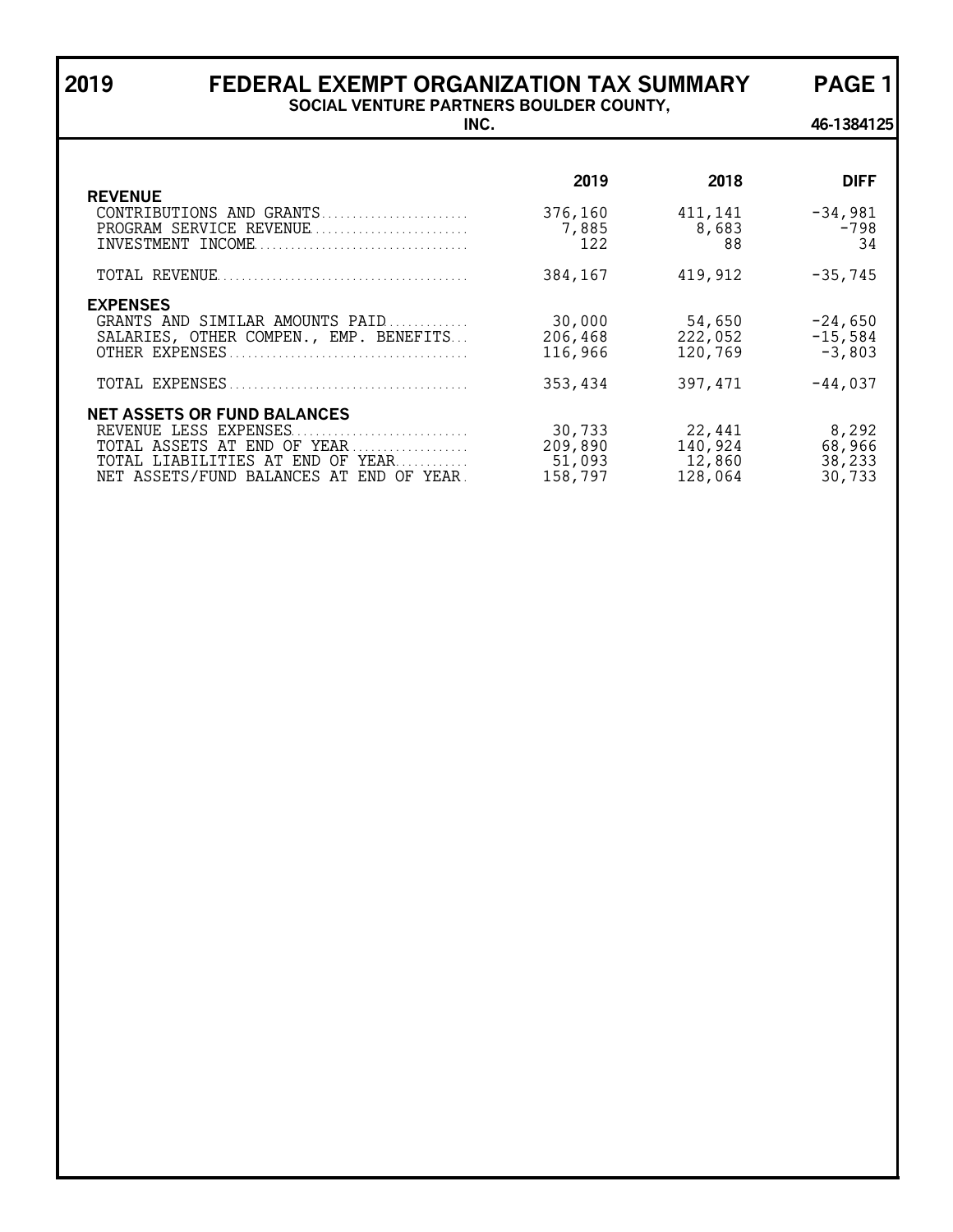## **2019 GENERAL INFORMATION PAGE 1**

**SOCIAL VENTURE PARTNERS BOULDER COUNTY,**

**INC. 46-1384125**

#### **FORMS NEEDED FOR THIS RETURN**

FEDERAL: 990, SCH A, SCH B, SCH D, SCH I, SCH M, SCH O, 4562, 8868

#### **CARRYOVERS TO 2020**

NONE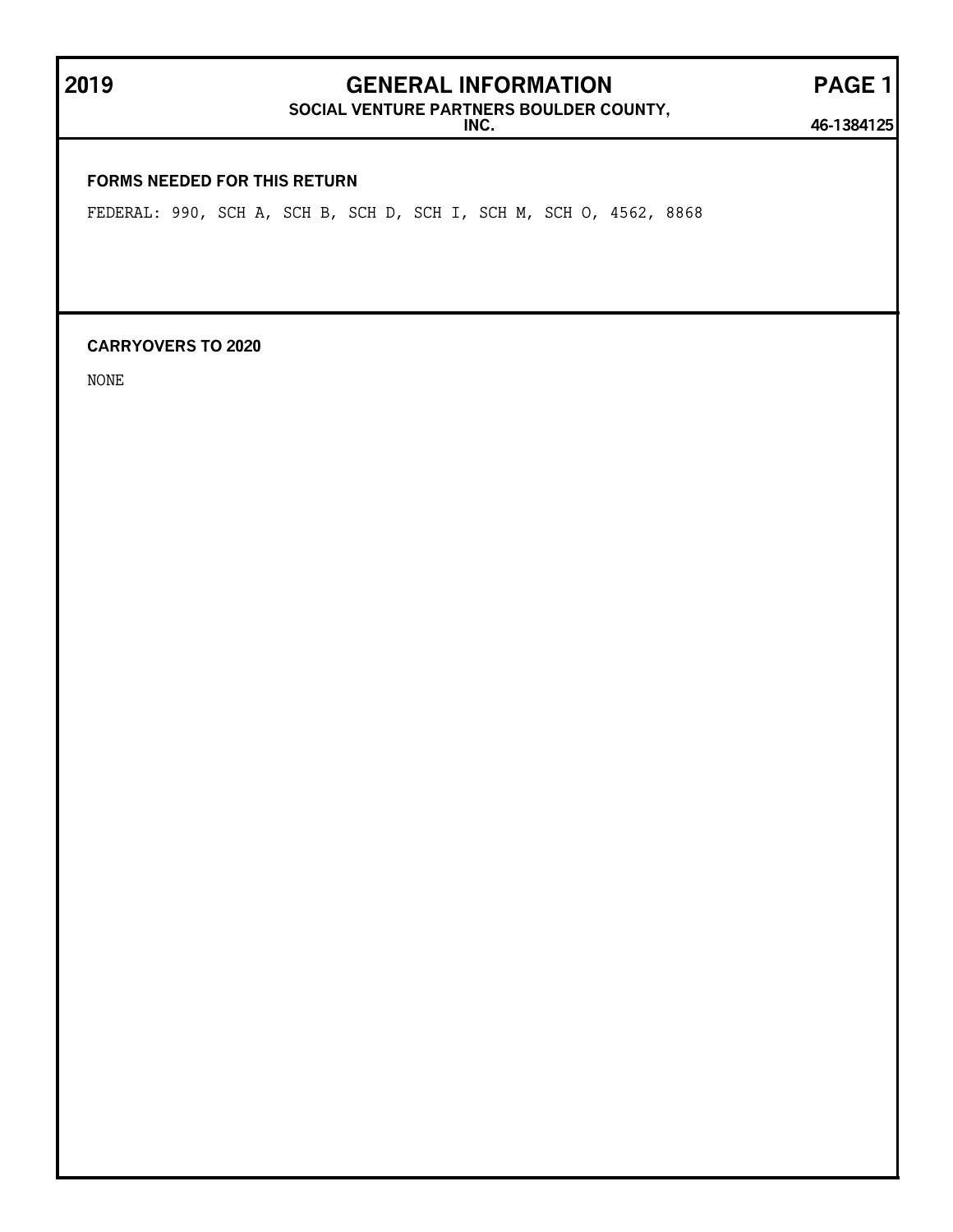| Form 8879-EO                                           |                                                                                                                                                                                                                                                                                                                                                                                                                                                                                                                                                                                                                                                                                                                                                                                                                                                                                                                                                                                                                                                                                                                                                                                                                                                                                                                                                                                                                                                                                                                                                           | <b>IRS e-file Signature Authorization</b><br>for an Exempt Organization |                        |                                            |
|--------------------------------------------------------|-----------------------------------------------------------------------------------------------------------------------------------------------------------------------------------------------------------------------------------------------------------------------------------------------------------------------------------------------------------------------------------------------------------------------------------------------------------------------------------------------------------------------------------------------------------------------------------------------------------------------------------------------------------------------------------------------------------------------------------------------------------------------------------------------------------------------------------------------------------------------------------------------------------------------------------------------------------------------------------------------------------------------------------------------------------------------------------------------------------------------------------------------------------------------------------------------------------------------------------------------------------------------------------------------------------------------------------------------------------------------------------------------------------------------------------------------------------------------------------------------------------------------------------------------------------|-------------------------------------------------------------------------|------------------------|--------------------------------------------|
|                                                        | For calendar year 2019, or fiscal year beginning $10/01$ _ _ , 2019, and ending $9/30$ _ , 20 $2020$                                                                                                                                                                                                                                                                                                                                                                                                                                                                                                                                                                                                                                                                                                                                                                                                                                                                                                                                                                                                                                                                                                                                                                                                                                                                                                                                                                                                                                                      |                                                                         |                        | OMB No. 1545-1878                          |
|                                                        |                                                                                                                                                                                                                                                                                                                                                                                                                                                                                                                                                                                                                                                                                                                                                                                                                                                                                                                                                                                                                                                                                                                                                                                                                                                                                                                                                                                                                                                                                                                                                           | ► Do not send to the IRS. Keep for your records.                        |                        | 2019                                       |
| Department of the Treasury<br>Internal Revenue Service |                                                                                                                                                                                                                                                                                                                                                                                                                                                                                                                                                                                                                                                                                                                                                                                                                                                                                                                                                                                                                                                                                                                                                                                                                                                                                                                                                                                                                                                                                                                                                           | ► Go to www.irs.gov/Form8879EO for the latest information.              |                        |                                            |
| Name of exempt organization                            | SOCIAL VENTURE PARTNERS BOULDER COUNTY,                                                                                                                                                                                                                                                                                                                                                                                                                                                                                                                                                                                                                                                                                                                                                                                                                                                                                                                                                                                                                                                                                                                                                                                                                                                                                                                                                                                                                                                                                                                   |                                                                         |                        | <b>Employer identification number</b>      |
| INC                                                    |                                                                                                                                                                                                                                                                                                                                                                                                                                                                                                                                                                                                                                                                                                                                                                                                                                                                                                                                                                                                                                                                                                                                                                                                                                                                                                                                                                                                                                                                                                                                                           |                                                                         |                        | 46-1384125                                 |
| Name and title of officer                              |                                                                                                                                                                                                                                                                                                                                                                                                                                                                                                                                                                                                                                                                                                                                                                                                                                                                                                                                                                                                                                                                                                                                                                                                                                                                                                                                                                                                                                                                                                                                                           |                                                                         |                        |                                            |
| TIM WATSON                                             |                                                                                                                                                                                                                                                                                                                                                                                                                                                                                                                                                                                                                                                                                                                                                                                                                                                                                                                                                                                                                                                                                                                                                                                                                                                                                                                                                                                                                                                                                                                                                           | TREASURER                                                               |                        |                                            |
|                                                        | Part I   Type of Return and Return Information (Whole Dollars Only)                                                                                                                                                                                                                                                                                                                                                                                                                                                                                                                                                                                                                                                                                                                                                                                                                                                                                                                                                                                                                                                                                                                                                                                                                                                                                                                                                                                                                                                                                       |                                                                         |                        |                                            |
|                                                        | Check the box for the return for which you are using this Form 8879-EO and enter the applicable amount, if any, from the return. If you<br>check the box on line 1a, 2a, 3a, 4a, or 5a, below, and the amount on that line for the return being filed with this form was blank, then<br>leave line 1b, 2b, 3b, 4b, or 5b, whichever is applicable, blank (do not enter -0-). But, if you entered -0- on the return, then enter -0- on<br>the applicable line below. Do not complete more than one line in Part I.                                                                                                                                                                                                                                                                                                                                                                                                                                                                                                                                                                                                                                                                                                                                                                                                                                                                                                                                                                                                                                         |                                                                         |                        |                                            |
|                                                        | 1 a Form 990 check here $\dots$ $\blacktriangleright$ $\begin{vmatrix} x \\ y \end{vmatrix}$ <b>b Total revenue,</b> if any (Form 990, Part VIII, column (A), line 12.                                                                                                                                                                                                                                                                                                                                                                                                                                                                                                                                                                                                                                                                                                                                                                                                                                                                                                                                                                                                                                                                                                                                                                                                                                                                                                                                                                                    |                                                                         |                        | 1 b<br>384,167.                            |
|                                                        | 2a Form 990-EZ check here $\dots$ $\blacktriangleright$   b Total revenue, if any (Form 990-EZ, line 9). $\dots$ . $\dots$                                                                                                                                                                                                                                                                                                                                                                                                                                                                                                                                                                                                                                                                                                                                                                                                                                                                                                                                                                                                                                                                                                                                                                                                                                                                                                                                                                                                                                |                                                                         |                        | 2 <sub>b</sub>                             |
|                                                        | <b>3a</b> Form 1120-POL check here $\dots$ $\blacktriangleright$   <b>b</b> Total tax (Form 1120-POL, line 22) $\dots$                                                                                                                                                                                                                                                                                                                                                                                                                                                                                                                                                                                                                                                                                                                                                                                                                                                                                                                                                                                                                                                                                                                                                                                                                                                                                                                                                                                                                                    |                                                                         |                        | 3 <sub>b</sub>                             |
| 4a Form 990-PF check here $\dots$                      |                                                                                                                                                                                                                                                                                                                                                                                                                                                                                                                                                                                                                                                                                                                                                                                                                                                                                                                                                                                                                                                                                                                                                                                                                                                                                                                                                                                                                                                                                                                                                           | <b>b</b> Tax based on investment income (Form 990-PF, Part VI, line 5)  |                        | 4b                                         |
| 5a Form 8868 check here $\dots$ $\blacktriangleright$  |                                                                                                                                                                                                                                                                                                                                                                                                                                                                                                                                                                                                                                                                                                                                                                                                                                                                                                                                                                                                                                                                                                                                                                                                                                                                                                                                                                                                                                                                                                                                                           |                                                                         |                        | 5 <sub>b</sub>                             |
|                                                        | <b>Part II Declaration and Signature Authorization of Officer</b>                                                                                                                                                                                                                                                                                                                                                                                                                                                                                                                                                                                                                                                                                                                                                                                                                                                                                                                                                                                                                                                                                                                                                                                                                                                                                                                                                                                                                                                                                         |                                                                         |                        |                                            |
|                                                        | electronic return and accompanying schedules and statements and to the best of my knowledge and belief, they are true, correct, and complete.<br>I further declare that the amount in Part I above is the amount shown on the copy of the organization's electronic return. I consent to allow my intermediate service provider, transmitter, or electronic return originator (<br>the IRS (a) an acknowledgement of receipt or reason for rejection of the transmission, (b) the reason for any delay in processing the return or<br>refund, and (c) the date of any refund. If applicable, I authorize the U.S. Treasury and its designated Financial Agent to initiate an electronic<br>funds withdrawal (direct debit) entry to the financial institution account indicated in the tax preparation software for payment of the<br>organization's federal taxes owed on this return, and the financial institution to debit the entry to this account. To revoke a payment, I must<br>contact the U.S. Treasury Financial Agent at 1-888-353-4537 no later than 2 business days prior to the payment (settlement) date. I also<br>authorize the financial institutions involved in the processing of the electronic payment of taxes to receive confidential information necessary to<br>answer inquiries and resolve issues related to the payment. I have selected a personal identification number (PIN) as my signature for the<br>organization's electronic return and, if applicable, the organization's consent to electronic funds withdrawal. |                                                                         |                        |                                            |
| Officer's PIN: check one box only                      |                                                                                                                                                                                                                                                                                                                                                                                                                                                                                                                                                                                                                                                                                                                                                                                                                                                                                                                                                                                                                                                                                                                                                                                                                                                                                                                                                                                                                                                                                                                                                           |                                                                         |                        |                                            |
| X<br>authorize<br>TANDEM CPAS                          | ERO firm name                                                                                                                                                                                                                                                                                                                                                                                                                                                                                                                                                                                                                                                                                                                                                                                                                                                                                                                                                                                                                                                                                                                                                                                                                                                                                                                                                                                                                                                                                                                                             | to enter my PIN                                                         | 19450                  | as my signature<br>Enter five numbers, but |
|                                                        |                                                                                                                                                                                                                                                                                                                                                                                                                                                                                                                                                                                                                                                                                                                                                                                                                                                                                                                                                                                                                                                                                                                                                                                                                                                                                                                                                                                                                                                                                                                                                           |                                                                         | do not enter all zeros |                                            |
| the return's disclosure consent screen.                | on the organization's tax year 2019 electronically filed return. If I have indicated within this return that a copy of the return is being filed with<br>a state agency(ies) regulating charities as part of the IRS Fed/State program, I also authorize the aforementioned ERO to enter my PIN on                                                                                                                                                                                                                                                                                                                                                                                                                                                                                                                                                                                                                                                                                                                                                                                                                                                                                                                                                                                                                                                                                                                                                                                                                                                        |                                                                         |                        |                                            |
|                                                        | As an officer of the organization, I will enter my PIN as my signature on the organization's tax year 2019 electronically filed return. If I have<br>indicated within this return that a copy of the return is being filed with a state agency(ies) regulating charities as part of the IRS Fed/State<br>program, I will enter my PIN on the return's disclosure consent screen.                                                                                                                                                                                                                                                                                                                                                                                                                                                                                                                                                                                                                                                                                                                                                                                                                                                                                                                                                                                                                                                                                                                                                                          |                                                                         |                        |                                            |
| Officer's signature $\blacktriangleright$              |                                                                                                                                                                                                                                                                                                                                                                                                                                                                                                                                                                                                                                                                                                                                                                                                                                                                                                                                                                                                                                                                                                                                                                                                                                                                                                                                                                                                                                                                                                                                                           | Date $\blacktriangleright$                                              | 4/22/2021              |                                            |
| <b>Part III Certification and Authentication</b>       |                                                                                                                                                                                                                                                                                                                                                                                                                                                                                                                                                                                                                                                                                                                                                                                                                                                                                                                                                                                                                                                                                                                                                                                                                                                                                                                                                                                                                                                                                                                                                           |                                                                         |                        |                                            |
|                                                        | <b>ERO's EFIN/PIN.</b> Enter your six-digit electronic filing identification                                                                                                                                                                                                                                                                                                                                                                                                                                                                                                                                                                                                                                                                                                                                                                                                                                                                                                                                                                                                                                                                                                                                                                                                                                                                                                                                                                                                                                                                              |                                                                         |                        |                                            |
|                                                        |                                                                                                                                                                                                                                                                                                                                                                                                                                                                                                                                                                                                                                                                                                                                                                                                                                                                                                                                                                                                                                                                                                                                                                                                                                                                                                                                                                                                                                                                                                                                                           |                                                                         |                        | 84972721530<br>Do not enter all zeros      |
| Authorized IRS e-file Providers for Business Returns.  | I certify that the above numeric entry is my PIN, which is my signature on the 2019 electronically filed return for the organization indicated<br>above. I confirm that I am submitting this return in accordance with the requirements of Pub. 4163, Modernized e-File (MeF) Information for                                                                                                                                                                                                                                                                                                                                                                                                                                                                                                                                                                                                                                                                                                                                                                                                                                                                                                                                                                                                                                                                                                                                                                                                                                                             |                                                                         |                        |                                            |
| ERO's signature<br>►                                   | KRISTIN L. FLEWELLING, CPA                                                                                                                                                                                                                                                                                                                                                                                                                                                                                                                                                                                                                                                                                                                                                                                                                                                                                                                                                                                                                                                                                                                                                                                                                                                                                                                                                                                                                                                                                                                                | Date $\blacktriangleright$                                              |                        |                                            |
|                                                        |                                                                                                                                                                                                                                                                                                                                                                                                                                                                                                                                                                                                                                                                                                                                                                                                                                                                                                                                                                                                                                                                                                                                                                                                                                                                                                                                                                                                                                                                                                                                                           |                                                                         |                        |                                            |

**ERO Must Retain This Form** ' **See Instructions Do Not Submit This Form to the IRS Unless Requested To Do So**

**BAA For Paperwork Reduction Act Notice, see instructions.** Form 8879-EO (2019)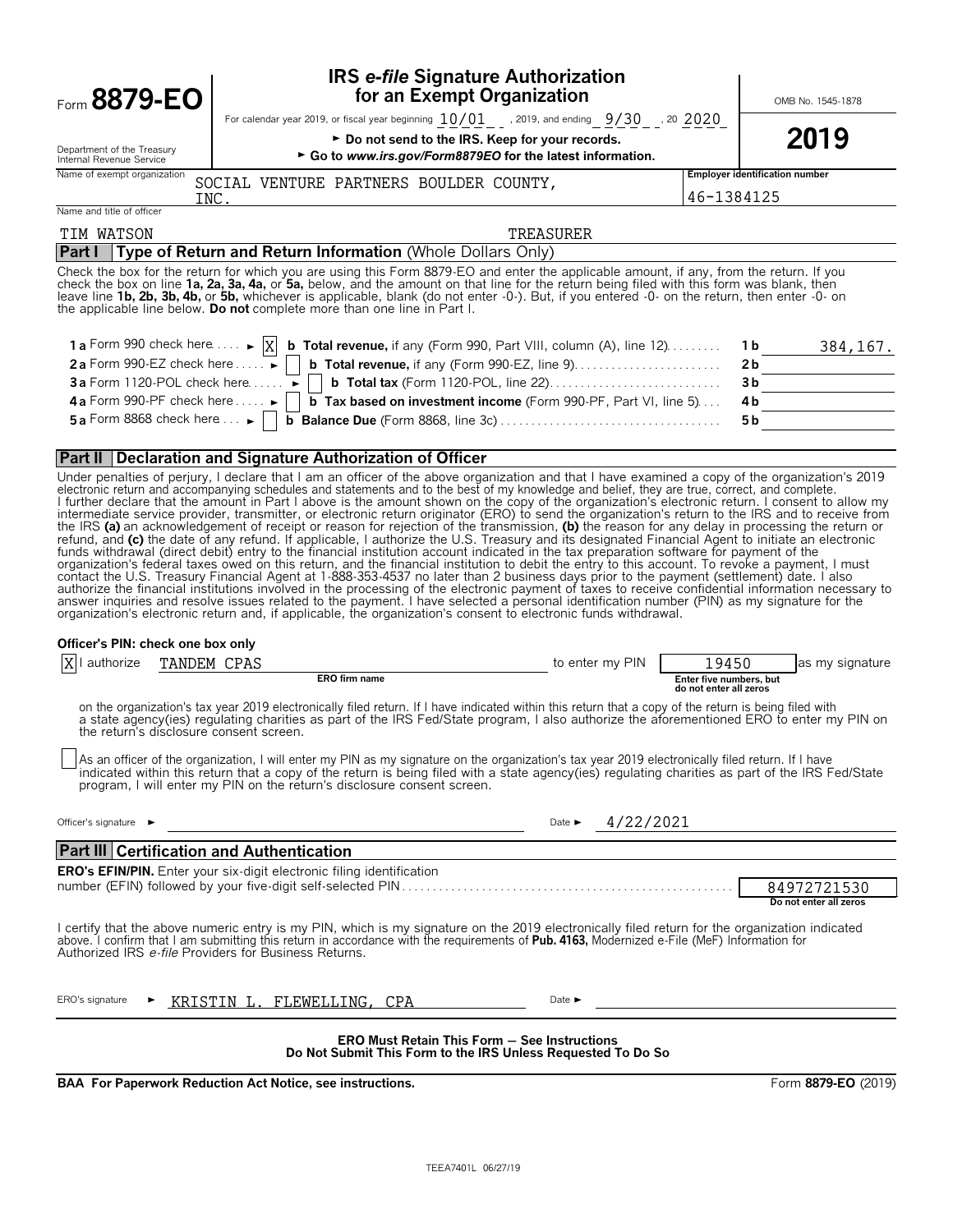|                             | O,<br>m |              |
|-----------------------------|---------|--------------|
| $\vdash$ orm $\blacksquare$ | 0<br>n  | ١ι<br>ı<br>O |

Department of the Treasury<br>Internal Revenue Service

# **Application for Automatic Extension of Time To File an Form B8668 Exempt Organization Return** CRET **EXEMPT ON B No. 1545-0047**

01

File a separate application for each return.

► Go to *www.irs.gov/Form8868* for the latest information.

**Electronic filing** *(e-file).* You can electronically file Form 8868 to request a 6-month automatic extension of time to file any of the forms listed below with the exception of Form 8870, Information Return for Transfers Associated With Certain Personal Benefit Contracts, for which an extension request must be sent to the IRS in paper format (see instructions). For more details on the electronic filing of this form, visit *www.irs.gov/e*-*file*-*providers/e-file-for-charities-and-non-profits*.

#### **Automatic 6-Month Extension of Time.** Only submit original (no copies needed).

All corporations required to file an income tax return other than Form 990-T (including 1120-C filers), partnerships, REMICs, and trusts must use Form 7004 to request an extension of time to file income tax returns. Name of exempt organization or other filer, see instructions. The contraction of the contraction of the filer, see instructions. **Type or**

| rype or<br>print             | SOCIAL VENTURE PARTNERS BOULDER COUNTY,<br>INC.                                          | 46-1384125 |
|------------------------------|------------------------------------------------------------------------------------------|------------|
| File by the                  | Number, street, and room or suite number. If a P.O. box, see instructions.               |            |
| due date for<br>filing your  | 3701 ARAPAHOE AVE #C117                                                                  |            |
| return. See<br>instructions. | City, town or post office, state, and ZIP code. For a foreign address, see instructions. |            |
|                              | CO 80303<br>BOULDER.                                                                     |            |

Enter the Return Code for the return that this application is for (file a separate application for each return). . . . . . . . . . . . . . . . . . . . . . . . . . .

| Application<br>Is For                               | Return<br>Code | <b>Application</b><br><b>Ils For</b> | Return<br>Code  |
|-----------------------------------------------------|----------------|--------------------------------------|-----------------|
| Form 990 or Form 990-EZ                             | 01             | Form 990-T (corporation)             | 07              |
| Form 990-BL                                         | 02             | Form 1041-A                          | 08              |
| Form 4720 (individual)                              | 03             | Form 4720 (other than individual)    | 09              |
| Form 990-PF                                         | 04             | Form 5227                            | 10 <sup>1</sup> |
| Form $990 - T$ (section $401(a)$ or $408(a)$ trust) | 05             | Form 6069                            |                 |
| Form 990-T (trust other than above)                 | 06             | Form 8870                            | $12^{12}$       |

| $\bullet$ The books are in the care of $\blacktriangleright$ | ELLIS BOOKKEEPING |
|--------------------------------------------------------------|-------------------|
|                                                              |                   |

| Fax No. $\blacktriangleright$<br>Telephone No. ► (720) 494-2552<br>• If this is for a Group Return, enter the organization's four digit Group Exemption Number (GEN) [If this is for the whole group,<br>check this box $\blacktriangleright \blacksquare$ . If it is for part of the group, check this box $\blacktriangleright \blacksquare$ and attach a list with the names and TINs of all members<br>the extension is for. |
|----------------------------------------------------------------------------------------------------------------------------------------------------------------------------------------------------------------------------------------------------------------------------------------------------------------------------------------------------------------------------------------------------------------------------------|
| I request an automatic 6-month extension of time until<br>8/15, 8/15 . 20 21, to file the exempt organization return                                                                                                                                                                                                                                                                                                             |
| for the organization named above. The extension is for the organization's return for:                                                                                                                                                                                                                                                                                                                                            |

calendar year 20 or

| $X$ tax year beginning $10/01$ , 20 $19$ , and ending<br>$9/30$ , 20<br>20 ·<br>Initial return<br>2 If the tax year entered in line 1 is for less than 12 months, check reason:<br>Change in accounting period | Final return |    |
|----------------------------------------------------------------------------------------------------------------------------------------------------------------------------------------------------------------|--------------|----|
| 3a If this application is for Forms 990-BL, 990-PF, 990-T, 4720, or 6069, enter the tentative tax, less any                                                                                                    | 3alS         | 0. |
| <b>b</b> If this application is for Forms 990-PF, 990-T, 4720, or 6069, enter any refundable credits and estimated<br>tax payments made. Include any prior year overpayment allowed as a credit                | 3 b S        |    |
| c Balance due. Subtract line 3b from line 3a. Include your payment with this form, if required, by using                                                                                                       |              |    |

EFTPS (Electronic Federal Tax Payment System). See instructions . . . . . . . . . . . . . . . . . . . . . . . . . . . . . . . . . . . . . **3 c** \$ **Caution:** If you are going to make an electronic funds withdrawal (direct debit) with this Form 8868, see Form 8453-EO and Form 8879-EO for payment instructions. 0.

**BAA For Privacy Act and Paperwork Reduction Act Notice, see instructions. Form 8868 (Rev. 1-2020)**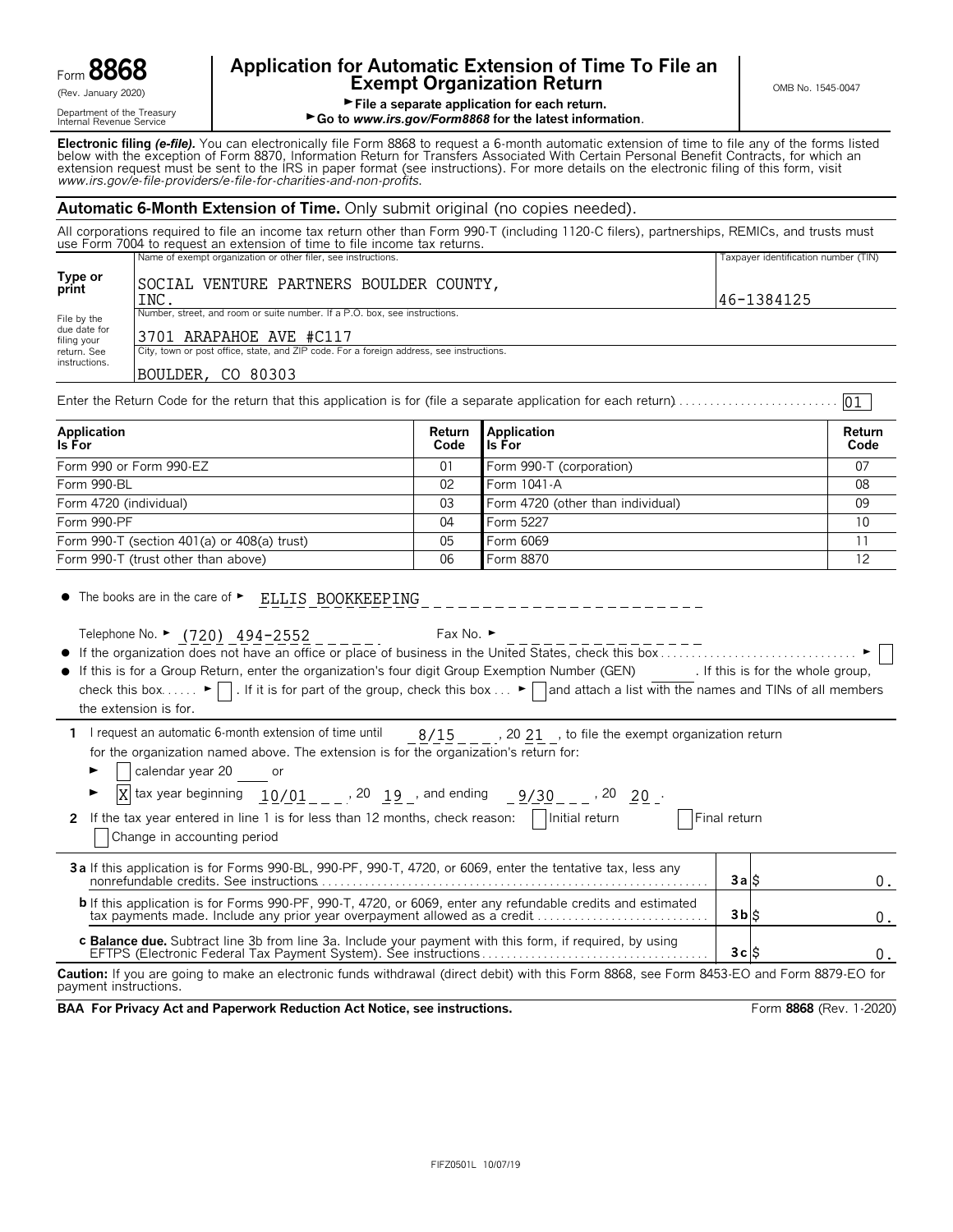|                                        | Form $990$                                             |                                      |                                              |            |                                                                                                                                                                                                                                   |                             |               |      |                      |      |                   |                                                                                          | OMB No. 1545-0047                   |                     |           |
|----------------------------------------|--------------------------------------------------------|--------------------------------------|----------------------------------------------|------------|-----------------------------------------------------------------------------------------------------------------------------------------------------------------------------------------------------------------------------------|-----------------------------|---------------|------|----------------------|------|-------------------|------------------------------------------------------------------------------------------|-------------------------------------|---------------------|-----------|
|                                        | (Rev. January 2020)                                    |                                      |                                              |            | <b>Return of Organization Exempt From Income Tax</b>                                                                                                                                                                              |                             |               |      |                      |      |                   |                                                                                          | 2019                                |                     |           |
|                                        |                                                        |                                      |                                              |            | Under section 501(c), 527, or 4947(a)(1) of the Internal Revenue Code (except private foundations)                                                                                                                                |                             |               |      |                      |      |                   |                                                                                          |                                     |                     |           |
|                                        | Department of the Treasury<br>Internal Revenue Service |                                      |                                              |            | Do not enter social security numbers on this form as it may be made public.<br>Go to www.irs.gov/Form990 for instructions and the latest information.                                                                             |                             |               |      |                      |      |                   |                                                                                          | <b>Open to Public</b><br>Inspection |                     |           |
|                                        |                                                        |                                      |                                              |            | For the 2019 calendar year, or tax year beginning $10/01$                                                                                                                                                                         |                             |               |      | , 2019, and ending   | 9/30 |                   |                                                                                          | , 2020                              |                     |           |
| в                                      | Check if applicable:                                   |                                      | C                                            |            |                                                                                                                                                                                                                                   |                             |               |      |                      |      |                   |                                                                                          | D Employer identification number    |                     |           |
|                                        |                                                        | Address change                       |                                              |            | SOCIAL VENTURE PARTNERS BOULDER COUNTY,                                                                                                                                                                                           |                             |               |      |                      |      |                   | 46-1384125                                                                               |                                     |                     |           |
|                                        |                                                        | Name change                          | INC.                                         |            |                                                                                                                                                                                                                                   |                             |               |      |                      |      |                   | E Telephone number                                                                       |                                     |                     |           |
|                                        | Initial return                                         |                                      | 3701 ARAPAHOE AVE #C117<br>BOULDER, CO 80303 |            |                                                                                                                                                                                                                                   |                             |               |      |                      |      |                   | (720)                                                                                    | 261-2756                            |                     |           |
|                                        |                                                        | Final return/terminated              |                                              |            |                                                                                                                                                                                                                                   |                             |               |      |                      |      |                   |                                                                                          |                                     |                     |           |
|                                        |                                                        | Amended return                       |                                              |            |                                                                                                                                                                                                                                   |                             |               |      |                      |      |                   | G Gross receipts $\varsigma$                                                             |                                     | 384,167.            |           |
|                                        |                                                        | Application pending                  |                                              |            | F Name and address of principal officer: TIM WATSON                                                                                                                                                                               |                             |               |      |                      |      |                   | H(a) Is this a group return for subordinates?                                            |                                     | Yes                 | <b>No</b> |
|                                        |                                                        |                                      | SAME AS C ABOVE                              |            |                                                                                                                                                                                                                                   |                             |               |      |                      |      |                   | <b>H(b)</b> Are all subordinates included?<br>If "No," attach a list. (see instructions) |                                     | Yes                 | <b>No</b> |
|                                        |                                                        | Tax-exempt status:                   | $X$ 501(c)(3)                                | $501(c)$ ( | $\sqrt{\bullet}$ (insert no.)                                                                                                                                                                                                     |                             | 4947(a)(1) or |      | 527                  |      |                   |                                                                                          |                                     |                     |           |
| J.                                     | Website: $\blacktriangleright$                         | N/A                                  |                                              |            |                                                                                                                                                                                                                                   |                             |               |      |                      |      |                   | $H(c)$ Group exemption number $\blacktriangleright$                                      |                                     |                     |           |
| K                                      | Part I                                                 | Form of organization:                | X<br>Corporation                             | Trust      | Association                                                                                                                                                                                                                       | Other $\blacktriangleright$ |               |      | L Year of formation: | 2012 |                   |                                                                                          | M State of legal domicile: CO       |                     |           |
|                                        | 1                                                      | <b>Summary</b>                       |                                              |            | Briefly describe the organization's mission or most significant activities: SEE_SCHEDULE_O________________                                                                                                                        |                             |               |      |                      |      |                   |                                                                                          |                                     |                     |           |
|                                        |                                                        |                                      |                                              |            |                                                                                                                                                                                                                                   |                             |               |      |                      |      |                   |                                                                                          |                                     |                     |           |
|                                        |                                                        |                                      |                                              |            |                                                                                                                                                                                                                                   |                             |               |      |                      |      |                   |                                                                                          |                                     |                     |           |
|                                        |                                                        |                                      |                                              |            |                                                                                                                                                                                                                                   |                             |               |      |                      |      |                   |                                                                                          |                                     |                     |           |
|                                        | 2                                                      | Check this box $\blacktriangleright$ |                                              |            | if the organization discontinued its operations or disposed of more than 25% of its net assets.                                                                                                                                   |                             |               |      |                      |      |                   |                                                                                          |                                     |                     |           |
|                                        | 3                                                      |                                      |                                              |            | Number of voting members of the governing body (Part VI, line 1a)                                                                                                                                                                 |                             |               |      |                      |      |                   | 3                                                                                        |                                     |                     | 12        |
|                                        | 4                                                      |                                      |                                              |            | Number of independent voting members of the governing body (Part VI, line 1b)                                                                                                                                                     |                             |               |      |                      |      |                   | 4                                                                                        |                                     |                     | 10        |
|                                        | 5<br>6                                                 |                                      |                                              |            | Total number of individuals employed in calendar year 2019 (Part V, line 2a)                                                                                                                                                      |                             |               |      |                      |      |                   | 5<br>$\overline{6}$                                                                      |                                     |                     | 5<br>116  |
| <b>Activities &amp; Governance</b>     |                                                        |                                      |                                              |            |                                                                                                                                                                                                                                   |                             |               |      |                      |      |                   | 7a                                                                                       |                                     |                     | 0.        |
|                                        |                                                        |                                      |                                              |            |                                                                                                                                                                                                                                   |                             |               |      |                      |      |                   | 7b                                                                                       |                                     |                     | 0.        |
|                                        |                                                        |                                      |                                              |            |                                                                                                                                                                                                                                   |                             |               |      |                      |      | <b>Prior Year</b> |                                                                                          |                                     | <b>Current Year</b> |           |
|                                        | 8                                                      |                                      |                                              |            |                                                                                                                                                                                                                                   |                             |               |      |                      |      |                   | 411, 141.                                                                                |                                     | 376,160.            |           |
|                                        | 9                                                      |                                      |                                              |            |                                                                                                                                                                                                                                   |                             |               |      |                      |      |                   | 8,683.                                                                                   |                                     | 7,885.              |           |
| Revenue                                | 10                                                     |                                      |                                              |            | Investment income (Part VIII, column (A), lines 3, 4, and 7d)                                                                                                                                                                     |                             |               |      |                      |      |                   | 88                                                                                       |                                     |                     | 122.      |
|                                        | 11<br>12                                               |                                      |                                              |            | Other revenue (Part VIII, column (A), lines 5, 6d, 8c, 9c, 10c, and 11e)<br>Total revenue - add lines 8 through 11 (must equal Part VIII, column (A), line 12)                                                                    |                             |               |      |                      |      |                   |                                                                                          |                                     |                     |           |
|                                        | 13                                                     |                                      |                                              |            |                                                                                                                                                                                                                                   |                             |               |      |                      |      |                   | 419, 912.                                                                                |                                     | 384, 167.           |           |
|                                        | 14                                                     |                                      |                                              |            | Benefits paid to or for members (Part IX, column (A), line 4)                                                                                                                                                                     |                             |               |      |                      |      |                   | 54,650                                                                                   |                                     | 30,000.             |           |
|                                        | 15                                                     |                                      |                                              |            | Salaries, other compensation, employee benefits (Part IX, column (A), lines 5-10)                                                                                                                                                 |                             |               |      |                      |      |                   |                                                                                          |                                     |                     |           |
| ω<br>٥                                 |                                                        |                                      |                                              |            | 16a Professional fundraising fees (Part IX, column (A), line 11e)                                                                                                                                                                 |                             |               |      |                      |      |                   | 222,052.                                                                                 |                                     | 206,468.            |           |
|                                        |                                                        |                                      |                                              |            |                                                                                                                                                                                                                                   |                             |               |      |                      |      |                   |                                                                                          |                                     |                     |           |
| Expens                                 |                                                        |                                      |                                              |            | <b>b</b> Total fundraising expenses (Part IX, column (D), line 25) $\blacktriangleright$                                                                                                                                          |                             |               |      | 40,384.              |      |                   |                                                                                          |                                     |                     |           |
|                                        | 17                                                     |                                      |                                              |            | Other expenses (Part IX, column (A), lines 11a-11d, 11f-24e)                                                                                                                                                                      |                             |               |      |                      |      |                   | 120,769.                                                                                 |                                     | 116,966.            |           |
|                                        | 18                                                     |                                      |                                              |            | Total expenses. Add lines 13-17 (must equal Part IX, column (A), line 25)                                                                                                                                                         |                             |               |      |                      |      |                   | 397,471                                                                                  |                                     | 353, 434.           |           |
|                                        | 19                                                     |                                      |                                              |            | Revenue less expenses. Subtract line 18 from line 12                                                                                                                                                                              |                             |               |      |                      |      |                   | 22,441                                                                                   |                                     | 30,733.             |           |
| <b>Net Assets or<br/>Fund Balances</b> | 20                                                     |                                      |                                              |            |                                                                                                                                                                                                                                   |                             |               |      |                      |      |                   | <b>Beginning of Current Year</b>                                                         |                                     | <b>End of Year</b>  |           |
|                                        | 21                                                     |                                      |                                              |            |                                                                                                                                                                                                                                   |                             |               |      |                      |      |                   | 140,924.<br>12,860.                                                                      |                                     | 209,890.<br>51,093. |           |
|                                        |                                                        |                                      |                                              |            | Net assets or fund balances. Subtract line 21 from line 20                                                                                                                                                                        |                             |               |      |                      |      |                   |                                                                                          |                                     |                     |           |
|                                        | 22<br>Part II                                          | <b>Signature Block</b>               |                                              |            |                                                                                                                                                                                                                                   |                             |               |      |                      |      |                   | 128,064                                                                                  |                                     | 158,797.            |           |
|                                        |                                                        |                                      |                                              |            |                                                                                                                                                                                                                                   |                             |               |      |                      |      |                   |                                                                                          |                                     |                     |           |
|                                        |                                                        |                                      |                                              |            | Under penalties of perjury, I declare that I have examined this return, including accompanying schedules and statements, and to the best of my knowledge and belief, it is true, correct, and<br>complete. Declaration of prepare |                             |               |      |                      |      |                   |                                                                                          |                                     |                     |           |
|                                        |                                                        |                                      |                                              |            |                                                                                                                                                                                                                                   |                             |               |      |                      |      |                   |                                                                                          |                                     |                     |           |
|                                        |                                                        | Signature of officer                 |                                              |            |                                                                                                                                                                                                                                   |                             |               |      |                      |      | Date              |                                                                                          |                                     |                     |           |
| Sign<br>Here                           |                                                        |                                      | TIM WATSON                                   |            |                                                                                                                                                                                                                                   |                             |               |      |                      |      | TREASURER         |                                                                                          |                                     |                     |           |
|                                        |                                                        |                                      | Type or print name and title                 |            |                                                                                                                                                                                                                                   |                             |               |      |                      |      |                   |                                                                                          |                                     |                     |           |
|                                        |                                                        | Print/Type preparer's name           |                                              |            | Preparer's signature                                                                                                                                                                                                              |                             |               | Date |                      |      | Check             | $Y$ if                                                                                   | PTIN                                |                     |           |

|          | BAA For Paperwork Reduction Act Notice, see the separate instructions. |                                                                    | TEEA0101L 01/21/20 |               | Form 990 (2019)  |  |  |
|----------|------------------------------------------------------------------------|--------------------------------------------------------------------|--------------------|---------------|------------------|--|--|
|          |                                                                        |                                                                    | Yes<br>No          |               |                  |  |  |
|          | LOUISVILLE, CO 80027                                                   |                                                                    |                    | Phone no.     | $(303)$ 499-7445 |  |  |
| Use Only | Firm's address                                                         | 287 CENTURY CIR, STE 200<br>Firm's EIN $\triangleright$ 85-3157810 |                    |               |                  |  |  |
| Preparer | Firm's name<br>TANDEM CPAS                                             |                                                                    |                    |               |                  |  |  |
| Paid     | KRISTIN L. FLEWELLING, CPA                                             | KRISTIN L. FLEWELLING, CPA                                         |                    | self-employed | P01263324        |  |  |
|          | Print/Type preparer's name                                             | Preparer's signature                                               | Date               | X if<br>Check | <b>PTIN</b>      |  |  |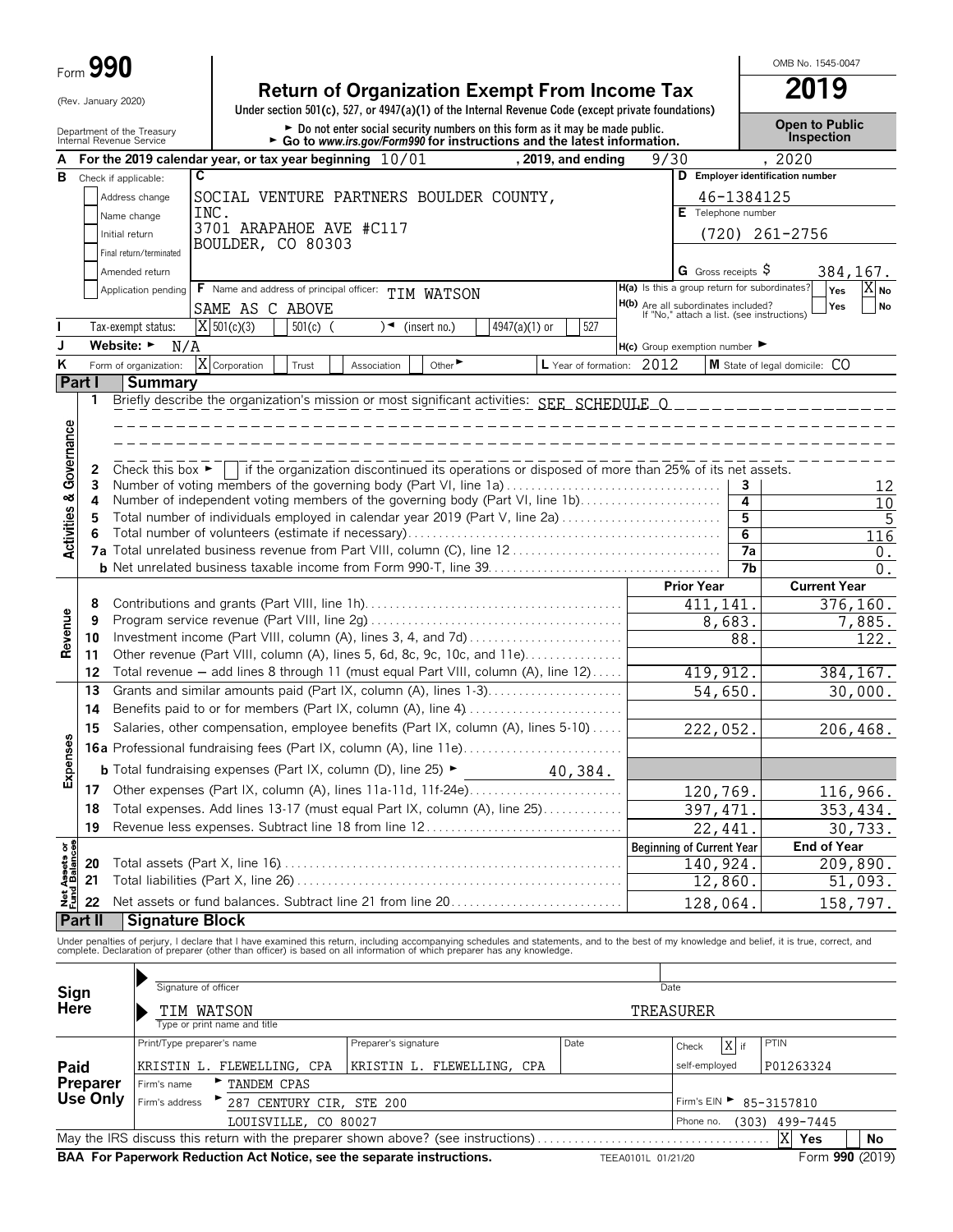|                 | Form 990 (2019)<br>SOCIAL VENTURE PARTNERS BOULDER COUNTY,                                                                                                                                          | 46-1384125                     | Page 2          |
|-----------------|-----------------------------------------------------------------------------------------------------------------------------------------------------------------------------------------------------|--------------------------------|-----------------|
| <b>Part III</b> | <b>Statement of Program Service Accomplishments</b>                                                                                                                                                 |                                |                 |
|                 |                                                                                                                                                                                                     |                                | X               |
|                 | 1 Briefly describe the organization's mission:                                                                                                                                                      |                                |                 |
|                 | SEE SCHEDULE O                                                                                                                                                                                      |                                |                 |
|                 |                                                                                                                                                                                                     |                                |                 |
|                 |                                                                                                                                                                                                     |                                |                 |
|                 | 2 Did the organization undertake any significant program services during the year which were not listed on the prior                                                                                |                                |                 |
|                 | Form 990 or 990-EZ?                                                                                                                                                                                 | Yes                            | Χ<br>No         |
|                 | If "Yes," describe these new services on Schedule O.                                                                                                                                                |                                |                 |
| 3               | Did the organization cease conducting, or make significant changes in how it conducts, any program services?                                                                                        | Yes                            | X<br>No         |
|                 | If "Yes," describe these changes on Schedule O.                                                                                                                                                     |                                |                 |
| 4               | Describe the organization's program service accomplishments for each of its three largest program services, as measured by expenses.                                                                |                                |                 |
|                 | Section 501(c)(3) and 501(c)(4) organizations are required to report the amount of grants and allocations to others, the total expenses,<br>and revenue, if any, for each program service reported. |                                |                 |
|                 |                                                                                                                                                                                                     |                                |                 |
|                 | 115,627. including grants of \$<br>) (Expenses $\sqrt{5}$<br>$4a$ (Code:                                                                                                                            | $\sqrt{3}$ (Revenue $\sqrt{5}$ |                 |
|                 | IN THIS FISCAL YEAR, THE ORGANIZATION ADDED A NEW PROGRAM CALLED RESOURCE TEAMS,                                                                                                                    |                                |                 |
|                 | OFFERING SHORT-TERM CONSULTING SUPPORT TO BOULDER COUNTY NONPROFITS. WE PROVIDED                                                                                                                    |                                |                 |
|                 | SUPPORT TO FORTY-FIVE ORGANIZATIONS WITH BOARD DEVELOPMENT AND RECRUITMENT                                                                                                                          |                                |                 |
|                 | FUNDRAISING STRATEGIES, LEADERSHIP ADVISING, TECHNOLOGY CONSULTING AND ORGANIZATIONAL                                                                                                               |                                |                 |
|                 | ASSESSMENT.                                                                                                                                                                                         |                                |                 |
|                 |                                                                                                                                                                                                     |                                |                 |
|                 |                                                                                                                                                                                                     |                                |                 |
|                 |                                                                                                                                                                                                     |                                |                 |
|                 |                                                                                                                                                                                                     |                                |                 |
|                 |                                                                                                                                                                                                     |                                |                 |
|                 |                                                                                                                                                                                                     |                                |                 |
|                 | 89, 933. including grants of $$$<br>) (Expenses $\frac{1}{2}$<br>$4b$ (Code:                                                                                                                        | - \$<br>) (Revenue             |                 |
|                 | CATAPULT IS AN EXTENSIVE 3.5 YEAR STRATEGIC INVESTMENT OF CONSULTING, EDUCATION,                                                                                                                    |                                |                 |
|                 | MENTORING, COACHING AND SUPPORTING CASH GRANTS IN NONPROFITS SERVING BOULDER COUNTY                                                                                                                 |                                |                 |
|                 | TO HELP THEM BUILD CORE SKILLS, MANAGEMENT PRACTICES, STRATEGIES AND SYSTEMS THAT                                                                                                                   |                                |                 |
|                 | WILL IMPROVE SUSTAINABILITY AND COMMUNITY IMPACT. THIS FISCAL YEAR, SVP SERVED FOUR                                                                                                                 |                                |                 |
|                 | NONPROFITS PROVIDING MORE THAT 1050 HOURS OF PRO BONO CONSULTING TO: WOW! CHILDREN'S                                                                                                                |                                |                 |
|                 | MUSEUM, LONGMONT COMMUNITY JUSTICE PARTNERSHIP, YWCA BOULDER COUNTY AND IMPACT ON                                                                                                                   |                                |                 |
|                 | EDUCATION                                                                                                                                                                                           |                                |                 |
|                 |                                                                                                                                                                                                     |                                |                 |
|                 |                                                                                                                                                                                                     |                                |                 |
|                 |                                                                                                                                                                                                     |                                |                 |
|                 |                                                                                                                                                                                                     |                                |                 |
|                 | 51,390. including grants of \$<br>4c (Code:<br>) (Expenses \$                                                                                                                                       | ) (Revenue $\frac{1}{2}$       |                 |
|                 | IN ADDITION, WE CONTINUED OUR INVESTED LEADER'S PROGRAM WHERE EXECUTIVE DIRECTORS ARE                                                                                                               |                                |                 |
|                 | INVITED TO COME TOGETHER AND MEET REGULARLY EACH MONTH TO SHARE BEST PRACTICES AND                                                                                                                  |                                |                 |
|                 | HAVE A SAFE VENUE TO INVITE SUPPORT AND INSIGHT INTO THEIR ORGANIZATIONS.                                                                                                                           |                                |                 |
|                 |                                                                                                                                                                                                     |                                |                 |
|                 |                                                                                                                                                                                                     |                                |                 |
|                 |                                                                                                                                                                                                     |                                |                 |
|                 |                                                                                                                                                                                                     |                                |                 |
|                 |                                                                                                                                                                                                     |                                |                 |
|                 |                                                                                                                                                                                                     |                                |                 |
|                 |                                                                                                                                                                                                     |                                |                 |
|                 |                                                                                                                                                                                                     |                                |                 |
|                 | 4d Other program services (Describe on Schedule O.)                                                                                                                                                 |                                |                 |
|                 | \$<br>(Expenses<br>including grants of $\frac{1}{2}$<br>) (Revenue \$                                                                                                                               |                                |                 |
|                 | 4e Total program service expenses<br>256,950.                                                                                                                                                       |                                |                 |
| <b>BAA</b>      | TEEA0102L 07/31/19                                                                                                                                                                                  |                                | Form 990 (2019) |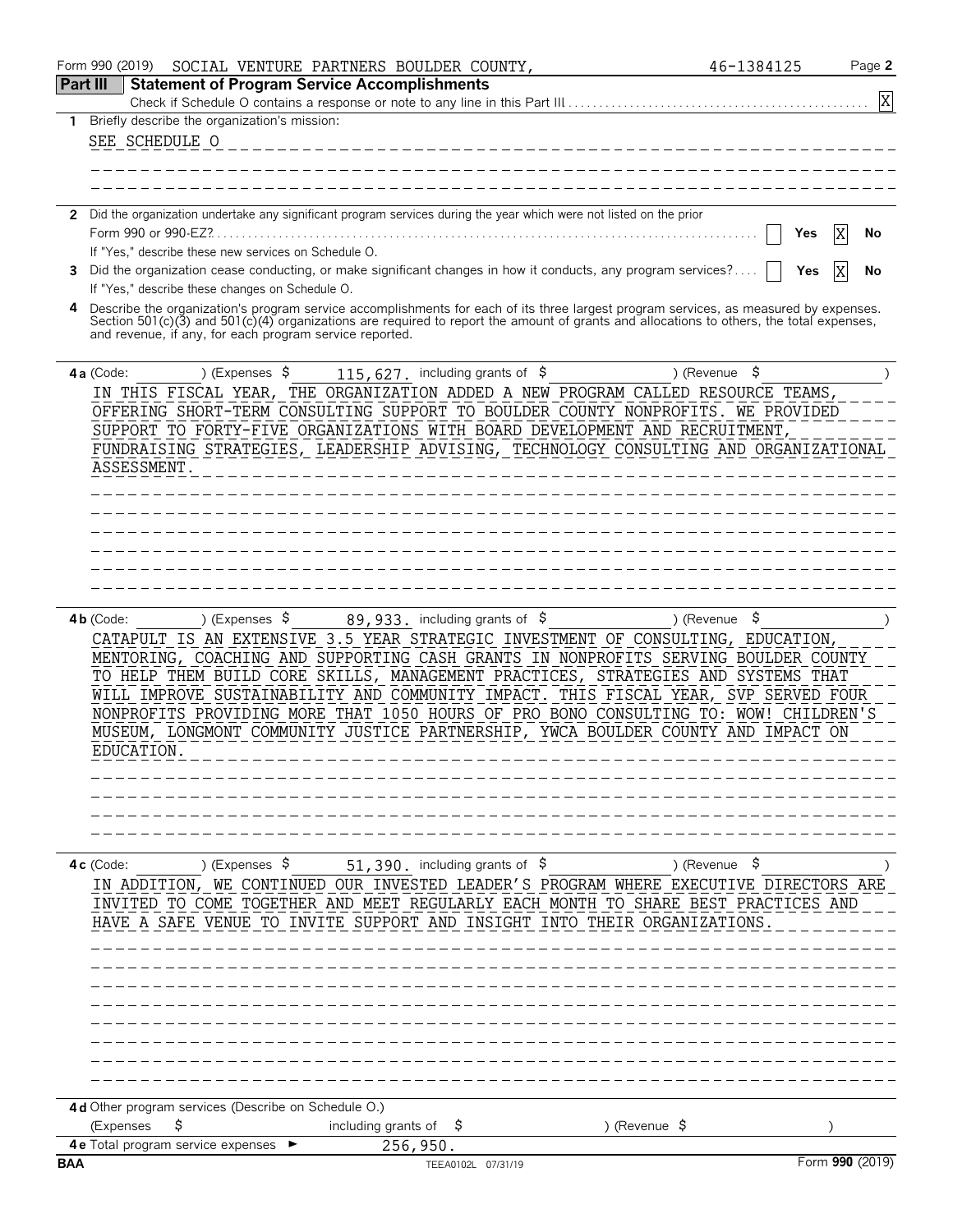Form 990 (2019) Page **3** SOCIAL VENTURE PARTNERS BOULDER COUNTY, 46-1384125

**Part IV Checklist of Required Schedules Yes No 1** Is the organization described in section 501(c)(3) or 4947(a)(1) (other than a private foundation)? *If 'Yes,' complete Schedule A*. . . . . . . . . . . . . . . . . . . . . . . . . . . . . . . . . . . . . . . . . . . . . . . . . . . . . . . . . . . . . . . . . . . . . . . . . . . . . . . . . . . . . . . . . . . . . . . . . . . . . . . **1 2** Is the organization required to complete *Schedule B, Schedule of Contributors* (see instructions)?. . . . . . . . . . . . . . . . . . . . . . **2 3** Did the organization engage in direct or indirect political campaign activities on behalf of or in opposition to candidates for public office? *If 'Yes,' complete Schedule C, Part I*. . . . . . . . . . . . . . . . . . . . . . . . . . . . . . . . . . . . . . . . . . . . . . . . . . . . . . . . . . . . . . . **3 4 Section 501(c)(3) organizations.** Did the organization engage in lobbying activities, or have a section 501(h) election in effect during the tax year? *If 'Yes,' complete Schedule C, Part II*. . . . . . . . . . . . . . . . . . . . . . . . . . . . . . . . . . . . . . . . . . . . . . . . . . . **4 5** Is the organization a section 501(c)(4), 501(c)(5), or 501(c)(6) organization that receives membership dues, assessments, or similar amounts as defined in Revenue Procedure 98-19? *If 'Yes,' complete Schedule C, Part III*. . . . . . . **5 6** Did the organization maintain any donor advised funds or any similar funds or accounts for which donors have the right to provide advice on the distribution or investment of amounts in such funds or accounts? *If 'Yes,' complete Schedule D, Part I* . . . . . . . . . . . . . . . . . . . . . . . . . . . . . . . . . . . . . . . . . . . . . . . . . . . . . . . . . . . . . . . . . . . . . . . . . . . . . . . . . . . . . . . . . . . . . . . . . . . . . . . . . . . . **6** 7 Did the organization receive or hold a conservation easement, including easements to preserve open space, the<br>8 environment, historic land areas, or historic structures? If 'Yes,' complete Schedule D, Part II............ **8** Did the organization maintain collections of works of art, historical treasures, or other similar assets? *If 'Yes,' complete Schedule D, Part III*. . . . . . . . . . . . . . . . . . . . . . . . . . . . . . . . . . . . . . . . . . . . . . . . . . . . . . . . . . . . . . . . . . . . . . . . . . . . . . . . . . . . . . **8** 9 Did the organization report an amount in Part X, line 21, for escrow or custodial account liability, serve as a custodian<br>for amounts not listed in Part X; or provide credit counseling, debt management, credit repair, or **10** Did the organization, directly or through a related organization, hold assets in donor-restricted endowments or in quasi endowments? *If 'Yes,' complete Schedule D, Part V*. . . . . . . . . . . . . . . . . . . . . . . . . . . . . . . . . . . . . . . . . . . . . . . . . . . . . . **10 11** If the organization's answer to any of the following questions is 'Yes', then complete Schedule D, Parts VI, VII, VIII, IX, or X as applicable. **a** Did the organization report an amount for land, buildings, and equipment in Part X, line 10? *If 'Yes,' complete Schedule D, Part VI* . . . . . . . . . . . . . . . . . . . . . . . . . . . . . . . . . . . . . . . . . . . . . . . . . . . . . . . . . . . . . . . . . . . . . . . . . . . . . . . . . . . . . . . . . . . . . . . . . . . . . . . . **11 a b** Did the organization report an amount for investments - other securities in Part X, line 12, that is 5% or more of its total assets reported in Part X, line 16? *If 'Yes,' complete Schedule D, Part VII*. . . . . . . . . . . . . . . . . . . . . . . . . . . . . . . . . . . . . . . . . . . . **11b c** Did the organization report an amount for investments ' program related in Part X, line 13, that is 5% or more of its total assets reported in Part X, line 16? *If 'Yes,' complete Schedule D, Part VIII* . . . . . . . . . . . . . . . . . . . . . . . . . . . . . . . . . . . . . . . . . . . **11 c** d Did the organization report an amount for other assets in Part X, line 15, that is 5% or more of its total assets reported<br>in Part X, line 16? *If 'Yes,' complete Schedule D, Part IX .* . . . . . . . . . . . . . . . . . **e** Did the organization report an amount for other liabilities in Part X, line 25? *If 'Yes,' complete Schedule D, Part X*. . . . . . **11 e f** Did the organization's separate or consolidated financial statements for the tax year include a footnote that addresses<br>the organization's liability for uncertain tax positions under FIN 48 (ASC 740)? If 'Yes,' comple **12 a** Did the organization obtain separate, independent audited financial statements for the tax year? *If 'Yes,' complete Schedule D, Parts XI and XII* . . . . . . . . . . . . . . . . . . . . . . . . . . . . . . . . . . . . . . . . . . . . . . . . . . . . . . . . . . . . . . . . . . . . . . . . . . . . . . . . . . . . . . **12a b** Was the organization included in consolidated, independent audited financial statements for the tax year? *If 'Yes,' and if the organization answered 'No' to line 12a, then completing Schedule D, Parts XI and XII is optional*. . . . . . . . . . . . . . . . . **12b 13** Is the organization a school described in section 170(b)(1)(A)(ii)? *If 'Yes,' complete Schedule E* . . . . . . . . . . . . . . . . . . . . . . . **13 14 a** Did the organization maintain an office, employees, or agents outside of the United States?. . . . . . . . . . . . . . . . . . . . . . . . . . . **14a** b Did the organization have aggregate revenues or expenses of more than \$10,000 from grantmaking, fundraising,<br>business, investment, and program service activities outside the United States, or aggregate foreign investment **15** Did the organization report on Part IX, column (A), line 3, more than \$5,000 of grants or other assistance to or for any foreign organization? *If 'Yes,' complete Schedule F, Parts II and IV*. . . . . . . . . . . . . . . . . . . . . . . . . . . . . . . . . . . . . . . . . . . . . . . . . . **15** 16 Did the organization report on Part IX, column (A), line 3, more than \$5,000 of aggregate grants or other assistance to<br>16 or for foreign individuals? If 'Yes,' complete Schedule F, Parts III and IV..................... **17** Did the organization report a total of more than \$15,000 of expenses for professional fundraising services on Part IX, column (A), lines 6 and 11e? *If 'Yes,' complete Schedule G, Part I* (see instructions). . . . . . . . . . . . . . . . . . . . . . . . . . . . . . . . . . **17 18** Did the organization report more than \$15,000 total of fundraising event gross income and contributions on Part VIII, lines 1c and 8a? *If 'Yes,' complete Schedule G, Part II*. . . . . . . . . . . . . . . . . . . . . . . . . . . . . . . . . . . . . . . . . . . . . . . . . . . . . . . . . . . . . . **18 19** Did the organization report more than \$15,000 of gross income from gaming activities on Part VIII, line 9a? *If 'Yes,' complete Schedule G, Part III*. . . . . . . . . . . . . . . . . . . . . . . . . . . . . . . . . . . . . . . . . . . . . . . . . . . . . . . . . . . . . . . . . . . . . . . . . . . . . . . . . . . . . . **19 20a** Did the organization operate one or more hospital facilities? *If 'Yes,' complete Schedule H*. . . . . . . . . . . . . . . . . . . . . . . . . . . . **20a b** If 'Yes' to line 20a, did the organization attach a copy of its audited financial statements to this return? . . . . . . . . . . . . . . . . **20b 21** Did the organization report more than \$5,000 of grants or other assistance to any domestic organization or domestic government on Part IX, column (A), line 1? *If 'Yes,' complete Schedule I, Parts I and II*. . . . . . . . . . . . . . . . . . . . . . **21 BAA TEEA0103L 07/31/19 TEEA0103L 07/31/19 TEEA0103L TEEA0103L TEEA0103L** X X X X X X X X X X X X X X X X X X X X X X X X X X X X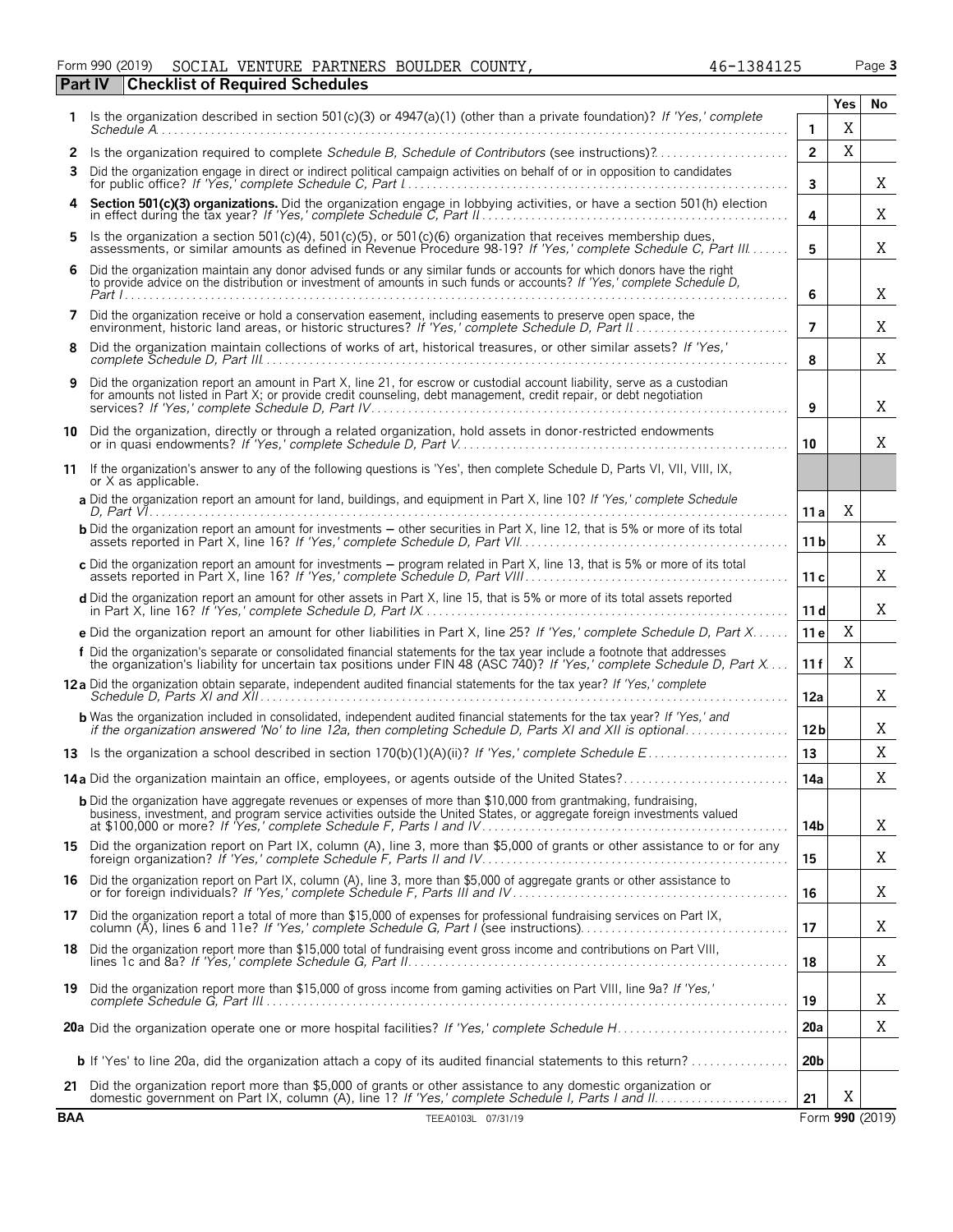Form 990 (2019) SOCIAL VENTURE PARTNERS BOULDER COUNTY, 46-1384125 Page **4** SOCIAL VENTURE PARTNERS BOULDER COUNTY,  $46-1384125$ 

|            | <b>Checklist of Required Schedules</b> (continued)<br><b>Part IV</b>                                                                                                                                                                                                                                                                  |                 |                |                         |
|------------|---------------------------------------------------------------------------------------------------------------------------------------------------------------------------------------------------------------------------------------------------------------------------------------------------------------------------------------|-----------------|----------------|-------------------------|
|            |                                                                                                                                                                                                                                                                                                                                       |                 | Yes            | No                      |
|            | 22 Did the organization report more than \$5,000 of grants or other assistance to or for domestic individuals on Part IX,                                                                                                                                                                                                             | 22              |                | Χ                       |
|            | 23 Did the organization answer 'Yes' to Part VII, Section A, line 3, 4, or 5 about compensation of the organization's current<br>and former officers, directors, trustees, key employees, and highest compensated employees? If 'Yes,' complete                                                                                       | 23              |                | X                       |
|            | 24 a Did the organization have a tax-exempt bond issue with an outstanding principal amount of more than \$100,000 as of the last day of the year, that was issued after December 31, 2002? If 'Yes,' answer lines 24b through                                                                                                        | 24a             |                | X                       |
|            | <b>b</b> Did the organization invest any proceeds of tax-exempt bonds beyond a temporary period exception?                                                                                                                                                                                                                            | 24 <sub>b</sub> |                |                         |
|            | c Did the organization maintain an escrow account other than a refunding escrow at any time during the year to defease                                                                                                                                                                                                                | 24c             |                |                         |
|            | d Did the organization act as an 'on behalf of' issuer for bonds outstanding at any time during the year?                                                                                                                                                                                                                             | 24d             |                |                         |
|            | 25 a Section 501(c)(3), 501(c)(4), and 501(c)(29) organizations. Did the organization engage in an excess benefit                                                                                                                                                                                                                     |                 |                |                         |
|            |                                                                                                                                                                                                                                                                                                                                       | 25a             |                | X                       |
|            | <b>b</b> Is the organization aware that it engaged in an excess benefit transaction with a disqualified person in a prior year, and<br>that the transaction has not been reported on any of the organization's prior Forms 990 or 990-EZ? If 'Yes,' complete                                                                          | 25 <sub>b</sub> |                | Χ                       |
|            | 26 Did the organization report any amount on Part X, line 5 or 22, for receivables from or payables to any current or<br>former officer, director, trustee, key employee, creator or founder, substantial contributor, or 35% controlled entity<br>or family member of any of these persons? If 'Yes,' complete Schedule L, Part II.  | 26              |                | Χ                       |
| 27         | Did the organization provide a grant or other assistance to any current or former officer, director, trustee, key<br>employee, creator or founder, substantial contributor or employee thereof, a grant selection committee<br>member, or to a 35% controlled entity (including an employee thereof) or family member of any of these | 27              |                | X                       |
| 28         | Was the organization a party to a business transaction with one of the following parties (see Schedule L, Part IV<br>instructions, for applicable filing thresholds, conditions, and exceptions):                                                                                                                                     |                 |                |                         |
|            | a A current or former officer, director, trustee, key employee, creator or founder, or substantial contributor? If                                                                                                                                                                                                                    | 28a             |                | Χ                       |
|            |                                                                                                                                                                                                                                                                                                                                       | 28 <sub>b</sub> |                | X                       |
|            | c A 35% controlled entity of one or more individuals and/or organizations described in lines 28a or 28b? If                                                                                                                                                                                                                           | 28c             |                | Χ                       |
| 29         | Did the organization receive more than \$25,000 in non-cash contributions? If 'Yes,' complete Schedule M                                                                                                                                                                                                                              | 29              | Χ              |                         |
| 30         | Did the organization receive contributions of art, historical treasures, or other similar assets, or qualified conservation                                                                                                                                                                                                           | 30              |                | Χ                       |
| 31         | Did the organization liquidate, terminate, or dissolve and cease operations? If 'Yes,' complete Schedule N, Part I                                                                                                                                                                                                                    | 31              |                | $\overline{\text{X}}$   |
| 32         | Did the organization sell, exchange, dispose of, or transfer more than 25% of its net assets? If 'Yes,' complete                                                                                                                                                                                                                      | 32              |                | X                       |
| 33         | Did the organization own 100% of an entity disregarded as separate from the organization under Regulations sections                                                                                                                                                                                                                   | 33              |                | Χ                       |
|            | 34 Was the organization related to any tax-exempt or taxable entity? If 'Yes,' complete Schedule R, Part II, III, or IV,                                                                                                                                                                                                              | 34              |                | Χ                       |
|            |                                                                                                                                                                                                                                                                                                                                       | 35a             |                | $\overline{\mathrm{X}}$ |
|            | b If 'Yes' to line 35a, did the organization receive any payment from or engage in any transaction with a controlled<br>entity within the meaning of section 512(b)(13)? If 'Yes,' complete Schedule R, Part V, line 2                                                                                                                | 35 <sub>b</sub> |                |                         |
|            |                                                                                                                                                                                                                                                                                                                                       | 36              |                | Χ                       |
|            | 37 Did the organization conduct more than 5% of its activities through an entity that is not a related organization and that is treated as a partnership for federal income tax purposes? If 'Yes,' complete Schedule R, Part                                                                                                         | 37              |                | Χ                       |
| 38         | Did the organization complete Schedule O and provide explanations in Schedule O for Part VI, lines 11b and 19?                                                                                                                                                                                                                        | 38              | X              |                         |
|            | Part V Statements Regarding Other IRS Filings and Tax Compliance                                                                                                                                                                                                                                                                      |                 |                |                         |
|            |                                                                                                                                                                                                                                                                                                                                       |                 |                |                         |
|            |                                                                                                                                                                                                                                                                                                                                       |                 | Yes No         |                         |
|            | 6                                                                                                                                                                                                                                                                                                                                     |                 |                |                         |
|            | <b>b</b> Enter the number of Forms W-2G included in line 1a. Enter $-0$ - if not applicable<br>1 <sub>b</sub><br>$\overline{0}$                                                                                                                                                                                                       |                 |                |                         |
|            | C Did the organization comply with backup withholding rules for reportable payments to vendors and reportable gaming<br>(gambling) winnings to prize winners?<br>TEEA0104L 07/31/19                                                                                                                                                   | 1 <sub>c</sub>  | $\overline{X}$ |                         |
| <b>BAA</b> |                                                                                                                                                                                                                                                                                                                                       |                 |                | Form 990 (2019)         |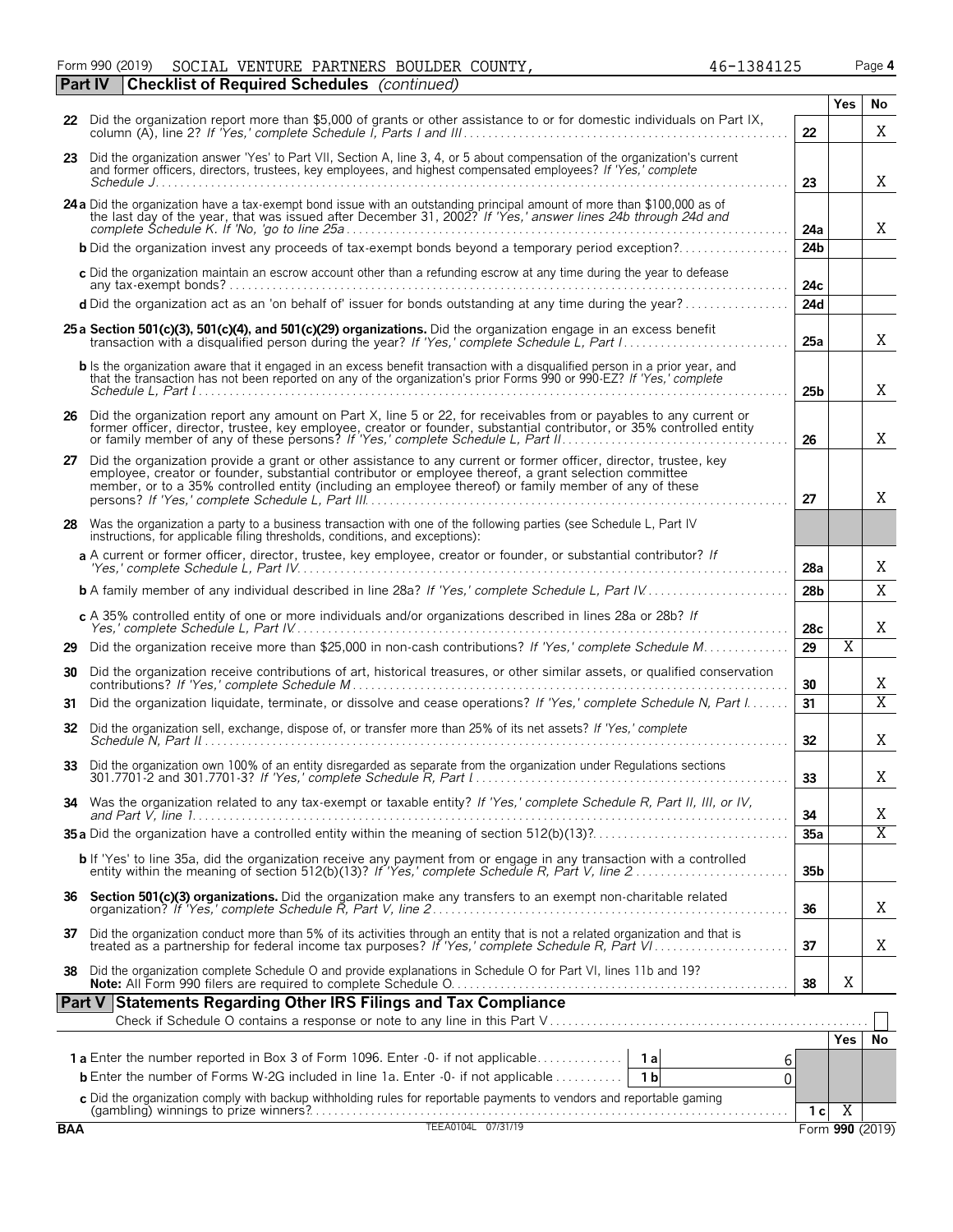|               | SOCIAL VENTURE PARTNERS BOULDER COUNTY,<br>Form 990 (2019)<br>46-1384125                                                                                                                                                                         |                             |                       | Page 5          |
|---------------|--------------------------------------------------------------------------------------------------------------------------------------------------------------------------------------------------------------------------------------------------|-----------------------------|-----------------------|-----------------|
| <b>Part V</b> | Statements Regarding Other IRS Filings and Tax Compliance (continued)                                                                                                                                                                            |                             |                       |                 |
|               |                                                                                                                                                                                                                                                  |                             | Yes                   | No              |
|               | 2a Enter the number of employees reported on Form W-3, Transmittal of Wage and Tax State-                                                                                                                                                        |                             |                       |                 |
|               | ments, filed for the calendar year ending with or within the year covered by this return<br>2a<br>5                                                                                                                                              |                             | $\overline{\text{X}}$ |                 |
|               | <b>b</b> If at least one is reported on line 2a, did the organization file all required federal employment tax returns?                                                                                                                          | 2 <sub>b</sub>              |                       |                 |
|               | Note: If the sum of lines 1a and 2a is greater than 250, you may be required to e-file (see instructions)<br>3a Did the organization have unrelated business gross income of \$1,000 or more during the year?                                    | 3a                          |                       | $\overline{X}$  |
|               |                                                                                                                                                                                                                                                  | 3 <sub>b</sub>              |                       |                 |
|               |                                                                                                                                                                                                                                                  |                             |                       |                 |
|               | 4a At any time during the calendar year, did the organization have an interest in, or a signature or other authority over, a<br>financial account in a foreign country (such as a bank account, securities account, or other financial account)? | 4a                          |                       | Χ               |
|               | b If 'Yes,' enter the name of the foreign country                                                                                                                                                                                                |                             |                       |                 |
|               | See instructions for filing requirements for FinCEN Form 114, Report of Foreign Bank and Financial Accounts (FBAR).                                                                                                                              |                             |                       | Χ               |
|               | <b>5a</b> Was the organization a party to a prohibited tax shelter transaction at any time during the tax year?                                                                                                                                  | 5a<br>5 <sub>b</sub>        |                       | $\overline{X}$  |
|               | <b>b</b> Did any taxable party notify the organization that it was or is a party to a prohibited tax shelter transaction?                                                                                                                        | 5c                          |                       |                 |
|               |                                                                                                                                                                                                                                                  |                             |                       |                 |
|               | 6 a Does the organization have annual gross receipts that are normally greater than \$100,000, and did the organization solicit any contributions that were not tax deductible as charitable contributions?                                      | 6a                          |                       | Χ               |
|               | b If 'Yes,' did the organization include with every solicitation an express statement that such contributions or gifts were                                                                                                                      | 6b                          |                       |                 |
|               | 7 Organizations that may receive deductible contributions under section 170(c).                                                                                                                                                                  |                             |                       |                 |
|               | a Did the organization receive a payment in excess of \$75 made partly as a contribution and partly for goods and                                                                                                                                |                             |                       | Χ               |
|               |                                                                                                                                                                                                                                                  | <b>7a</b><br>7 <sub>b</sub> |                       |                 |
|               | c Did the organization sell, exchange, or otherwise dispose of tangible personal property for which it was required to file                                                                                                                      |                             |                       |                 |
|               |                                                                                                                                                                                                                                                  | 7 с                         |                       | Χ               |
|               |                                                                                                                                                                                                                                                  |                             |                       |                 |
|               | e Did the organization receive any funds, directly or indirectly, to pay premiums on a personal benefit contract?                                                                                                                                | 7e                          |                       | $\overline{X}$  |
|               | f Did the organization, during the year, pay premiums, directly or indirectly, on a personal benefit contract?                                                                                                                                   | 7f                          |                       | X               |
|               | q If the organization received a contribution of qualified intellectual property, did the organization file Form 8899                                                                                                                            | 7 <sub>q</sub>              |                       |                 |
|               | h If the organization received a contribution of cars, boats, airplanes, or other vehicles, did the organization file a<br>Form $1098 - C$ ?                                                                                                     | 7 h                         |                       |                 |
| 8.            | Sponsoring organizations maintaining donor advised funds. Did a donor advised fund maintained by the sponsoring                                                                                                                                  |                             |                       |                 |
|               |                                                                                                                                                                                                                                                  | 8                           |                       |                 |
| 9             | Sponsoring organizations maintaining donor advised funds.                                                                                                                                                                                        |                             |                       |                 |
|               |                                                                                                                                                                                                                                                  | 9a                          |                       |                 |
|               |                                                                                                                                                                                                                                                  | 9 <sub>b</sub>              |                       |                 |
|               | 10 Section 501(c)(7) organizations. Enter:                                                                                                                                                                                                       |                             |                       |                 |
|               | a Initiation fees and capital contributions included on Part VIII, line 12<br>10 a                                                                                                                                                               |                             |                       |                 |
|               | <b>b</b> Gross receipts, included on Form 990, Part VIII, line 12, for public use of club facilities<br>10 <sub>b</sub>                                                                                                                          |                             |                       |                 |
|               | 11 Section 501(c)(12) organizations. Enter:                                                                                                                                                                                                      |                             |                       |                 |
|               | 11a                                                                                                                                                                                                                                              |                             |                       |                 |
|               | <b>b</b> Gross income from other sources (Do not net amounts due or paid to other sources<br>11 b                                                                                                                                                |                             |                       |                 |
|               | 12a Section 4947(a)(1) non-exempt charitable trusts. Is the organization filing Form 990 in lieu of Form 1041?                                                                                                                                   | 12a                         |                       |                 |
|               | <b>b</b> If 'Yes,' enter the amount of tax-exempt interest received or accrued during the year<br>12 <sub>b</sub>                                                                                                                                |                             |                       |                 |
|               | 13 Section 501(c)(29) qualified nonprofit health insurance issuers.                                                                                                                                                                              |                             |                       |                 |
|               |                                                                                                                                                                                                                                                  | 13a                         |                       |                 |
|               | Note: See the instructions for additional information the organization must report on Schedule O.                                                                                                                                                |                             |                       |                 |
|               | <b>b</b> Enter the amount of reserves the organization is required to maintain by the states in<br>which the organization is licensed to issue qualified health plans<br>13 <sub>b</sub>                                                         |                             |                       |                 |
|               | 13c                                                                                                                                                                                                                                              |                             |                       |                 |
|               |                                                                                                                                                                                                                                                  | 14 a                        |                       | Χ               |
|               | <b>b</b> If 'Yes,' has it filed a Form 720 to report these payments? If 'No,' provide an explanation on Schedule $0, \ldots, \ldots, \ldots$                                                                                                     | 14 b                        |                       |                 |
|               | 15 Is the organization subject to the section 4960 tax on payment(s) of more than \$1,000,000 in remuneration or                                                                                                                                 |                             |                       |                 |
|               |                                                                                                                                                                                                                                                  | 15                          |                       | Χ               |
|               | If 'Yes,' see instructions and file Form 4720, Schedule N.                                                                                                                                                                                       |                             |                       |                 |
|               | 16 Is the organization an educational institution subject to the section 4968 excise tax on net investment income?                                                                                                                               | 16                          |                       | Χ               |
| <b>BAA</b>    | If 'Yes,' complete Form 4720, Schedule O.<br>TEEA0105L 07/31/19                                                                                                                                                                                  |                             |                       | Form 990 (2019) |
|               |                                                                                                                                                                                                                                                  |                             |                       |                 |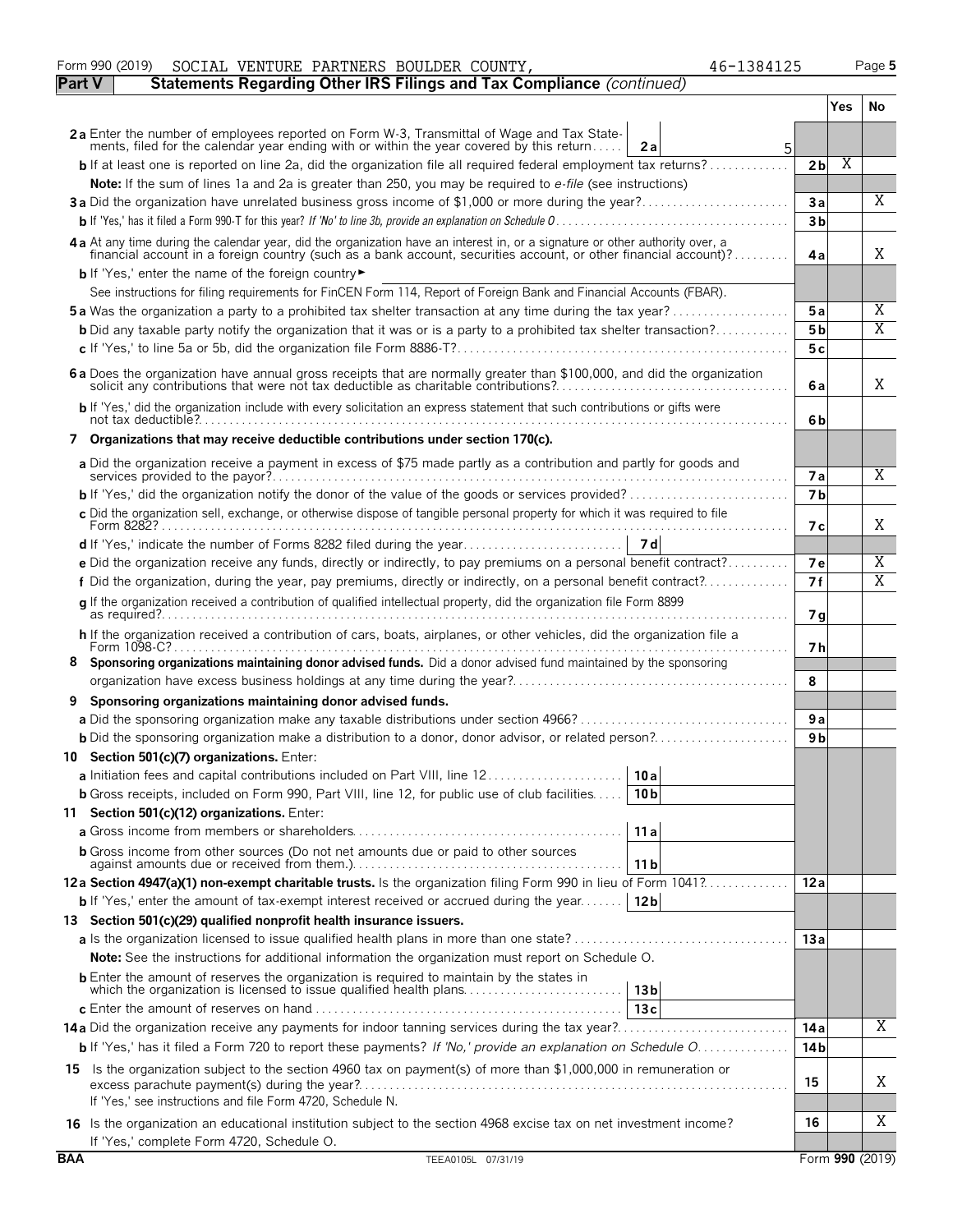**Part VI Governance, Management, and Disclosure** *For each 'Yes' response to lines 2 through 7b below, and for a 'No' response to line 8a, 8b, or 10b below, describe the circumstances, processes, or changes on Schedule O. See instructions.*

|  | Check if Schedule O contains a response or note to any line in this Part VI |  |  |  |  |  |
|--|-----------------------------------------------------------------------------|--|--|--|--|--|
|  |                                                                             |  |  |  |  |  |

|        | <b>Section A. Governing Body and Management</b>                                                                                                                                                                                                |  |                               |                         |                         |                                  |  |  |  |  |
|--------|------------------------------------------------------------------------------------------------------------------------------------------------------------------------------------------------------------------------------------------------|--|-------------------------------|-------------------------|-------------------------|----------------------------------|--|--|--|--|
|        |                                                                                                                                                                                                                                                |  |                               |                         | <b>Yes</b>              | No                               |  |  |  |  |
|        | <b>1a</b> Enter the number of voting members of the governing body at the end of the tax year <b>1a</b><br>If there are material differences in voting rights among members<br>of the governing body, or if the governing body delegated broad |  | 12                            |                         |                         |                                  |  |  |  |  |
|        | authority to an executive committee or similar committee, explain on Schedule O.<br><b>b</b> Enter the number of voting members included on line 1a, above, who are independent   1b                                                           |  | 10                            |                         |                         |                                  |  |  |  |  |
|        | 2 Did any officer, director, trustee, or key employee have a family relationship or a business relationship with any other                                                                                                                     |  |                               |                         |                         |                                  |  |  |  |  |
|        |                                                                                                                                                                                                                                                |  |                               |                         |                         |                                  |  |  |  |  |
| 3      | Did the organization delegate control over management duties customarily performed by or under the direct supervision<br>of officers, directors, trustees, or key employees to a management company or other person?                           |  |                               | $\overline{\mathbf{3}}$ |                         | X                                |  |  |  |  |
| 4      | Did the organization make any significant changes to its governing documents                                                                                                                                                                   |  |                               |                         |                         |                                  |  |  |  |  |
|        |                                                                                                                                                                                                                                                |  |                               | 4                       |                         | Χ                                |  |  |  |  |
| 5<br>6 | Did the organization become aware during the year of a significant diversion of the organization's assets?                                                                                                                                     |  |                               | 5<br>6                  |                         | $\overline{X}$<br>$\overline{X}$ |  |  |  |  |
|        | 7a Did the organization have members, stockholders, or other persons who had the power to elect or appoint one or more                                                                                                                         |  |                               | <b>7a</b>               | Χ                       |                                  |  |  |  |  |
|        | <b>b</b> Are any governance decisions of the organization reserved to (or subject to approval by) members,                                                                                                                                     |  |                               | 7 b                     |                         | Χ                                |  |  |  |  |
|        |                                                                                                                                                                                                                                                |  |                               |                         |                         |                                  |  |  |  |  |
| 8      | Did the organization contemporaneously document the meetings held or written actions undertaken during the year by<br>the following:                                                                                                           |  |                               |                         |                         |                                  |  |  |  |  |
|        |                                                                                                                                                                                                                                                |  |                               | 8а                      | $\overline{X}$          |                                  |  |  |  |  |
|        |                                                                                                                                                                                                                                                |  |                               | 8 <sub>b</sub>          | $\overline{\mathbf{X}}$ |                                  |  |  |  |  |
| 9      | Is there any officer, director, trustee, or key employee listed in Part VII, Section A, who cannot be reached at the<br>organization's mailing address? If 'Yes,' provide the names and addresses on Schedule Q                                |  |                               | 9                       |                         | X                                |  |  |  |  |
|        | Section B. Policies (This Section B requests information about policies not required by the Internal Revenue Code.)                                                                                                                            |  |                               |                         |                         |                                  |  |  |  |  |
|        |                                                                                                                                                                                                                                                |  |                               |                         | <b>Yes</b>              | No                               |  |  |  |  |
|        |                                                                                                                                                                                                                                                |  |                               | 10a                     |                         | X                                |  |  |  |  |
|        | b If 'Yes,' did the organization have written policies and procedures governing the activities of such chapters, affiliates, and branches to ensure their                                                                                      |  |                               | 10 <sub>b</sub>         |                         |                                  |  |  |  |  |
|        |                                                                                                                                                                                                                                                |  |                               | 11a                     | X                       |                                  |  |  |  |  |
|        | <b>b</b> Describe in Schedule O the process, if any, used by the organization to review this Form 990. SEE SCHEDULE O                                                                                                                          |  |                               |                         |                         |                                  |  |  |  |  |
|        |                                                                                                                                                                                                                                                |  |                               | 12a                     | Χ                       |                                  |  |  |  |  |
|        | <b>b</b> Were officers, directors, or trustees, and key employees required to disclose annually interests that could give rise                                                                                                                 |  | .                             | 12 <sub>b</sub>         | Χ                       |                                  |  |  |  |  |
|        | c Did the organization regularly and consistently monitor and enforce compliance with the policy? If 'Yes,' describe in<br>Schedule O how this was done SEE. SCHEDULE O                                                                        |  |                               | 12c                     | X                       |                                  |  |  |  |  |
|        |                                                                                                                                                                                                                                                |  |                               | 13                      | $\overline{X}$          |                                  |  |  |  |  |
| 14     |                                                                                                                                                                                                                                                |  |                               | 14                      | $\overline{X}$          |                                  |  |  |  |  |
|        | 15 Did the process for determining compensation of the following persons include a review and approval by independent<br>persons, comparability data, and contemporaneous substantiation of the deliberation and decision?                     |  |                               |                         |                         |                                  |  |  |  |  |
|        |                                                                                                                                                                                                                                                |  |                               | 15 a                    | Χ                       |                                  |  |  |  |  |
|        |                                                                                                                                                                                                                                                |  |                               | 15 b                    |                         | $\overline{X}$                   |  |  |  |  |
|        | If 'Yes' to line 15a or 15b, describe the process in Schedule O (see instructions).                                                                                                                                                            |  |                               |                         |                         |                                  |  |  |  |  |
|        | <b>16a</b> Did the organization invest in, contribute assets to, or participate in a joint venture or similar arrangement with a                                                                                                               |  |                               | 16 a                    |                         | Χ                                |  |  |  |  |
|        | <b>b</b> If 'Yes,' did the organization follow a written policy or procedure requiring the organization to evaluate its<br>participation in joint venture arrangements under applicable federal tax law, and take steps to safeguard the       |  |                               |                         |                         |                                  |  |  |  |  |
|        |                                                                                                                                                                                                                                                |  |                               | 16 b                    |                         |                                  |  |  |  |  |
|        | <b>Section C. Disclosure</b>                                                                                                                                                                                                                   |  |                               |                         |                         |                                  |  |  |  |  |
| 17     | List the states with which a copy of this Form 990 is required to be filed ►<br>C <sub>O</sub>                                                                                                                                                 |  |                               |                         |                         |                                  |  |  |  |  |
| 18     | Section 6104 requires an organization to make its Forms 1023 (1024 or 1024-A, if applicable), 990, and 990-T (Section 501(c)(3)s only)<br>available for public inspection. Indicate how you made these available. Check all that apply.        |  |                               |                         |                         |                                  |  |  |  |  |
|        | Own website<br>Another's website<br>X<br>Upon request                                                                                                                                                                                          |  | Other (explain on Schedule O) |                         |                         |                                  |  |  |  |  |
|        | 19 Describe on Schedule O whether (and if so, how) the organization made its governing documents, conflict of interest policy, and financial statements available to<br>the public during the tax year.<br>SEE SCHEDULE O                      |  |                               |                         |                         |                                  |  |  |  |  |
| 20     | State the name, address, and telephone number of the person who possesses the organization's books and records ►                                                                                                                               |  |                               |                         |                         |                                  |  |  |  |  |

|            | BOOKKEEPING | ST<br>729<br>MAIN | LONGMONT<br>80501<br>СO | 720) | 194- |                       |
|------------|-------------|-------------------|-------------------------|------|------|-----------------------|
| <b>BAA</b> |             |                   | 07/31/19<br>$-$ A0106L  |      |      | (2019)<br>990<br>Form |

Check if Schedule O contains a response or note to any line in this Part VI. . . . . . . . . . . . . . . . . . . . . . . . . . . . . . . . . . . . . . . . . . . . . . . . . .

X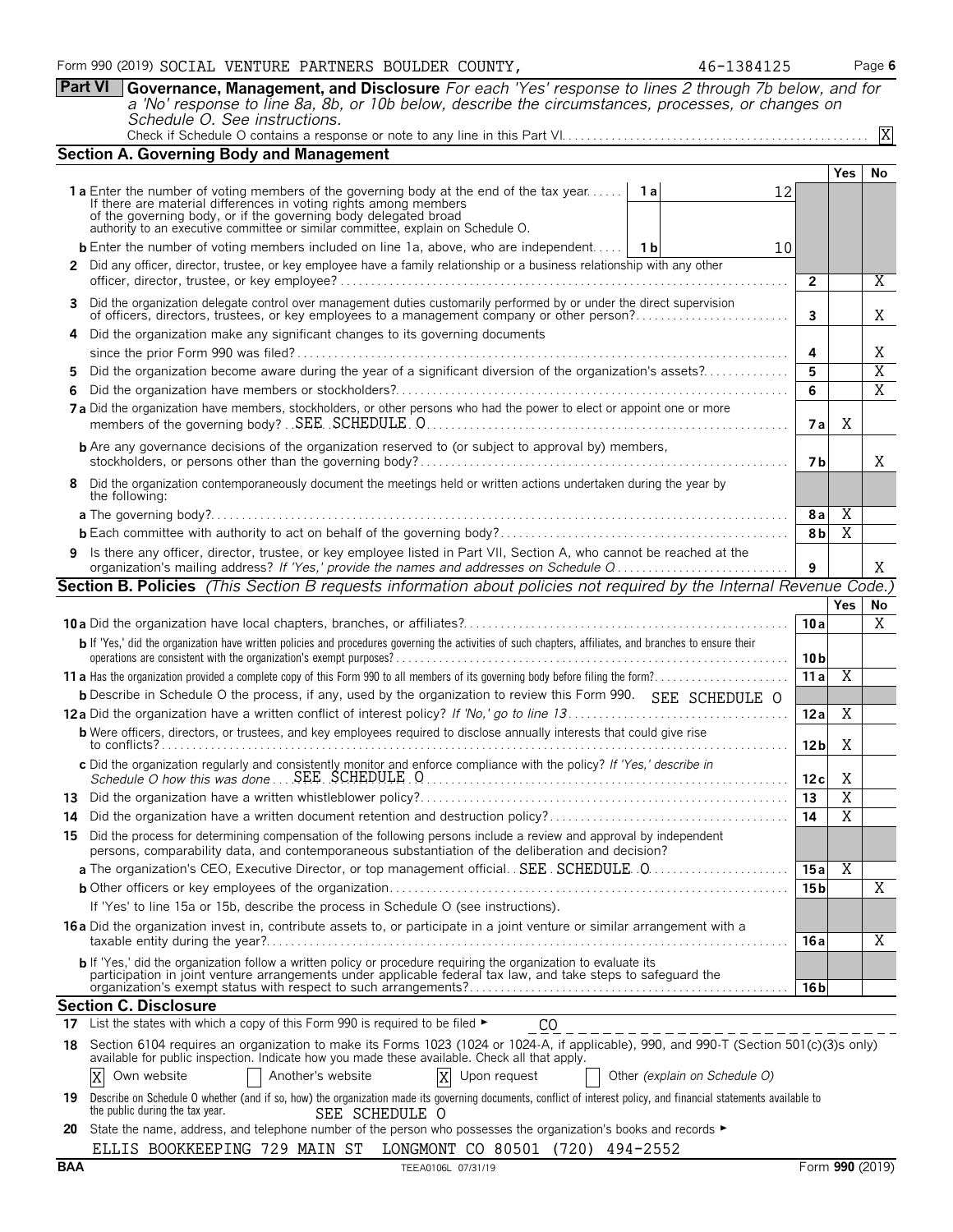| Form 990 (2019)  SOCIAL VENTURE PARTNERS BOULDER COUNTY,                                   |                                |  |  |  | 46-1384125                                                                                                                         | Page 7 |  |  |  |
|--------------------------------------------------------------------------------------------|--------------------------------|--|--|--|------------------------------------------------------------------------------------------------------------------------------------|--------|--|--|--|
|                                                                                            | <b>Independent Contractors</b> |  |  |  | Part VII   Compensation of Officers, Directors, Trustees, Key Employees, Highest Compensated Employees, and                        |        |  |  |  |
|                                                                                            |                                |  |  |  |                                                                                                                                    |        |  |  |  |
| Section A. Officers, Directors, Trustees, Key Employees, and Highest Compensated Employees |                                |  |  |  |                                                                                                                                    |        |  |  |  |
| organization's tax year.                                                                   |                                |  |  |  | 1 a Complete this table for all persons required to be listed. Report compensation for the calendar year ending with or within the |        |  |  |  |

? List all of the organization's **current** officers, directors, trustees (whether individuals or organizations), regardless of amount of compensation. Enter -0- in columns (D), (E), and (F) if no compensation was paid.

? List all of the organization's **current** key employees, if any. See instructions for definition of 'key employee.'

? List the organization's five **current** highest compensated employees (other than an officer, director, trustee, or key employee) who received reportable compensation (Box 5 of Form W-2 and/or Box 7 of Form 1099-MISC) of more than \$100,000 from the organization and any related organizations.

? List all of the organization's **former** officers, key employees, and highest compensated employees who received more than \$100,000 of reportable compensation from the organization and any related organizations.

? List all of the organization's **former directors or trustees** that received, in the capacity as a former director or trustee of the

organization, more than \$10,000 of reportable compensation from the organization and any related organizations.

See instructions for the order in which to list the persons above.

Check this box if neither the organization nor any related organization compensated any current officer, director, or trustee.

|            |                       | (C)                                                                                                                               |                         |                       |         |                   |                                                                                        |  |                                                            |                                          |                                                                       |
|------------|-----------------------|-----------------------------------------------------------------------------------------------------------------------------------|-------------------------|-----------------------|---------|-------------------|----------------------------------------------------------------------------------------|--|------------------------------------------------------------|------------------------------------------|-----------------------------------------------------------------------|
|            | (A)<br>Name and title | (B)<br>Average<br>hours<br>per                                                                                                    |                         |                       |         | director/trustee) | Position (do not check more<br>than one box, unless person<br>is both an officer and a |  | (D)<br>Reportable<br>compensation from<br>the organization | (E)<br>Reportable<br>compensation from   | (F)<br>Estimated amount<br>of other                                   |
|            |                       | week<br>week<br>(list any $\frac{Q}{R}$ )<br>hours for $\frac{Q}{Q}$<br>related<br>organiza-<br>tions<br>below<br>dotted<br>line) | Individual trustee<br>g | Institutional trustee | Officer | Key employee      | Former<br>Highest compensated<br>employee                                              |  | (W-2/1099-MISC)                                            | related organizations<br>(W-2/1099-MISC) | compensation from<br>the organization<br>and related<br>organizations |
|            | (1) JENNIFER ARBOGASH | 40                                                                                                                                |                         |                       |         |                   |                                                                                        |  |                                                            |                                          |                                                                       |
|            | EXECUTIVE DIR.        | $\Omega$                                                                                                                          |                         |                       | X       |                   |                                                                                        |  | 97,671                                                     | $\overline{0}$ .                         | 4,884.                                                                |
|            | (2) CLAIRE CLURMAN    | 0.5                                                                                                                               |                         |                       |         |                   |                                                                                        |  |                                                            |                                          |                                                                       |
|            | PRESIDENT             | 0                                                                                                                                 | X                       |                       | Χ       |                   |                                                                                        |  | $\pmb{0}$                                                  | 0                                        | $\boldsymbol{0}$ .                                                    |
|            | (3) AMY MARANOWICZ    | 0.3                                                                                                                               |                         |                       |         |                   |                                                                                        |  |                                                            |                                          |                                                                       |
|            | VICE PRESIDENT        | 0                                                                                                                                 | X                       |                       | X       |                   |                                                                                        |  | $\mathbf 0$                                                | $\mathbf 0$ .                            | $0_{.}$                                                               |
|            | (4) TIM WATSON        | 0.4                                                                                                                               |                         |                       |         |                   |                                                                                        |  |                                                            |                                          |                                                                       |
|            | TREASURER             | 0                                                                                                                                 | X                       |                       | X       |                   |                                                                                        |  | $\mathbf 0$                                                | $\mathbf{0}$ .                           | $\boldsymbol{0}$ .                                                    |
|            | (5) MOLLY GANLEY      | 0.9                                                                                                                               |                         |                       |         |                   |                                                                                        |  |                                                            |                                          |                                                                       |
|            | <b>SECRETARY</b>      | 0                                                                                                                                 | X                       |                       | X       |                   |                                                                                        |  | 0                                                          | $\mathbf 0$ .                            | $\boldsymbol{0}$ .                                                    |
|            | (6) CHRISTY BERGMAN   | 0.4                                                                                                                               |                         |                       |         |                   |                                                                                        |  |                                                            |                                          |                                                                       |
|            | <b>DIRECTOR</b>       | 0                                                                                                                                 | X                       |                       |         |                   |                                                                                        |  | $\mathbf 0$                                                | $\mathbf{0}$ .                           | $\boldsymbol{0}$ .                                                    |
|            | (7) JEANETTE MARQUESS | $\boldsymbol{0}$                                                                                                                  |                         |                       |         |                   |                                                                                        |  |                                                            |                                          |                                                                       |
|            | <b>DIRECTOR</b>       | 0                                                                                                                                 | X                       |                       |         |                   |                                                                                        |  | $\pmb{0}$                                                  | $\mathbf 0$ .                            | $\boldsymbol{0}$ .                                                    |
|            | (8) HOPE HANRAHAN     | 0.4                                                                                                                               |                         |                       |         |                   |                                                                                        |  |                                                            |                                          |                                                                       |
|            | <b>DIRECTOR</b>       | 0                                                                                                                                 | X                       |                       |         |                   |                                                                                        |  | $\mathbf 0$                                                | 0                                        | $\boldsymbol{0}$ .                                                    |
|            | (9) AMY OGILVIE       | 0.4                                                                                                                               |                         |                       |         |                   |                                                                                        |  |                                                            |                                          |                                                                       |
|            | <b>DIRECTOR</b>       | $\Omega$                                                                                                                          | $\rm X$                 |                       |         |                   |                                                                                        |  | $\mathbf 0$                                                | $\mathbf 0$                              | $\boldsymbol{0}$ .                                                    |
|            | (10) TONY GEORGE      | 0.5                                                                                                                               |                         |                       |         |                   |                                                                                        |  |                                                            |                                          |                                                                       |
|            | <b>DIRECTOR</b>       | 0                                                                                                                                 | X                       |                       |         |                   |                                                                                        |  | 0                                                          | $\mathbf 0$ .                            | $\boldsymbol{0}$ .                                                    |
|            | (11) DENNIS BERRY     | $\overline{2}$                                                                                                                    |                         |                       |         |                   |                                                                                        |  |                                                            |                                          |                                                                       |
|            | <b>DIRECTOR</b>       | $\mathbf 0$                                                                                                                       | $\mathbf X$             |                       |         |                   |                                                                                        |  | $\mathbf 0$                                                | $\mathbf 0$ .                            | $0$ .                                                                 |
|            | (12) JOSH SILBERSTEIN | 40                                                                                                                                |                         |                       |         |                   |                                                                                        |  |                                                            |                                          |                                                                       |
|            | EXECUTIVE DIR.        | $\overline{0}$                                                                                                                    |                         |                       | X       |                   |                                                                                        |  | $\mathbf{0}$ .                                             | $\mathbf 0$ .                            | $\boldsymbol{0}$ .                                                    |
| (13)       |                       |                                                                                                                                   |                         |                       |         |                   |                                                                                        |  |                                                            |                                          |                                                                       |
| (14)       |                       |                                                                                                                                   |                         |                       |         |                   |                                                                                        |  |                                                            |                                          |                                                                       |
| <b>BAA</b> |                       | TEEA0107L 07/31/19                                                                                                                |                         |                       |         |                   |                                                                                        |  |                                                            |                                          | Form 990 (2019)                                                       |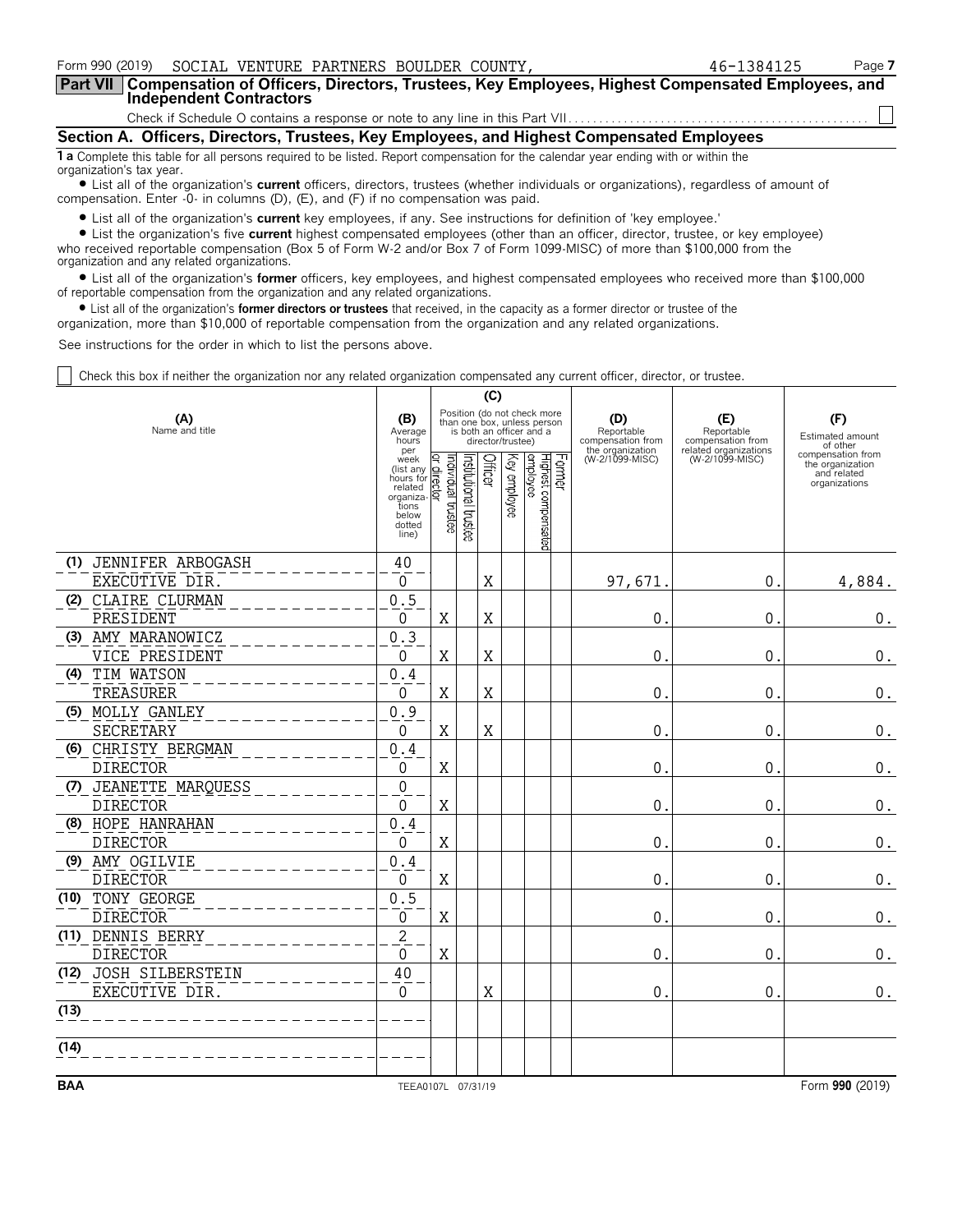#### Form 990 (2019) Page **8** SOCIAL VENTURE PARTNERS BOULDER COUNTY, 46-1384125

| 46-1384125 |  |
|------------|--|

|      | Part VII Section A. Officers, Directors, Trustees, Key Employees, and Highest Compensated Employees (continued)                                                                                                                                                                                     |                                                                   |                              |                      |                     |              |                                                                                                 |                                                                               |                                                                                    |                                                                              |
|------|-----------------------------------------------------------------------------------------------------------------------------------------------------------------------------------------------------------------------------------------------------------------------------------------------------|-------------------------------------------------------------------|------------------------------|----------------------|---------------------|--------------|-------------------------------------------------------------------------------------------------|-------------------------------------------------------------------------------|------------------------------------------------------------------------------------|------------------------------------------------------------------------------|
|      |                                                                                                                                                                                                                                                                                                     | (B)                                                               |                              |                      | (C)                 |              |                                                                                                 |                                                                               |                                                                                    |                                                                              |
|      | (A)<br>Name and title                                                                                                                                                                                                                                                                               | Average<br>hours<br>per<br>week<br>(list any<br>hours             | Q,                           |                      | Position<br>Officer |              | (do not check more than one<br>box, unless person is both an<br>officer and a director/trustee) | (D)<br>Reportable<br>compensation from<br>the organization<br>(W-2/1099-MISC) | (E)<br>Reportable<br>compensation from<br>related organizations<br>(W-2/1099-MISC) | (F)<br>Estimated amount<br>of other<br>compensation from<br>the organization |
|      |                                                                                                                                                                                                                                                                                                     | for<br>related<br>organiza<br>- tions<br>below<br>dotted<br>line) | Individual trustee<br>Ē<br>হ | nstitutional trustee |                     | Key employee | Former<br> Highest compensated<br> employee                                                     |                                                                               |                                                                                    | and related<br>organizations                                                 |
| (15) |                                                                                                                                                                                                                                                                                                     |                                                                   |                              |                      |                     |              |                                                                                                 |                                                                               |                                                                                    |                                                                              |
| (16) |                                                                                                                                                                                                                                                                                                     |                                                                   |                              |                      |                     |              |                                                                                                 |                                                                               |                                                                                    |                                                                              |
| (17) |                                                                                                                                                                                                                                                                                                     |                                                                   |                              |                      |                     |              |                                                                                                 |                                                                               |                                                                                    |                                                                              |
| (18) |                                                                                                                                                                                                                                                                                                     |                                                                   |                              |                      |                     |              |                                                                                                 |                                                                               |                                                                                    |                                                                              |
| (19) |                                                                                                                                                                                                                                                                                                     |                                                                   |                              |                      |                     |              |                                                                                                 |                                                                               |                                                                                    |                                                                              |
| (20) | _______________________                                                                                                                                                                                                                                                                             |                                                                   |                              |                      |                     |              |                                                                                                 |                                                                               |                                                                                    |                                                                              |
| (21) | _______________________                                                                                                                                                                                                                                                                             |                                                                   |                              |                      |                     |              |                                                                                                 |                                                                               |                                                                                    |                                                                              |
| (22) |                                                                                                                                                                                                                                                                                                     |                                                                   |                              |                      |                     |              |                                                                                                 |                                                                               |                                                                                    |                                                                              |
| (23) |                                                                                                                                                                                                                                                                                                     |                                                                   |                              |                      |                     |              |                                                                                                 |                                                                               |                                                                                    |                                                                              |
| (24) |                                                                                                                                                                                                                                                                                                     |                                                                   |                              |                      |                     |              |                                                                                                 |                                                                               |                                                                                    |                                                                              |
| (25) |                                                                                                                                                                                                                                                                                                     |                                                                   |                              |                      |                     |              |                                                                                                 |                                                                               |                                                                                    |                                                                              |
|      | 1 b Subtotal.                                                                                                                                                                                                                                                                                       |                                                                   |                              |                      |                     |              |                                                                                                 | 97,671.                                                                       | $0$ .                                                                              | 4,884.                                                                       |
|      |                                                                                                                                                                                                                                                                                                     |                                                                   |                              |                      |                     |              |                                                                                                 | $0$ .<br>97,671.                                                              | $0$ .<br>0.                                                                        | $0$ .<br>4,884.                                                              |
|      | 2 Total number of individuals (including but not limited to those listed above) who received more than \$100,000 of reportable compensation                                                                                                                                                         |                                                                   |                              |                      |                     |              |                                                                                                 |                                                                               |                                                                                    |                                                                              |
|      | from the organization $\blacktriangleright$<br>0                                                                                                                                                                                                                                                    |                                                                   |                              |                      |                     |              |                                                                                                 |                                                                               |                                                                                    | Yes<br>No                                                                    |
| 3    | Did the organization list any <b>former</b> officer, director, trustee, key employee, or highest compensated employee                                                                                                                                                                               |                                                                   |                              |                      |                     |              |                                                                                                 |                                                                               |                                                                                    | $\mathbf{3}$<br>X                                                            |
| 4    | For any individual listed on line 1a, is the sum of reportable compensation and other compensation from<br>the organization and related organizations greater than \$150,000? If 'Yes,' complete Schedule J for                                                                                     |                                                                   |                              |                      |                     |              |                                                                                                 |                                                                               |                                                                                    | 4<br>X                                                                       |
| 5    | Did any person listed on line 1a receive or accrue compensation from any unrelated organization or individual                                                                                                                                                                                       |                                                                   |                              |                      |                     |              |                                                                                                 |                                                                               |                                                                                    | 5<br>X                                                                       |
| 1.   | <b>Section B. Independent Contractors</b><br>Complete this table for your five highest compensated independent contractors that received more than \$100,000 of<br>compensation from the organization. Report compensation for the calendar year ending with or within the organization's tax year. |                                                                   |                              |                      |                     |              |                                                                                                 |                                                                               |                                                                                    |                                                                              |
|      | (A)<br>Name and business address                                                                                                                                                                                                                                                                    |                                                                   |                              |                      |                     |              |                                                                                                 | (B)<br>Description of services                                                |                                                                                    | (C)<br>Compensation                                                          |
|      |                                                                                                                                                                                                                                                                                                     |                                                                   |                              |                      |                     |              |                                                                                                 |                                                                               |                                                                                    |                                                                              |
|      |                                                                                                                                                                                                                                                                                                     |                                                                   |                              |                      |                     |              |                                                                                                 |                                                                               |                                                                                    |                                                                              |
|      |                                                                                                                                                                                                                                                                                                     |                                                                   |                              |                      |                     |              |                                                                                                 |                                                                               |                                                                                    |                                                                              |
|      | 2 Total number of independent contractors (including but not limited to those listed above) who received more than<br>\$100,000 of compensation from the organization $\blacktriangleright$ 0                                                                                                       |                                                                   |                              |                      |                     |              |                                                                                                 |                                                                               |                                                                                    |                                                                              |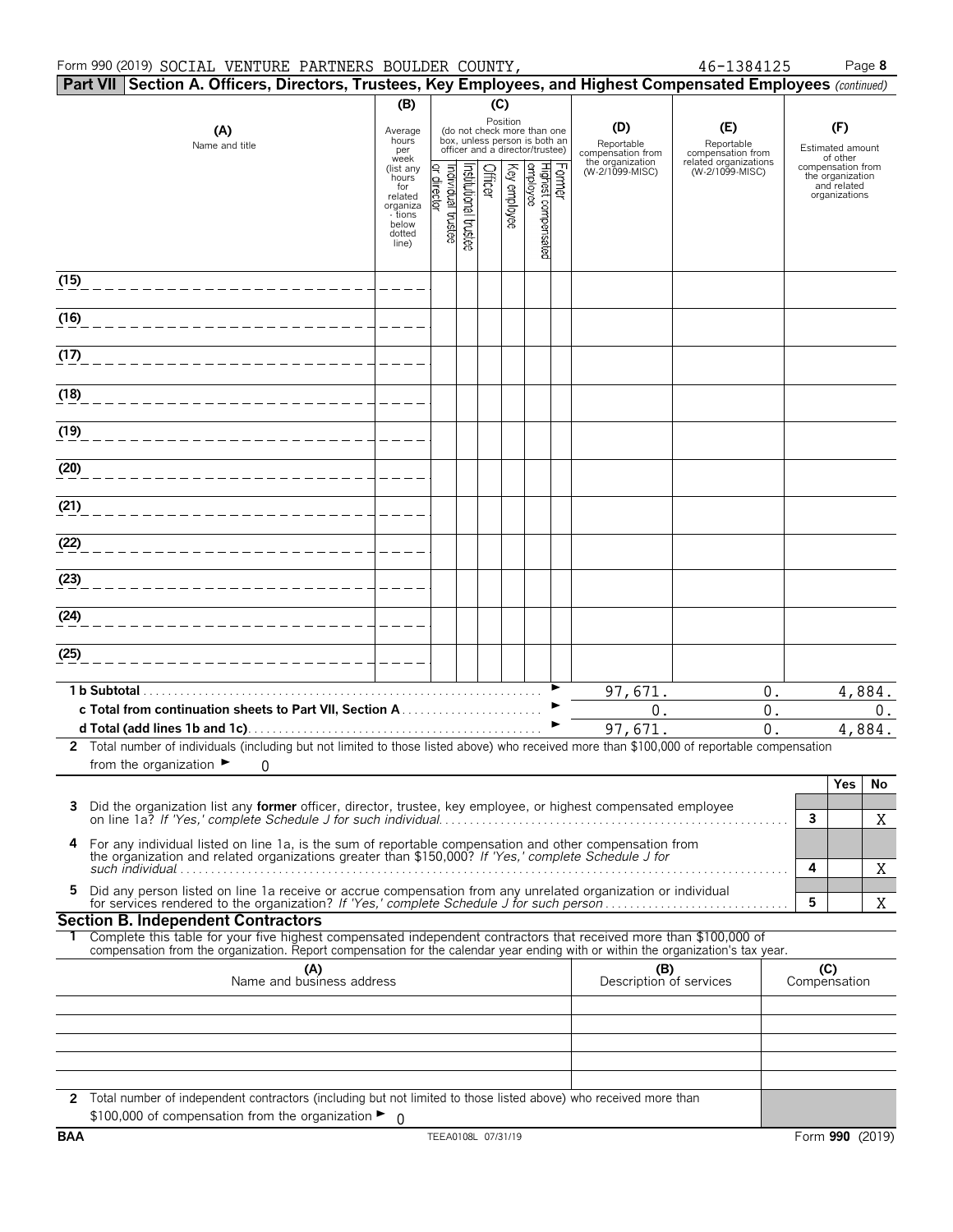#### Form 990 (2019) Page **9** SOCIAL VENTURE PARTNERS BOULDER COUNTY, 46-1384125

#### **Part VIII Statement of Revenue**

Check if Schedule O contains a response or note to any line in this Part VIII. . . . . . . . . . . . . . . . . . . . . . . . . . . . . . . . . . . . . . . . . . . . . . . . .

|                                                           |                                |                                                                                 |                |                |                |                       | (A)<br>Total revenue | (B)<br>Related or             | (C)<br>Unrelated    | (D)<br>Revenue                                 |
|-----------------------------------------------------------|--------------------------------|---------------------------------------------------------------------------------|----------------|----------------|----------------|-----------------------|----------------------|-------------------------------|---------------------|------------------------------------------------|
|                                                           |                                |                                                                                 |                |                |                |                       |                      | exempt<br>function<br>revenue | business<br>revenue | excluded from tax<br>under sections<br>512-514 |
|                                                           |                                | 1a Federated campaigns                                                          |                |                | 1a             |                       |                      |                               |                     |                                                |
| Contributions, Gifts, Grants<br>and Other Similar Amounts |                                | <b>b</b> Membership dues                                                        |                |                | 1 <sub>b</sub> | 188, 976.             |                      |                               |                     |                                                |
|                                                           |                                | c Fundraising events                                                            |                |                | 1 <sub>c</sub> |                       |                      |                               |                     |                                                |
|                                                           |                                | d Related organizations                                                         |                |                | 1 <sub>d</sub> |                       |                      |                               |                     |                                                |
|                                                           |                                | e Government grants (contributions)                                             |                |                | 1 <sub>e</sub> |                       |                      |                               |                     |                                                |
|                                                           |                                | f All other contributions, gifts, grants, and                                   |                |                |                |                       |                      |                               |                     |                                                |
|                                                           |                                | similar amounts not included above<br>g Noncash contributions included in       |                |                | 1f             | 187, 184.             |                      |                               |                     |                                                |
|                                                           |                                |                                                                                 |                |                | 1 <sub>g</sub> | 27,516.               |                      |                               |                     |                                                |
|                                                           |                                | h Total. Add lines 1a-1f                                                        |                |                |                |                       | 376,160.             |                               |                     |                                                |
|                                                           |                                |                                                                                 |                |                |                | <b>Business Code</b>  |                      |                               |                     |                                                |
|                                                           |                                | 2a OTHER PROGRAMS                                                               |                |                |                | 541900                | 7,885.               | 7,885.                        |                     |                                                |
|                                                           | b                              |                                                                                 |                |                |                |                       |                      |                               |                     |                                                |
|                                                           |                                |                                                                                 |                |                |                |                       |                      |                               |                     |                                                |
|                                                           |                                |                                                                                 |                |                |                |                       |                      |                               |                     |                                                |
|                                                           |                                | f All other program service revenue                                             |                |                |                |                       |                      |                               |                     |                                                |
| Program Service Revenue                                   |                                |                                                                                 |                |                |                | $\blacktriangleright$ | 7,885.               |                               |                     |                                                |
|                                                           | 3                              | Investment income (including dividends, interest, and                           |                |                |                |                       |                      |                               |                     |                                                |
|                                                           |                                |                                                                                 |                |                |                |                       | 122.                 |                               |                     | 122.                                           |
|                                                           | 4                              | Income from investment of tax-exempt bond proceeds▶                             |                |                |                |                       |                      |                               |                     |                                                |
|                                                           | 5                              |                                                                                 |                |                |                |                       |                      |                               |                     |                                                |
|                                                           |                                |                                                                                 |                | (i) Real       |                | (ii) Personal         |                      |                               |                     |                                                |
|                                                           |                                | <b>6a</b> Gross rents $\ldots$                                                  | 6a             |                |                |                       |                      |                               |                     |                                                |
|                                                           |                                | <b>b</b> Less: rental expenses<br><b>c</b> Rental income or (loss) $ 6c $       | 6 <sub>b</sub> |                |                |                       |                      |                               |                     |                                                |
|                                                           |                                | d Net rental income or (loss)                                                   |                |                |                |                       |                      |                               |                     |                                                |
|                                                           |                                |                                                                                 |                | (i) Securities |                | (ii) Other            |                      |                               |                     |                                                |
|                                                           |                                | 7 a Gross amount from<br>sales of assets                                        |                |                |                |                       |                      |                               |                     |                                                |
|                                                           |                                | other than inventory<br><b>b</b> Less: cost or other basis                      | 7a             |                |                |                       |                      |                               |                     |                                                |
|                                                           |                                | and sales expenses                                                              | 7b             |                |                |                       |                      |                               |                     |                                                |
|                                                           |                                | <b>c</b> Gain or (loss) $\ldots$                                                | 17 c           |                |                |                       |                      |                               |                     |                                                |
|                                                           |                                |                                                                                 |                |                |                | $\blacktriangleright$ |                      |                               |                     |                                                |
| nue                                                       |                                | 8 a Gross income from fundraising events<br>(not including $\zeta$              |                |                |                |                       |                      |                               |                     |                                                |
|                                                           |                                | of contributions reported on line 1c).                                          |                |                |                |                       |                      |                               |                     |                                                |
|                                                           |                                | See Part IV, line 18                                                            |                |                | 8а             |                       |                      |                               |                     |                                                |
| Other Reve                                                |                                | <b>b</b> Less: direct expenses $\ldots$ .                                       |                |                | 8b             |                       |                      |                               |                     |                                                |
|                                                           |                                | c Net income or (loss) from fundraising events                                  |                |                |                |                       |                      |                               |                     |                                                |
|                                                           |                                | <b>9 a</b> Gross income from gaming activities.<br>See Part IV, line 19         |                |                |                |                       |                      |                               |                     |                                                |
|                                                           |                                |                                                                                 |                |                | 9а             |                       |                      |                               |                     |                                                |
|                                                           |                                | <b>b</b> Less: direct expenses<br>c Net income or (loss) from gaming activities |                |                | 9 <sub>b</sub> | ▶                     |                      |                               |                     |                                                |
|                                                           |                                |                                                                                 |                |                |                |                       |                      |                               |                     |                                                |
|                                                           |                                | <b>10 a</b> Gross sales of inventory, less<br>returns and allowances            |                |                | l0a            |                       |                      |                               |                     |                                                |
|                                                           |                                | <b>b</b> Less: cost of goods sold                                               |                |                | l0b            |                       |                      |                               |                     |                                                |
|                                                           |                                | c Net income or (loss) from sales of inventory                                  |                |                |                |                       |                      |                               |                     |                                                |
|                                                           |                                |                                                                                 |                |                |                | <b>Business Code</b>  |                      |                               |                     |                                                |
| Miscellaneous                                             | Revenue<br>$\alpha$ o $\alpha$ |                                                                                 |                |                |                |                       |                      |                               |                     |                                                |
|                                                           |                                |                                                                                 |                |                |                |                       |                      |                               |                     |                                                |
|                                                           |                                |                                                                                 |                |                |                |                       |                      |                               |                     |                                                |
|                                                           |                                | d All other revenue<br>e Total. Add lines 11a-11d                               |                |                |                | ▶                     |                      |                               |                     |                                                |
|                                                           | 12                             | Total revenue. See instructions                                                 |                |                |                |                       | 384,167.             | 7,885                         | $\mathbf{0}$        | 122.                                           |
|                                                           |                                |                                                                                 |                |                |                |                       |                      |                               |                     |                                                |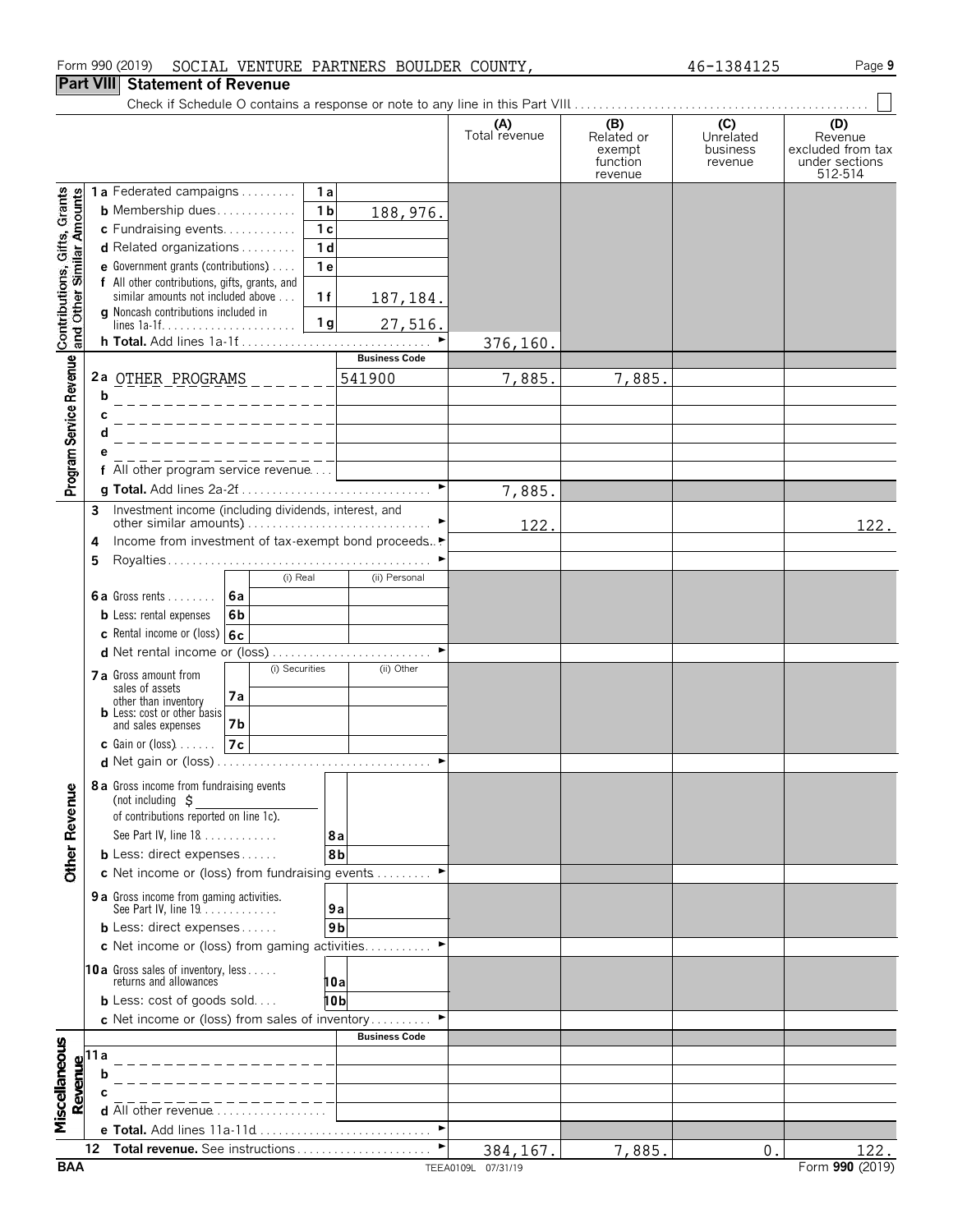#### Form 990 (2019) Page **10** SOCIAL VENTURE PARTNERS BOULDER COUNTY, 46-1384125

**Part IX Statement of Functional Expenses**

| Section 501(c)(3) and 501(c)(4) organizations must complete all columns. All other organizations must complete column (A). |                                                                                                                                                                                                                                                         |                       |                                    |                                           |                                |  |  |  |  |  |
|----------------------------------------------------------------------------------------------------------------------------|---------------------------------------------------------------------------------------------------------------------------------------------------------------------------------------------------------------------------------------------------------|-----------------------|------------------------------------|-------------------------------------------|--------------------------------|--|--|--|--|--|
|                                                                                                                            |                                                                                                                                                                                                                                                         |                       |                                    |                                           |                                |  |  |  |  |  |
|                                                                                                                            | Do not include amounts reported on lines<br>6b, 7b, 8b, 9b, and 10b of Part VIII.                                                                                                                                                                       | (A)<br>Total expenses | (B)<br>Program service<br>expenses | (C)<br>Management and<br>general expenses | (D)<br>Fundraising<br>expenses |  |  |  |  |  |
| $\mathbf{1}$                                                                                                               | Grants and other assistance to domestic<br>organizations and domestic governments.                                                                                                                                                                      | 30,000.               | 30,000.                            |                                           |                                |  |  |  |  |  |
| $\mathfrak{p}$                                                                                                             | Grants and other assistance to domestic<br>individuals. See Part IV, line 22                                                                                                                                                                            |                       |                                    |                                           |                                |  |  |  |  |  |
| 3                                                                                                                          | Grants and other assistance to foreign<br>organizations, foreign governments, and for-<br>eign individuals. See Part IV, lines 15 and 16                                                                                                                |                       |                                    |                                           |                                |  |  |  |  |  |
| 4                                                                                                                          | Benefits paid to or for members                                                                                                                                                                                                                         |                       |                                    |                                           |                                |  |  |  |  |  |
| 5                                                                                                                          | Compensation of current officers, directors,<br>trustees, and key employees                                                                                                                                                                             | 101,714.              | 81,371.                            | 10,172.                                   | 10, 171.                       |  |  |  |  |  |
| 6                                                                                                                          | Compensation not included above to<br>disqualified persons (as defined under<br>section $4958(f)(1)$ and persons described                                                                                                                              | 0.                    | 0.                                 | 0.                                        | 0.                             |  |  |  |  |  |
| 7                                                                                                                          | Other salaries and wages                                                                                                                                                                                                                                | 84,499.               | 51,650.                            | 15,116.                                   | 17,733.                        |  |  |  |  |  |
| 8                                                                                                                          | Pension plan accruals and contributions<br>(include section $401(k)$ and $403(b)$<br>employer contributions)<br>Other employee benefits                                                                                                                 | 5,724.                | 4,405.                             | 688.                                      | 631.                           |  |  |  |  |  |
| 9                                                                                                                          |                                                                                                                                                                                                                                                         |                       |                                    |                                           |                                |  |  |  |  |  |
| 10                                                                                                                         | Payroll taxes<br>Fees for services (nonemployees):                                                                                                                                                                                                      | 14,531.               | 10, 350.                           | 1,993.                                    | 2,188.                         |  |  |  |  |  |
| 11                                                                                                                         |                                                                                                                                                                                                                                                         |                       |                                    |                                           |                                |  |  |  |  |  |
|                                                                                                                            |                                                                                                                                                                                                                                                         |                       |                                    |                                           |                                |  |  |  |  |  |
|                                                                                                                            |                                                                                                                                                                                                                                                         | 13, 143.              |                                    | 13, 143.                                  |                                |  |  |  |  |  |
|                                                                                                                            |                                                                                                                                                                                                                                                         |                       |                                    |                                           |                                |  |  |  |  |  |
|                                                                                                                            | e Professional fundraising services. See Part IV, line 17                                                                                                                                                                                               |                       |                                    |                                           |                                |  |  |  |  |  |
|                                                                                                                            | f Investment management fees                                                                                                                                                                                                                            |                       |                                    |                                           |                                |  |  |  |  |  |
|                                                                                                                            | g Other. (If line 11g amount exceeds 10% of line 25, column                                                                                                                                                                                             |                       |                                    |                                           |                                |  |  |  |  |  |
|                                                                                                                            | (A) amount, list line 11g expenses on Schedule $0.$ )<br>12 Advertising and promotion                                                                                                                                                                   | 21,316.<br>14,333.    | 16, 417.<br>12,707.                | 2,789.<br>878.                            | 2,110.<br>748.                 |  |  |  |  |  |
| 13                                                                                                                         | Office expenses                                                                                                                                                                                                                                         |                       |                                    |                                           |                                |  |  |  |  |  |
| 14                                                                                                                         | Information technology                                                                                                                                                                                                                                  | 10,729.               | 7,761.                             | 1,973.                                    | 995.                           |  |  |  |  |  |
| 15                                                                                                                         |                                                                                                                                                                                                                                                         |                       |                                    |                                           |                                |  |  |  |  |  |
| 16                                                                                                                         | Occupancy                                                                                                                                                                                                                                               | 23, 278.              | 17,890.                            | 3,094.                                    | 2, 294.                        |  |  |  |  |  |
| 17                                                                                                                         |                                                                                                                                                                                                                                                         |                       |                                    |                                           |                                |  |  |  |  |  |
| 18                                                                                                                         | Payments of travel or entertainment<br>expenses for any federal, state, or local                                                                                                                                                                        |                       |                                    |                                           |                                |  |  |  |  |  |
| 19<br>20                                                                                                                   | Conferences, conventions, and meetings                                                                                                                                                                                                                  | 3,792.                | 3,123.                             | 572.                                      | 97.                            |  |  |  |  |  |
| 21                                                                                                                         | Payments to affiliates                                                                                                                                                                                                                                  |                       |                                    |                                           |                                |  |  |  |  |  |
| 22                                                                                                                         | Depreciation, depletion, and amortization                                                                                                                                                                                                               | 187.                  |                                    | 187.                                      |                                |  |  |  |  |  |
| 23                                                                                                                         | $Insurance \ldots \ldots \ldots \ldots \ldots \ldots \ldots \ldots \ldots$                                                                                                                                                                              | 3,873.                | 3,006.                             | 482.                                      | 385.                           |  |  |  |  |  |
| 24                                                                                                                         | Other expenses. Itemize expenses not<br>covered above (List miscellaneous expenses<br>on line 24e. If line 24e amount exceeds 10%<br>of line 25, column (A) amount, list line 24e<br>expenses on Schedule O.)                                           |                       |                                    |                                           |                                |  |  |  |  |  |
|                                                                                                                            | a MEMBERSHIPS                                                                                                                                                                                                                                           | 22,503.               | 17,279.                            | 2,979.                                    | 2,245.                         |  |  |  |  |  |
|                                                                                                                            | <b>b</b> BANK FEES                                                                                                                                                                                                                                      | 2,635.                | 498.                               | 1,401                                     | 736.                           |  |  |  |  |  |
|                                                                                                                            | C OTHER EXPENSES                                                                                                                                                                                                                                        | 1,056.                | 251                                | 785.                                      | 20.                            |  |  |  |  |  |
|                                                                                                                            | d PRINTING & POSTAGE _______                                                                                                                                                                                                                            | 121                   | 242.                               | $-152.$                                   | 31.                            |  |  |  |  |  |
|                                                                                                                            |                                                                                                                                                                                                                                                         |                       |                                    |                                           |                                |  |  |  |  |  |
|                                                                                                                            | 25 Total functional expenses. Add lines 1 through 24e                                                                                                                                                                                                   | 353, 434.             | 256,950.                           | 56,100.                                   | 40,384.                        |  |  |  |  |  |
|                                                                                                                            | 26 Joint costs. Complete this line only if<br>the organization reported in column (B)<br>joint costs from a combined educational<br>campaign and fundraising solicitation.<br>Check here $\blacktriangleright$   if following<br>SOP 98-2 (ASC 958-720) |                       |                                    |                                           |                                |  |  |  |  |  |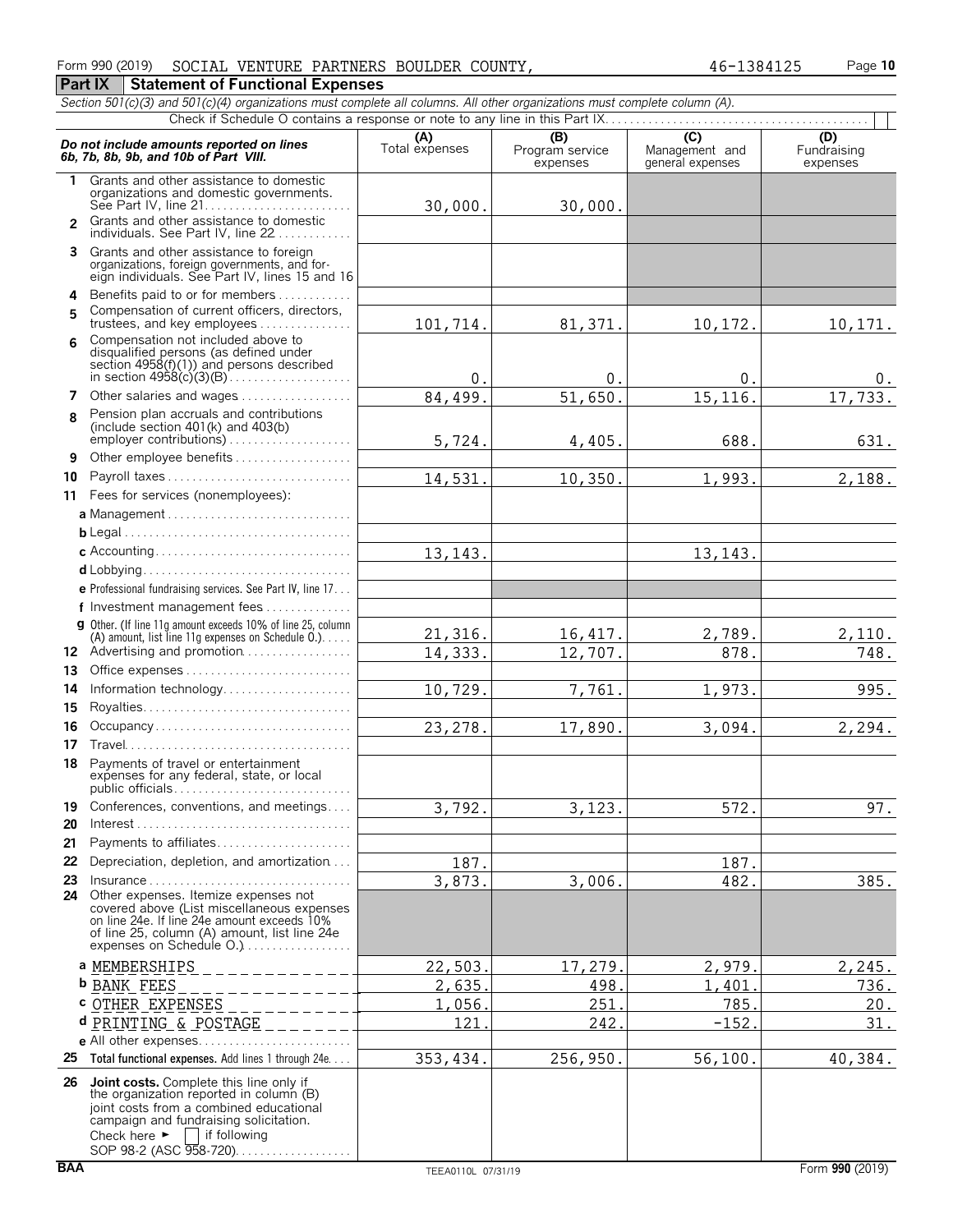|                             |               | Form 990 (2019)<br>SOCIAL VENTURE PARTNERS BOULDER COUNTY,                                                                                                                                                         |                          | 46-1384125 | Page 11            |
|-----------------------------|---------------|--------------------------------------------------------------------------------------------------------------------------------------------------------------------------------------------------------------------|--------------------------|------------|--------------------|
|                             | <b>Part X</b> | <b>Balance Sheet</b>                                                                                                                                                                                               |                          |            |                    |
|                             |               |                                                                                                                                                                                                                    |                          |            |                    |
|                             |               |                                                                                                                                                                                                                    | (A)<br>Beginning of year |            | (B)<br>End of year |
|                             |               |                                                                                                                                                                                                                    | 32,307.                  | 1          | 59,578.            |
|                             | 2             |                                                                                                                                                                                                                    | 99, 453.                 | 2          | 126,858.           |
|                             | 3             |                                                                                                                                                                                                                    | 7,000.                   | 3          | 7,064.             |
|                             | 4             |                                                                                                                                                                                                                    |                          | 4          | 14, 413.           |
|                             | 5             |                                                                                                                                                                                                                    |                          |            |                    |
|                             |               | Loans and other receivables from any current or former officer, director, trustee, key employee, creator or founder, substantial contributor, or 35%<br>controlled entity or family member of any of these persons |                          | 5          |                    |
|                             | 6             | Loans and other receivables from other disqualified persons (as defined under                                                                                                                                      |                          |            |                    |
|                             |               | section 4958(f)(1)), and persons described in section $4958(c)(3)(B)$                                                                                                                                              |                          | 6          |                    |
|                             | 7             |                                                                                                                                                                                                                    |                          | 7          |                    |
|                             | 8             |                                                                                                                                                                                                                    |                          | 8          |                    |
| Assets                      | 9             |                                                                                                                                                                                                                    |                          | 9          |                    |
|                             |               | 2,784.                                                                                                                                                                                                             |                          |            |                    |
|                             |               | 2,582.                                                                                                                                                                                                             | 389.                     | 10c        | 202.               |
|                             | 11            |                                                                                                                                                                                                                    |                          | 11         |                    |
|                             | 12            |                                                                                                                                                                                                                    |                          | 12         |                    |
|                             | 13            | Investments - program-related. See Part IV, line 11                                                                                                                                                                |                          | 13         |                    |
|                             | 14            |                                                                                                                                                                                                                    |                          | 14         |                    |
|                             | 15            |                                                                                                                                                                                                                    | 1,775.                   | 15         | 1,775.             |
|                             | 16            |                                                                                                                                                                                                                    | 140,924.                 | 16         | 209,890.           |
|                             | 17            |                                                                                                                                                                                                                    | 12,860.                  | 17         | 8,592.             |
|                             | 18            |                                                                                                                                                                                                                    |                          | 18         |                    |
|                             | 19            |                                                                                                                                                                                                                    |                          | 19         |                    |
|                             | 20            |                                                                                                                                                                                                                    |                          | 20         |                    |
|                             | 21            | Escrow or custodial account liability. Complete Part IV of Schedule D.                                                                                                                                             |                          | 21         |                    |
| Liabilities                 | 22            | Loans and other payables to any current or former officer, director, trustee,<br>key employee, creator or founder, substantial contributor, or 35%<br>controlled entity or family member of any of these persons   |                          | 22         |                    |
|                             | 23            | Secured mortgages and notes payable to unrelated third parties                                                                                                                                                     |                          | 23         |                    |
|                             | 24            | Unsecured notes and loans payable to unrelated third parties                                                                                                                                                       |                          | 24         | 42,500.            |
|                             | 25            | Other liabilities (including federal income tax, payables to related third parties, and other liabilities not included on lines 17-24). Complete Part X of Schedule D.                                             |                          | 25         | 1.                 |
|                             | 26            |                                                                                                                                                                                                                    | 12,860.                  | 26         | 51,093.            |
|                             |               | Organizations that follow FASB ASC 958, check here ►<br>X                                                                                                                                                          |                          |            |                    |
|                             |               | and complete lines 27, 28, 32, and 33.                                                                                                                                                                             |                          |            |                    |
|                             | 27            |                                                                                                                                                                                                                    | 121,064.                 | 27         | 106,733.           |
|                             | 28            |                                                                                                                                                                                                                    | 7,000.                   | 28         | 52,064.            |
| Net Assets or Fund Balances |               | Organizations that do not follow FASB ASC 958, check here ►<br>and complete lines 29 through 33.                                                                                                                   |                          |            |                    |
|                             | 29            |                                                                                                                                                                                                                    |                          | 29         |                    |
|                             | 30            | Paid-in or capital surplus, or land, building, or equipment fund                                                                                                                                                   |                          | 30         |                    |
|                             | 31            | Retained earnings, endowment, accumulated income, or other funds                                                                                                                                                   |                          | 31         |                    |
|                             | 32            |                                                                                                                                                                                                                    | 128,064.                 | 32         | 158,797.           |
|                             | 33            |                                                                                                                                                                                                                    | 140,924                  | 33         | 209,890.           |

**BAA** TEEA0111L 07/31/19 Form **990** (2019)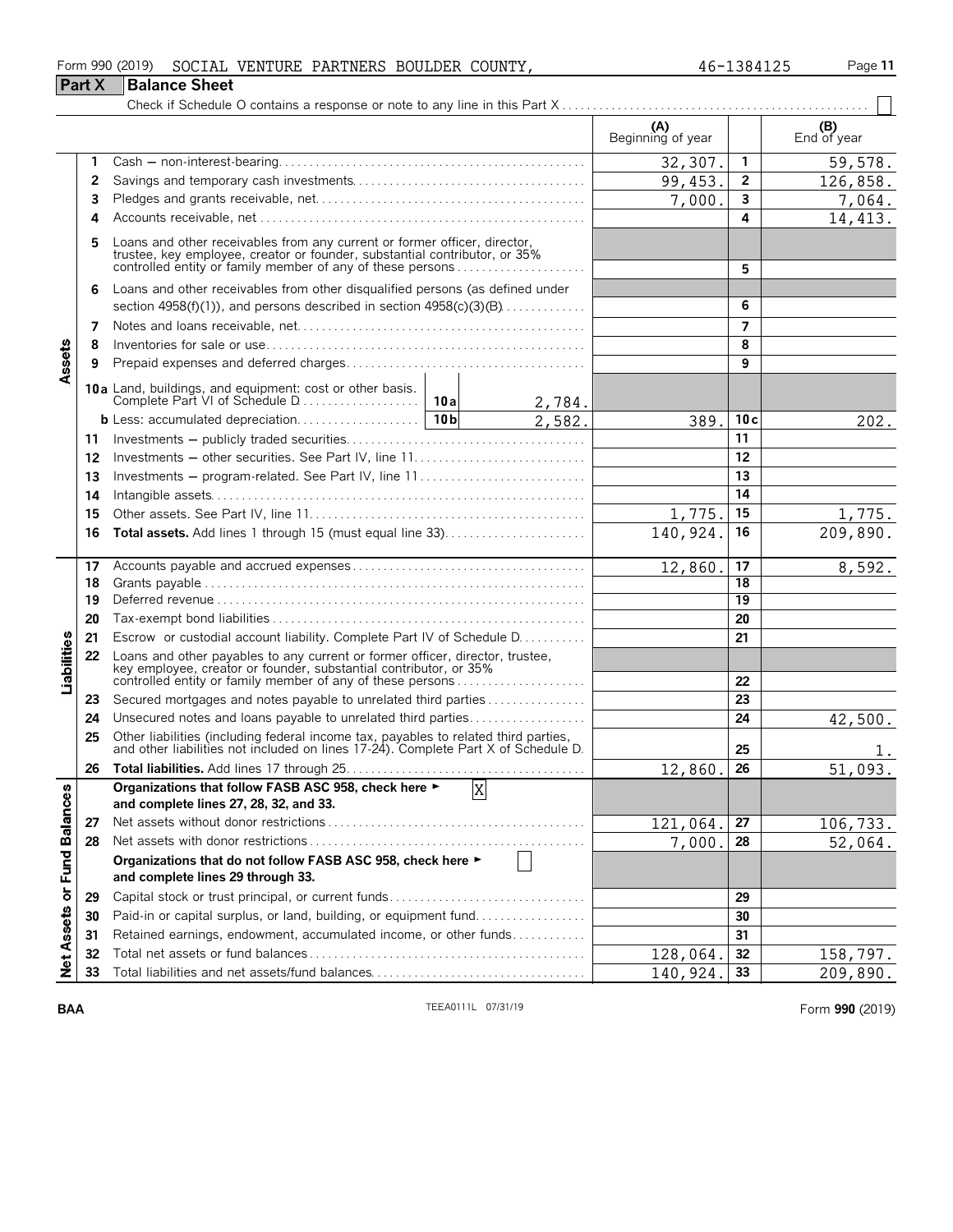|                | Form 990 (2019)<br>SOCIAL VENTURE PARTNERS BOULDER COUNTY,                                                                                                                                                                    | 46-1384125              |  |                | Page 12         |  |  |
|----------------|-------------------------------------------------------------------------------------------------------------------------------------------------------------------------------------------------------------------------------|-------------------------|--|----------------|-----------------|--|--|
| <b>Part XI</b> | <b>Reconciliation of Net Assets</b>                                                                                                                                                                                           |                         |  |                |                 |  |  |
|                |                                                                                                                                                                                                                               |                         |  |                |                 |  |  |
| 1              |                                                                                                                                                                                                                               | $\overline{1}$          |  | 384,167.       |                 |  |  |
| 2              |                                                                                                                                                                                                                               | $\overline{2}$          |  | 353,434.       |                 |  |  |
| 3              |                                                                                                                                                                                                                               | $\overline{\mathbf{3}}$ |  |                | 30,733.         |  |  |
| 4              | 4                                                                                                                                                                                                                             |                         |  |                |                 |  |  |
| 5              |                                                                                                                                                                                                                               | 5                       |  |                | 128,064.        |  |  |
| 6              |                                                                                                                                                                                                                               | 6                       |  |                |                 |  |  |
| 7              |                                                                                                                                                                                                                               | $\overline{ }$          |  |                |                 |  |  |
| 8              |                                                                                                                                                                                                                               | 8                       |  |                |                 |  |  |
| 9              |                                                                                                                                                                                                                               | 9                       |  |                | $0$ .           |  |  |
| 10             | Net assets or fund balances at end of year. Combine lines 3 through 9 (must equal Part X, line 32,                                                                                                                            |                         |  |                |                 |  |  |
|                |                                                                                                                                                                                                                               | 10                      |  | 158,797.       |                 |  |  |
|                | <b>Part XII Financial Statements and Reporting</b>                                                                                                                                                                            |                         |  |                |                 |  |  |
|                |                                                                                                                                                                                                                               |                         |  |                |                 |  |  |
|                |                                                                                                                                                                                                                               |                         |  | Yes I          | No              |  |  |
|                | X Accrual<br>1 Accounting method used to prepare the Form 990:<br>  Cash<br>Other                                                                                                                                             |                         |  |                |                 |  |  |
|                | If the organization changed its method of accounting from a prior year or checked 'Other,' explain<br>in Schedule O.                                                                                                          |                         |  |                |                 |  |  |
|                |                                                                                                                                                                                                                               |                         |  | X<br>2a        |                 |  |  |
|                | If 'Yes,' check a box below to indicate whether the financial statements for the year were compiled or reviewed on a<br>separate basis, consolidated basis, or both:                                                          |                         |  |                |                 |  |  |
|                | X<br>Consolidated basis<br>Separate basis<br>Both consolidated and separate basis                                                                                                                                             |                         |  |                |                 |  |  |
|                |                                                                                                                                                                                                                               |                         |  | 2 <sub>b</sub> | X               |  |  |
|                | If 'Yes,' check a box below to indicate whether the financial statements for the year were audited on a separate                                                                                                              |                         |  |                |                 |  |  |
|                | basis, consolidated basis, or both:                                                                                                                                                                                           |                         |  |                |                 |  |  |
|                | Consolidated basis<br>Separate basis<br>Both consolidated and separate basis                                                                                                                                                  |                         |  |                |                 |  |  |
|                | c If 'Yes' to line 2a or 2b, does the organization have a committee that assumes responsibility for oversight of the audit,<br>review, or compilation of its financial statements and selection of an independent accountant? |                         |  | 2c             | X               |  |  |
|                | If the organization changed either its oversight process or selection process during the tax year, explain<br>on Schedule O.                                                                                                  |                         |  |                |                 |  |  |
|                | 3a As a result of a federal award, was the organization required to undergo an audit or audits as set forth in the Single                                                                                                     |                         |  | 3a             | X               |  |  |
|                | <b>b</b> If 'Yes,' did the organization undergo the required audit or audits? If the organization did not undergo the required audit                                                                                          |                         |  |                |                 |  |  |
|                | or audits, explain why on Schedule O and describe any steps taken to undergo such audits                                                                                                                                      |                         |  | 3 <sub>b</sub> |                 |  |  |
| <b>BAA</b>     | TEEA0112L 01/21/20                                                                                                                                                                                                            |                         |  |                | Form 990 (2019) |  |  |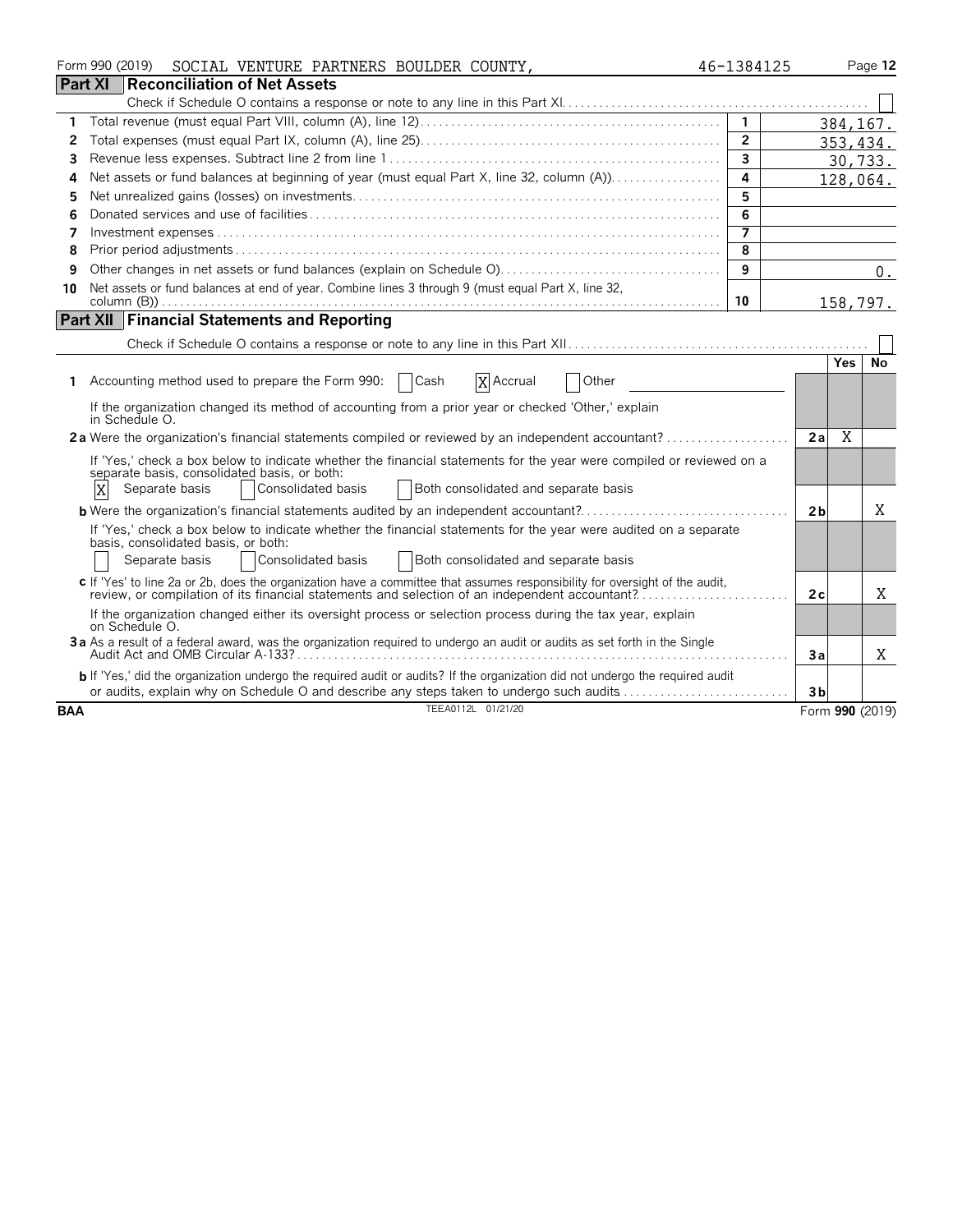|                                                                                                                                    |                                                                                                                                                                                                                                                                                                                                                                                                                                                                                                                                                                                                                                                                                                                                    |                                                                                                                         | <b>Public Charity Status and Public Support</b>                                                                                                                                                                                                                                                                                                                                                                                                                                                                                                                                                                                                                                                                                                                                                                                                                                                                                      |                                                                        |    |                                                      | OMB No. 1545-0047                                  |
|------------------------------------------------------------------------------------------------------------------------------------|------------------------------------------------------------------------------------------------------------------------------------------------------------------------------------------------------------------------------------------------------------------------------------------------------------------------------------------------------------------------------------------------------------------------------------------------------------------------------------------------------------------------------------------------------------------------------------------------------------------------------------------------------------------------------------------------------------------------------------|-------------------------------------------------------------------------------------------------------------------------|--------------------------------------------------------------------------------------------------------------------------------------------------------------------------------------------------------------------------------------------------------------------------------------------------------------------------------------------------------------------------------------------------------------------------------------------------------------------------------------------------------------------------------------------------------------------------------------------------------------------------------------------------------------------------------------------------------------------------------------------------------------------------------------------------------------------------------------------------------------------------------------------------------------------------------------|------------------------------------------------------------------------|----|------------------------------------------------------|----------------------------------------------------|
| <b>SCHEDULE A</b><br>(Form 990 or 990-EZ)                                                                                          |                                                                                                                                                                                                                                                                                                                                                                                                                                                                                                                                                                                                                                                                                                                                    | Complete if the organization is a section 501(c)(3) organization or a section<br>4947(a)(1) nonexempt charitable trust. | 2019                                                                                                                                                                                                                                                                                                                                                                                                                                                                                                                                                                                                                                                                                                                                                                                                                                                                                                                                 |                                                                        |    |                                                      |                                                    |
|                                                                                                                                    |                                                                                                                                                                                                                                                                                                                                                                                                                                                                                                                                                                                                                                                                                                                                    |                                                                                                                         | Attach to Form 990 or Form 990-EZ.                                                                                                                                                                                                                                                                                                                                                                                                                                                                                                                                                                                                                                                                                                                                                                                                                                                                                                   |                                                                        |    |                                                      | <b>Open to Public</b>                              |
| Department of the Treasury<br>Internal Revenue Service<br>► Go to www.irs.gov/Form990 for instructions and the latest information. |                                                                                                                                                                                                                                                                                                                                                                                                                                                                                                                                                                                                                                                                                                                                    |                                                                                                                         |                                                                                                                                                                                                                                                                                                                                                                                                                                                                                                                                                                                                                                                                                                                                                                                                                                                                                                                                      |                                                                        |    | Inspection                                           |                                                    |
| Name of the organization                                                                                                           | INC.                                                                                                                                                                                                                                                                                                                                                                                                                                                                                                                                                                                                                                                                                                                               |                                                                                                                         | SOCIAL VENTURE PARTNERS BOULDER COUNTY,                                                                                                                                                                                                                                                                                                                                                                                                                                                                                                                                                                                                                                                                                                                                                                                                                                                                                              |                                                                        |    | Employer identification number<br>46-1384125         |                                                    |
| Part I                                                                                                                             |                                                                                                                                                                                                                                                                                                                                                                                                                                                                                                                                                                                                                                                                                                                                    |                                                                                                                         | <b>Reason for Public Charity Status</b> (All organizations must complete this part.) See instructions.                                                                                                                                                                                                                                                                                                                                                                                                                                                                                                                                                                                                                                                                                                                                                                                                                               |                                                                        |    |                                                      |                                                    |
| 1<br>2<br>3<br>4<br>name, city, and state:<br>5<br>6<br>7                                                                          | section 170(b)(1)(A)(iv). (Complete Part II.)                                                                                                                                                                                                                                                                                                                                                                                                                                                                                                                                                                                                                                                                                      | in section 170(b)(1)(A)(vi). (Complete Part II.)                                                                        | The organization is not a private foundation because it is: (For lines 1 through 12, check only one box.)<br>A church, convention of churches, or association of churches described in section 170(b)(1)(A)(i).<br>A school described in section 170(b)(1)(A)(ii). (Attach Schedule E (Form 990 or 990-EZ).)<br>A hospital or a cooperative hospital service organization described in section 170(b)(1)(A)(iii).<br>A medical research organization operated in conjunction with a hospital described in section 170(b)(1)(A)(iii). Enter the hospital's<br>An organization operated for the benefit of a college or university owned or operated by a governmental unit described in<br>A federal, state, or local government or governmental unit described in section 170(b)(1)(A)(v).<br>An organization that normally receives a substantial part of its support from a governmental unit or from the general public described |                                                                        |    |                                                      |                                                    |
| 8                                                                                                                                  |                                                                                                                                                                                                                                                                                                                                                                                                                                                                                                                                                                                                                                                                                                                                    |                                                                                                                         | A community trust described in section 170(b)(1)(A)(vi). (Complete Part II.)                                                                                                                                                                                                                                                                                                                                                                                                                                                                                                                                                                                                                                                                                                                                                                                                                                                         |                                                                        |    |                                                      |                                                    |
| 9<br>university:                                                                                                                   |                                                                                                                                                                                                                                                                                                                                                                                                                                                                                                                                                                                                                                                                                                                                    |                                                                                                                         | An agricultural research organization described in section 170(b)(1)(A)(ix) operated in conjunction with a land-grant college<br>or university or a non-land-grant college of agriculture (see instructions). Enter the name, city, and state of the college or                                                                                                                                                                                                                                                                                                                                                                                                                                                                                                                                                                                                                                                                      |                                                                        |    |                                                      |                                                    |
| 10<br>X                                                                                                                            |                                                                                                                                                                                                                                                                                                                                                                                                                                                                                                                                                                                                                                                                                                                                    | June 30, 1975. See section 509(a)(2). (Complete Part III.)                                                              | An organization that normally receives: (1) more than 33-1/3% of its support from contributions, membership fees, and gross receipts<br>from activities related to its exempt functions-subject to certain exceptions, and (2) no more than 33-1/3% of its support from gross<br>investment income and unrelated business taxable income (less section 511 tax) from businesses acquired by the organization after                                                                                                                                                                                                                                                                                                                                                                                                                                                                                                                   |                                                                        |    |                                                      |                                                    |
| 11                                                                                                                                 |                                                                                                                                                                                                                                                                                                                                                                                                                                                                                                                                                                                                                                                                                                                                    |                                                                                                                         | An organization organized and operated exclusively to test for public safety. See section 509(a)(4).                                                                                                                                                                                                                                                                                                                                                                                                                                                                                                                                                                                                                                                                                                                                                                                                                                 |                                                                        |    |                                                      |                                                    |
| 12<br>а                                                                                                                            | An organization organized and operated exclusively for the benefit of, to perform the functions of, or to carry out the purposes of one<br>or more publicly supported organizations described in section 509(a)(1) or section 509(a)(2). See section 509(a)(3). Check the box in<br>lines 12a through 12d that describes the type of supporting organization and complete lines 12e, 12f, and 12g.<br>Type I. A supporting organization operated, supervised, or controlled by its supported organization(s), typically by giving the supported<br>organization(s) the power to regularly appoint or elect a majority of the directors or trustees of the supporting organization. You must<br>complete Part IV, Sections A and B. |                                                                                                                         |                                                                                                                                                                                                                                                                                                                                                                                                                                                                                                                                                                                                                                                                                                                                                                                                                                                                                                                                      |                                                                        |    |                                                      |                                                    |
| b                                                                                                                                  | must complete Part IV, Sections A and C.                                                                                                                                                                                                                                                                                                                                                                                                                                                                                                                                                                                                                                                                                           |                                                                                                                         | Type II. A supporting organization supervised or controlled in connection with its supported organization(s), by having control or<br>management of the supporting organization vested in the same persons that control or manage the supported organization(s). You                                                                                                                                                                                                                                                                                                                                                                                                                                                                                                                                                                                                                                                                 |                                                                        |    |                                                      |                                                    |
| С                                                                                                                                  |                                                                                                                                                                                                                                                                                                                                                                                                                                                                                                                                                                                                                                                                                                                                    |                                                                                                                         | Type III functionally integrated. A supporting organization operated in connection with, and functionally integrated with, its supported organization(s) (see instructions). You must complete Part IV, Sections A, D, and E.                                                                                                                                                                                                                                                                                                                                                                                                                                                                                                                                                                                                                                                                                                        |                                                                        |    |                                                      |                                                    |
| d<br>е                                                                                                                             |                                                                                                                                                                                                                                                                                                                                                                                                                                                                                                                                                                                                                                                                                                                                    |                                                                                                                         | Type III non-functionally integrated. A supporting organization operated in connection with its supported organization(s) that is not<br>functionally integrated. The organization generally must satisfy a distribution requirement and an attentiveness requirement (see<br>instructions). You must complete Part IV, Sections A and D, and Part V.<br>Check this box if the organization received a written determination from the IRS that it is a Type I, Type II, Type III functionally<br>integrated, or Type III non-functionally integrated supporting organization.                                                                                                                                                                                                                                                                                                                                                        |                                                                        |    |                                                      |                                                    |
|                                                                                                                                    |                                                                                                                                                                                                                                                                                                                                                                                                                                                                                                                                                                                                                                                                                                                                    |                                                                                                                         |                                                                                                                                                                                                                                                                                                                                                                                                                                                                                                                                                                                                                                                                                                                                                                                                                                                                                                                                      |                                                                        |    |                                                      |                                                    |
|                                                                                                                                    |                                                                                                                                                                                                                                                                                                                                                                                                                                                                                                                                                                                                                                                                                                                                    | g Provide the following information about the supported organization(s).                                                |                                                                                                                                                                                                                                                                                                                                                                                                                                                                                                                                                                                                                                                                                                                                                                                                                                                                                                                                      |                                                                        |    |                                                      |                                                    |
| (i) Name of supported organization                                                                                                 |                                                                                                                                                                                                                                                                                                                                                                                                                                                                                                                                                                                                                                                                                                                                    | $(ii)$ $EIN$                                                                                                            | (iii) Type of organization<br>described on lines 1-10<br>above (see instructions))                                                                                                                                                                                                                                                                                                                                                                                                                                                                                                                                                                                                                                                                                                                                                                                                                                                   | $(iv)$ is the<br>organization listed<br>in your governing<br>document? |    | (v) Amount of monetary<br>support (see instructions) | (vi) Amount of other<br>support (see instructions) |
|                                                                                                                                    |                                                                                                                                                                                                                                                                                                                                                                                                                                                                                                                                                                                                                                                                                                                                    |                                                                                                                         |                                                                                                                                                                                                                                                                                                                                                                                                                                                                                                                                                                                                                                                                                                                                                                                                                                                                                                                                      | <b>Yes</b>                                                             | No |                                                      |                                                    |
| (A)                                                                                                                                |                                                                                                                                                                                                                                                                                                                                                                                                                                                                                                                                                                                                                                                                                                                                    |                                                                                                                         |                                                                                                                                                                                                                                                                                                                                                                                                                                                                                                                                                                                                                                                                                                                                                                                                                                                                                                                                      |                                                                        |    |                                                      |                                                    |
| (B)                                                                                                                                |                                                                                                                                                                                                                                                                                                                                                                                                                                                                                                                                                                                                                                                                                                                                    |                                                                                                                         |                                                                                                                                                                                                                                                                                                                                                                                                                                                                                                                                                                                                                                                                                                                                                                                                                                                                                                                                      |                                                                        |    |                                                      |                                                    |
| (C)                                                                                                                                |                                                                                                                                                                                                                                                                                                                                                                                                                                                                                                                                                                                                                                                                                                                                    |                                                                                                                         |                                                                                                                                                                                                                                                                                                                                                                                                                                                                                                                                                                                                                                                                                                                                                                                                                                                                                                                                      |                                                                        |    |                                                      |                                                    |
| (D)                                                                                                                                |                                                                                                                                                                                                                                                                                                                                                                                                                                                                                                                                                                                                                                                                                                                                    |                                                                                                                         |                                                                                                                                                                                                                                                                                                                                                                                                                                                                                                                                                                                                                                                                                                                                                                                                                                                                                                                                      |                                                                        |    |                                                      |                                                    |
| (E)                                                                                                                                |                                                                                                                                                                                                                                                                                                                                                                                                                                                                                                                                                                                                                                                                                                                                    |                                                                                                                         |                                                                                                                                                                                                                                                                                                                                                                                                                                                                                                                                                                                                                                                                                                                                                                                                                                                                                                                                      |                                                                        |    |                                                      |                                                    |
| Total                                                                                                                              |                                                                                                                                                                                                                                                                                                                                                                                                                                                                                                                                                                                                                                                                                                                                    |                                                                                                                         |                                                                                                                                                                                                                                                                                                                                                                                                                                                                                                                                                                                                                                                                                                                                                                                                                                                                                                                                      |                                                                        |    |                                                      |                                                    |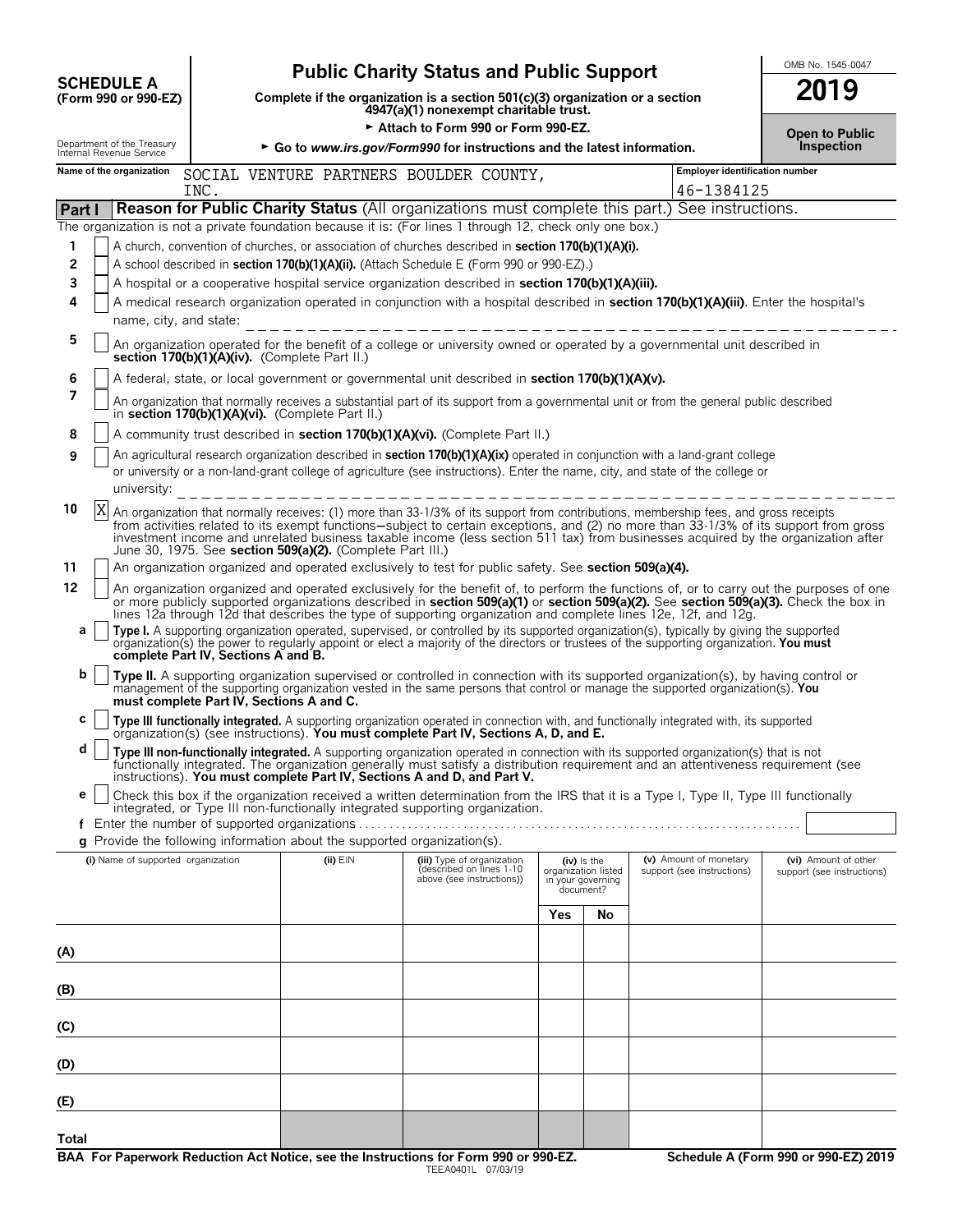#### Schedule A (Form 990 or 990-EZ) 2019 SOCIAL VENTURE PARTNERS BOULDER COUNTY, 46-1384125 Page **2**

**Part II Support Schedule for Organizations Described in Sections 170(b)(1)(A)(iv) and 170(b)(1)(A)(vi)** (Complete only if you checked the box on line 5, 7, or 8 of Part I or if the organization failed to qualify under Part III. If the organization fails to qualify under the tests listed below, please complete Part III.)

#### **Section A. Public Support**

|     | Calendar year (or fiscal year<br>beginning in) $\rightarrow$                                                                                                                                                                                                                                                                                                                                              | (a) $2015$ | (b) 2016 | $(c)$ 2017 | $(d)$ 2018 | $(e)$ 2019 | (f) Total |
|-----|-----------------------------------------------------------------------------------------------------------------------------------------------------------------------------------------------------------------------------------------------------------------------------------------------------------------------------------------------------------------------------------------------------------|------------|----------|------------|------------|------------|-----------|
| 1.  | Gifts, grants, contributions, and<br>membership fees received. (Do not<br>include any 'unusual grants.'). $\ldots$                                                                                                                                                                                                                                                                                        |            |          |            |            |            |           |
|     | Tax revenues levied for the<br>organization's benefit and<br>either paid to or expended<br>on its behalf                                                                                                                                                                                                                                                                                                  |            |          |            |            |            |           |
| 3.  | The value of services or<br>facilities furnished by a<br>governmental unit to the<br>organization without charge                                                                                                                                                                                                                                                                                          |            |          |            |            |            |           |
|     | <b>Total.</b> Add lines 1 through 3                                                                                                                                                                                                                                                                                                                                                                       |            |          |            |            |            |           |
| 5   | The portion of total<br>contributions by each person<br>(other than a governmental<br>unit or publicly supported<br>organization) included on line 1<br>that exceeds 2% of the amount<br>shown on line 11, column (f)                                                                                                                                                                                     |            |          |            |            |            |           |
|     | <b>Public support.</b> Subtract line 5<br>from line $4 \ldots \ldots \ldots \ldots \ldots$                                                                                                                                                                                                                                                                                                                |            |          |            |            |            |           |
|     | <b>Section B. Total Support</b>                                                                                                                                                                                                                                                                                                                                                                           |            |          |            |            |            |           |
|     | Calendar year (or fiscal year<br>beainnina in) ►                                                                                                                                                                                                                                                                                                                                                          | (a) $2015$ | (b) 2016 | $(c)$ 2017 | $(d)$ 2018 | (e) $2019$ | (f) Total |
|     | <b>7</b> Amounts from line 4                                                                                                                                                                                                                                                                                                                                                                              |            |          |            |            |            |           |
| 8   | Gross income from interest,<br>dividends, payments received<br>on securities loans, rents,<br>royalties, and income from<br>similar sources                                                                                                                                                                                                                                                               |            |          |            |            |            |           |
| 9   | Net income from unrelated<br>business activities, whether or<br>not the business is regularly<br>carried on                                                                                                                                                                                                                                                                                               |            |          |            |            |            |           |
| 10. | Other income. Do not include<br>gain or loss from the sale of<br>capital assets (Explain in                                                                                                                                                                                                                                                                                                               |            |          |            |            |            |           |
|     | 11 <b>Total support.</b> Add lines 7                                                                                                                                                                                                                                                                                                                                                                      |            |          |            |            |            |           |
| 12. |                                                                                                                                                                                                                                                                                                                                                                                                           |            |          |            |            | 12         |           |
|     | 13 First five years. If the Form 990 is for the organization's first, second, third, fourth, or fifth tax year as a section 501(c)(3)                                                                                                                                                                                                                                                                     |            |          |            |            |            |           |
|     | <b>Section C. Computation of Public Support Percentage</b>                                                                                                                                                                                                                                                                                                                                                |            |          |            |            |            |           |
|     |                                                                                                                                                                                                                                                                                                                                                                                                           |            |          |            |            |            | %         |
|     |                                                                                                                                                                                                                                                                                                                                                                                                           |            |          |            |            | 15         | %         |
|     | 16a 33-1/3% support test-2019. If the organization did not check the box on line 13, and line 14 is 33-1/3% or more, check this box                                                                                                                                                                                                                                                                       |            |          |            |            |            |           |
|     | b 33-1/3% support test-2018. If the organization did not check a box on line 13 or 16a, and line 15 is 33-1/3% or more, check this box                                                                                                                                                                                                                                                                    |            |          |            |            |            |           |
|     | 17a 10%-facts-and-circumstances test-2019. If the organization did not check a box on line 13, 16a, or 16b, and line 14 is 10%<br>or more, and if the organization meets the 'facts-and-circumstances' test, check this box and stop here. Explain in Part VI how<br>the organization meets the 'facts-and-circumstances' test. The organization qualifies as a publicly supported organization           |            |          |            |            |            |           |
|     | <b>b 10%-facts-and-circumstances test-2018.</b> If the organization did not check a box on line 13, 16a, 16b, or 17a, and line 15 is 10%<br>or more, and if the organization meets the 'facts-and-circumstances' test, check this box and stop here. Explain in Part VI how the<br>organization meets the 'facts-and-circumstances' test. The organization qualifies as a publicly supported organization |            |          |            |            |            |           |
|     | 18 Private foundation. If the organization did not check a box on line 13, 16a, 16b, 17a, or 17b, check this box and see instructions                                                                                                                                                                                                                                                                     |            |          |            |            |            |           |

**BAA Schedule A (Form 990 or 990-EZ) 2019**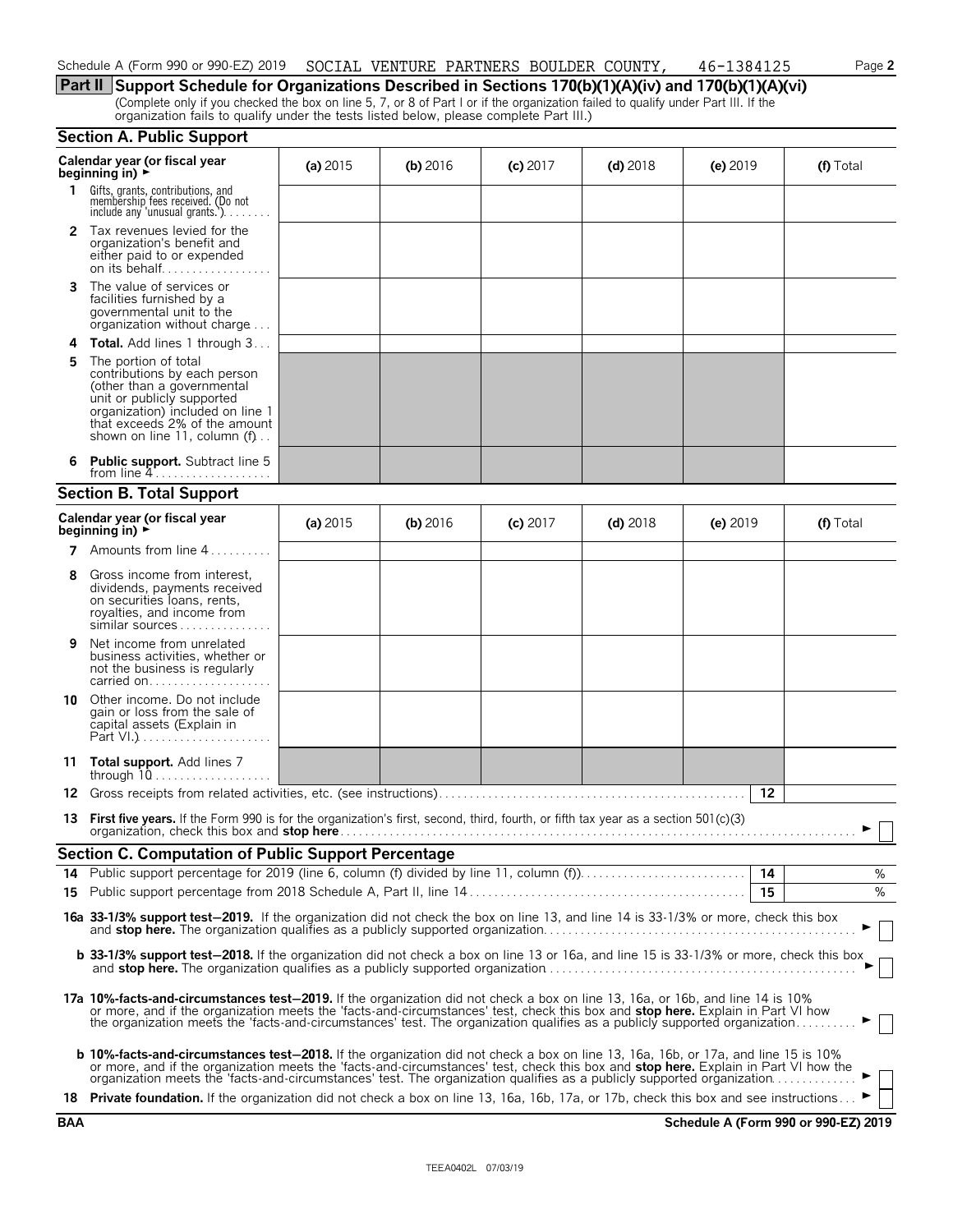#### Schedule A (Form 990 or 990-EZ) 2019 SOCIAL VENTURE PARTNERS BOULDER COUNTY, 46-1384125 Page **3**

#### **Part III Support Schedule for Organizations Described in Section 509(a)(2)**

(Complete only if you checked the box on line 10 of Part I or if the organization failed to qualify under Part II. If the organization fails to qualify under the tests listed below, please complete Part II.)

|    | <b>Section A. Public Support</b>                                                                                                                                                    |                |                |            |            |          |                   |
|----|-------------------------------------------------------------------------------------------------------------------------------------------------------------------------------------|----------------|----------------|------------|------------|----------|-------------------|
|    | Calendar year (or fiscal year beginning in) ►                                                                                                                                       | (a) 2015       | (b) 2016       | (c) 2017   | $(d)$ 2018 | (e) 2019 | (f) Total         |
|    | 1 Gifts, grants, contributions,                                                                                                                                                     |                |                |            |            |          |                   |
|    | and membership fees<br>received. (Do not include                                                                                                                                    |                |                |            |            |          |                   |
|    | any 'unusual grants.')<br>2 Gross receipts from admissions,                                                                                                                         | 263,157        | 345,500        | 351,364.   | 411,141.   | 376,160. | 1,747,322.        |
|    | merchandise sold or services                                                                                                                                                        |                |                |            |            |          |                   |
|    | performed, or facilities                                                                                                                                                            |                |                |            |            |          |                   |
|    | furnished in any activity that is<br>related to the organization's                                                                                                                  |                |                |            |            |          |                   |
|    | $tax$ -exempt purpose                                                                                                                                                               | 10,082.        | 11,734.        | 34,824.    | 8,683.     | 7,885.   | 73,208.           |
|    | 3 Gross receipts from activities                                                                                                                                                    |                |                |            |            |          |                   |
|    | that are not an unrelated trade<br>or business under section 513.                                                                                                                   |                |                |            |            |          |                   |
|    | 4 Tax revenues levied for the                                                                                                                                                       |                |                |            |            |          | $0$ .             |
|    | organization's benefit and                                                                                                                                                          |                |                |            |            |          |                   |
|    | either paid to or expended on                                                                                                                                                       |                |                |            |            |          |                   |
| 5. | The value of services or                                                                                                                                                            |                |                |            |            |          | $0$ .             |
|    | facilities furnished by a                                                                                                                                                           |                |                |            |            |          |                   |
|    | governmental unit to the<br>organization without charge                                                                                                                             |                |                |            |            |          | 0.                |
|    | <b>6 Total.</b> Add lines 1 through 5                                                                                                                                               | 273,239.       | 357,234        | 386,188.   | 419,824.   | 384,045. | 1,820,530.        |
|    | <b>7a</b> Amounts included on lines 1,                                                                                                                                              |                |                |            |            |          |                   |
|    | 2, and 3 received from                                                                                                                                                              |                |                |            |            |          |                   |
|    | disqualified persons                                                                                                                                                                | 117,500        | 91,500         | 151,779.   | 159,668.   | 154,553. | 675,000.          |
|    | <b>b</b> Amounts included on lines 2<br>and 3 received from other than                                                                                                              |                |                |            |            |          |                   |
|    | disqualified persons that                                                                                                                                                           |                |                |            |            |          |                   |
|    | exceed the greater of \$5,000 or<br>1% of the amount on line 13                                                                                                                     |                |                |            |            |          |                   |
|    | for the year                                                                                                                                                                        | $\mathsf{O}$ . | $\mathbf{0}$ . | 0.         | 0.         | 0.       | 0.                |
|    | c Add lines $7a$ and $7b$                                                                                                                                                           | 117,500        | 91,500         | 151,779.   | 159,668.   | 154,553. | 675,000.          |
| 8  | Public support. (Subtract line                                                                                                                                                      |                |                |            |            |          |                   |
|    | 7c from line 6.).                                                                                                                                                                   |                |                |            |            |          | 1, 145, 530.      |
|    | <b>Section B. Total Support</b>                                                                                                                                                     |                |                |            |            |          |                   |
|    | Calendar year (or fiscal year beginning in) ►                                                                                                                                       | (a) 2015       | (b) 2016       | (c) $2017$ | $(d)$ 2018 | (e) 2019 | (f) Total         |
|    | <b>9</b> Amounts from line $6$                                                                                                                                                      | 273, 239.      | 357,234.       | 386,188.   | 419,824.   | 384,045. | 1,820,530.        |
|    | <b>10a</b> Gross income from interest, dividends,<br>payments received on securities loans,                                                                                         |                |                |            |            |          |                   |
|    | rents, royalties, and income from                                                                                                                                                   |                |                |            |            |          |                   |
|    |                                                                                                                                                                                     | 376.           | 260            | 339.       | 88.        | 122.     | 1,185.            |
|    | <b>b</b> Unrelated business taxable<br>income (less section 511                                                                                                                     |                |                |            |            |          |                   |
|    | taxes) from businesses                                                                                                                                                              |                |                |            |            |          |                   |
|    | acquired after June 30, 1975                                                                                                                                                        |                |                |            |            |          |                   |
|    | c Add lines 10a and $10b$<br><b>11</b> Net income from unrelated business                                                                                                           | 376.           | 260            | 339.       | 88.        | 122.     | 1,185.            |
|    | activities not included in line 10b,                                                                                                                                                |                |                |            |            |          |                   |
|    | whether or not the business is                                                                                                                                                      |                |                |            |            |          |                   |
|    | regularly carried on $\dots\dots\dots\dots$<br>12 Other income. Do not include                                                                                                      |                |                |            |            |          | $0$ .             |
|    | gain or loss from the sale of                                                                                                                                                       |                |                |            |            |          |                   |
|    | capital assets (Explain in                                                                                                                                                          |                |                |            |            |          | 0.                |
|    | 13 Total support. (Add lines 9,                                                                                                                                                     |                |                |            |            |          |                   |
|    | 10c, 11, and $12.$ )                                                                                                                                                                | 273,615.       | 357,494.       | 386,527.   | 419,912.   | 384,167. | 1,821,715.        |
|    | 14 First five years. If the Form 990 is for the organization's first, second, third, fourth, or fifth tax year as a section 501(c)(3)<br>organization, check this box and stop here |                |                |            |            |          |                   |
|    | <b>Section C. Computation of Public Support Percentage</b>                                                                                                                          |                |                |            |            |          |                   |
| 15 | Public support percentage for 2019 (line 8, column (f), divided by line 13, column (f)                                                                                              |                |                |            |            | 15       | $62.88$ $%$       |
| 16 |                                                                                                                                                                                     |                |                |            |            | 16       | 66.24 %           |
|    | Section D. Computation of Investment Income Percentage                                                                                                                              |                |                |            |            |          |                   |
|    | Investment income percentage for 2019 (line 10c, column (f), divided by line 13, column (f)                                                                                         |                |                |            |            | 17       |                   |
| 17 |                                                                                                                                                                                     |                |                |            |            | 18       | $0.07$ $%$        |
| 18 | 19a 33-1/3% support tests-2019. If the organization did not check the box on line 14, and line 15 is more than 33-1/3%, and line 17                                                 |                |                |            |            |          | $0.00\frac{2}{3}$ |
|    | is not more than 33-1/3%, check this box and stop here. The organization qualifies as a publicly supported organization                                                             |                |                |            |            |          | X                 |
|    | <b>b</b> 33-1/3% support tests-2018. If the organization did not check a box on line 14 or line 19a, and line 16 is more than 33-1/3%, and                                          |                |                |            |            |          |                   |
|    | line 18 is not more than 33-1/3%, check this box and stop here. The organization qualifies as a publicly supported organization                                                     |                |                |            |            |          |                   |
|    | 20 Private foundation. If the organization did not check a box on line 14, 19a, or 19b, check this box and see instructions                                                         |                |                |            |            |          |                   |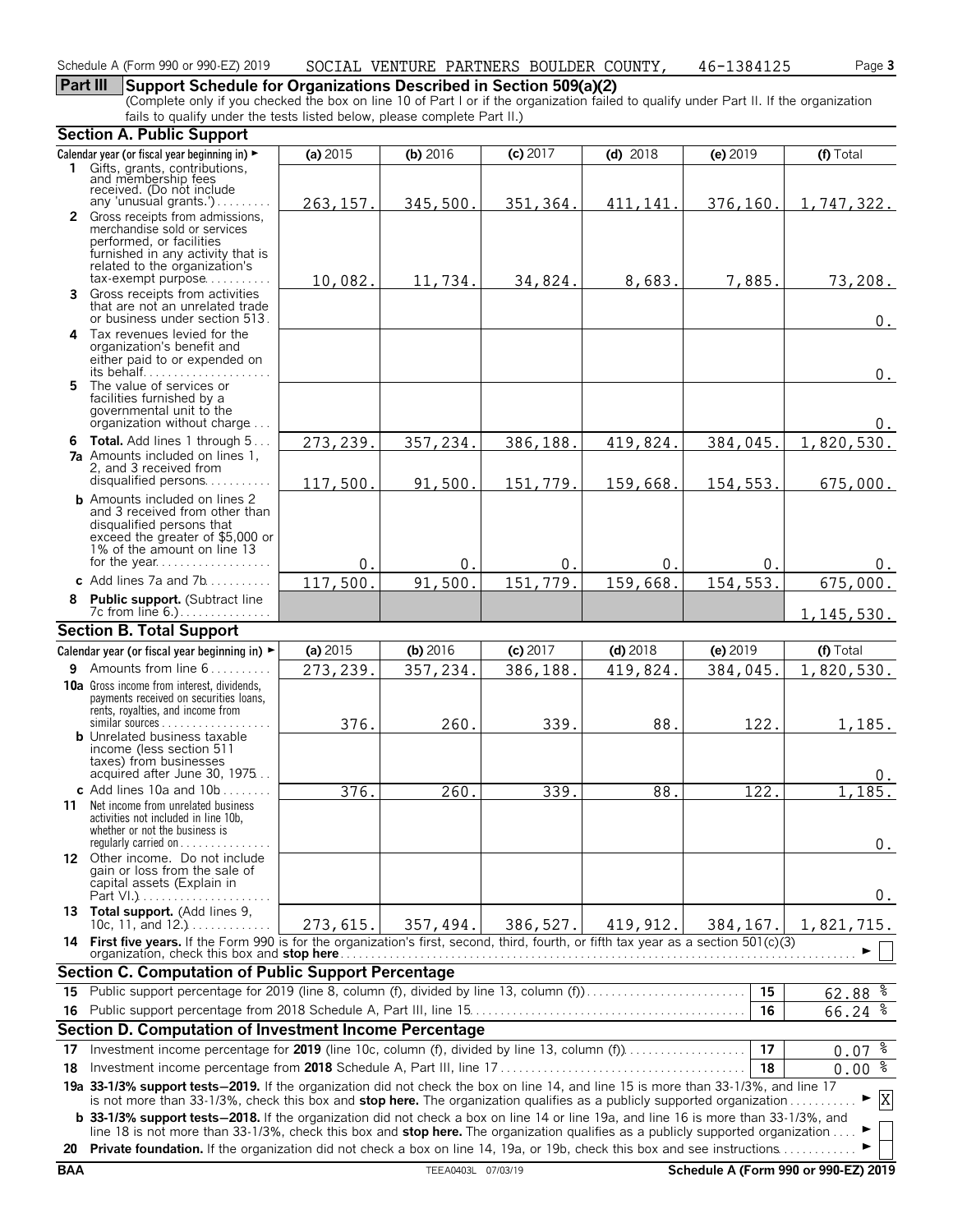#### **Part IV Supporting Organizations**

(Complete only if you checked a box in line 12 on Part I. If you checked 12a of Part I, complete Sections A and B. If you checked 12b of Part I, complete Sections A and C. If you checked 12c of Part I, complete Sections A, D, and E. If you checked 12d of Part I, complete Sections A and D, and complete Part V.)

#### **Section A. All Supporting Organizations**

**Yes No 1** Are all of the organization's supported organizations listed by name in the organization's governing documents? *If 'No,' describe in Part VI how the supported organizations are designated. If designated by class or purpose, describe the designation. If historic and continuing relationship, explain.* **1 2** Did the organization have any supported organization that does not have an IRS determination of status under section 509(a)(1) or (2)? *If 'Yes,' explain in Part VI how the organization determined that the supported organization was described in section 509(a)(1) or (2).* **2 3a** Did the organization have a supported organization described in section 501(c)(4), (5), or (6)? *If 'Yes,' answer (b) and (c) below.* **3a b** Did the organization confirm that each supported organization qualified under section 501(c)(4), (5), or (6) and satisfied the public support tests under section 509(a)(2)? *If 'Yes,' describe in Part VI when and how the organization made the determination.* **3b c** Did the organization ensure that all support to such organizations was used exclusively for section 170(c)(2)(B) purposes? *If 'Yes,' explain in Part VI what controls the organization put in place to ensure such use.*  $\begin{bmatrix} 1 & 3c \\ 2c & 3c \end{bmatrix}$  *3c* **a4** Was any supported organization not organized in the United States ('foreign supported organization')? *If 'Yes' and if you checked 12a or 12b in Part I, answer (b) and (c) below.* **4a b** Did the organization have ultimate control and discretion in deciding whether to make grants to the foreign supported organization? *If 'Yes,' describe in Part VI how the organization had such control and discretion despite being controlled or supervised by or in connection with its supported organizations.* **4b c** Did the organization support any foreign supported organization that does not have an IRS determination under sections 501(c)(3) and 509(a)(1) or (2)? *If 'Yes,' explain in Part VI what controls the organization used to ensure that all support to the foreign supported organization was used exclusively for section 170(c)(2)(B) purposes.* **4c 5a** Did the organization add, substitute, or remove any supported organizations during the tax year? *If 'Yes,' answer (b)* and (c) below (if applicable). Also, provide detail in **Part VI**, including (i) the names and EIN numbers of the supported *organizations added, substituted, or removed; (ii) the reasons for each such action; (iii) the authority under the organization's organizing document authorizing such action; and (iv) how the action was accomplished (such as by* amendment to the organizing document). **Same of the organizing document** (see all the organizing document). **b Type I or Type II only.** Was any added or substituted supported organization part of a class already designated in the organization's organizing document? **5b c Substitutions only.** Was the substitution the result of an event beyond the organization's control? **5c 6** Did the organization provide support (whether in the form of grants or the provision of services or facilities) to anyone other than (i) its supported organizations, (ii) individuals that are part of the charitable class benefited by one or more of its supported organizations, or (iii) other supporting organizations that also support or benefit one or more of the filing organization's supported organizations? *If 'Yes,' provide detail in Part VI.* **6 7** Did the organization provide a grant, loan, compensation, or other similar payment to a substantial contributor (as defined in section 4958(c)(3)(C)), a family member of a substantial contributor, or a 35% controlled entity with regard to a substantial contributor? *If 'Yes,' complete Part I of Schedule L (Form 990 or 990-EZ).* **7 8** Did the organization make a loan to a disqualified person (as defined in section 4958) not described in line 7? *If 'Yes,' complete Part I of Schedule L (Form 990 or 990-EZ).* **8 9a** Was the organization controlled directly or indirectly at any time during the tax year by one or more disqualified persons as defined in section 4946 (other than foundation managers and organizations described in section 509(a)(1) or (2))? *If 'Yes,' provide detail in Part VI*. **b** Did one or more disqualified persons (as defined in line 9a) hold a controlling interest in any entity in which the supporting organization had an interest? *If 'Yes,' provide detail in Part VI*. **9b c** Did a disqualified person (as defined in line 9a) have an ownership interest in, or derive any personal benefit from, assets in which the supporting organization also had an interest? *If 'Yes,' provide detail in Part VI*. **9c 10a** Was the organization subject to the excess business holdings rules of section 4943 because of section 4943(f) (regarding certain Type II supporting organizations, and all Type III non-functionally integrated supporting organizations)? *If 'Yes,' answer 10b below.* **10a b** Did the organization have any excess business holdings in the tax year? *(Use Schedule C, Form 4720, to determine whether the organization had excess business holdings.)* **10b**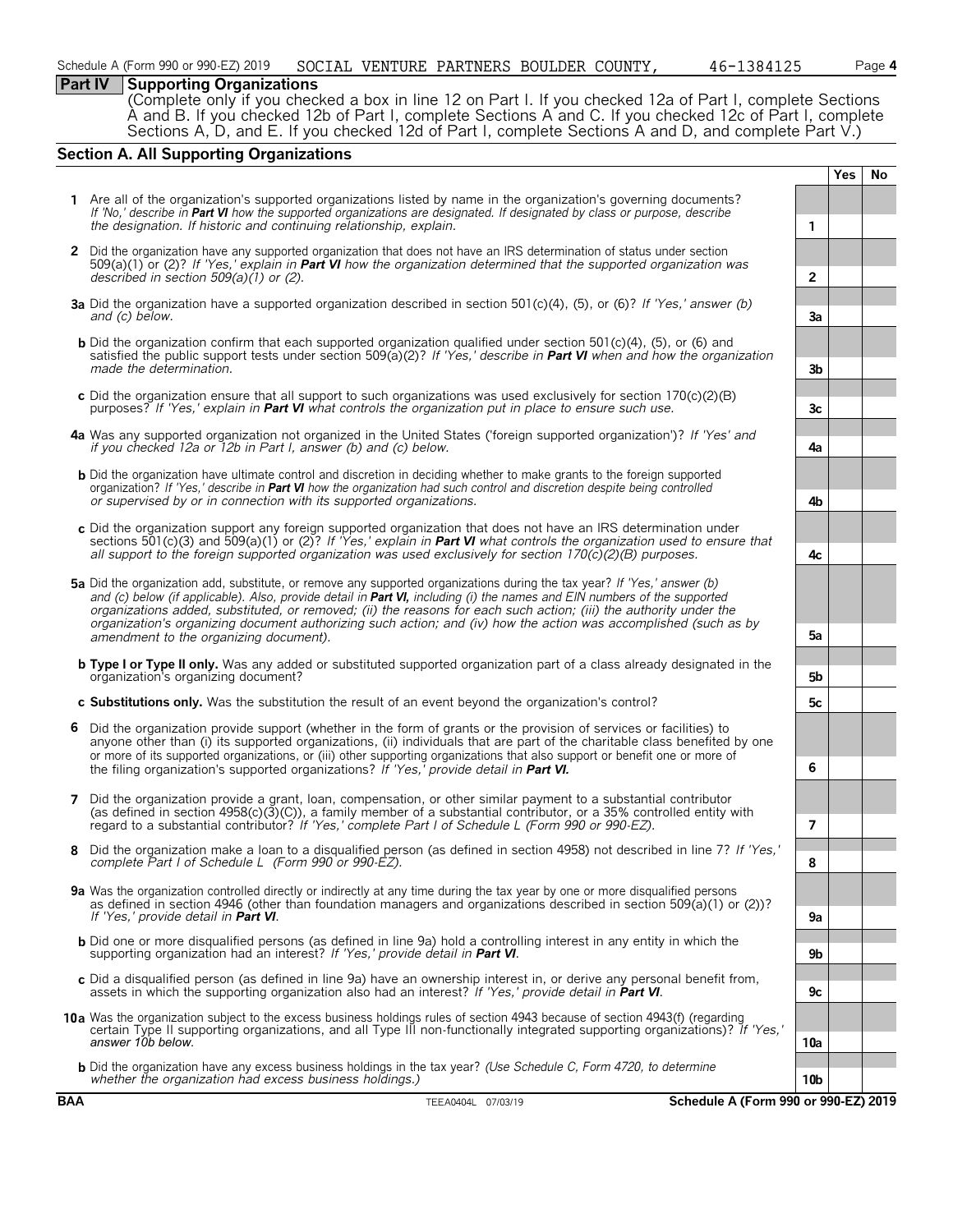| <b>Part IV</b>                                                                                                            | <b>Supporting Organizations (continued)</b>                                                                                    |             |     |           |
|---------------------------------------------------------------------------------------------------------------------------|--------------------------------------------------------------------------------------------------------------------------------|-------------|-----|-----------|
|                                                                                                                           |                                                                                                                                |             | res | <b>Nc</b> |
| 11                                                                                                                        | Has the organization accepted a gift or contribution from any of the following persons?                                        |             |     |           |
| a A person who directly or indirectly controls, either alone or together with persons described in (b) and (c) below, the |                                                                                                                                |             |     |           |
|                                                                                                                           | governing body of a supported organization?                                                                                    |             |     |           |
|                                                                                                                           | <b>b</b> A family member of a person described in (a) above?                                                                   | 11 <b>b</b> |     |           |
|                                                                                                                           | c A 35% controlled entity of a person described in (a) or (b) above? If 'Yes' to a, b, or c, provide detail in <b>Part VI.</b> | 11c         |     |           |

Schedule A (Form 990 or 990-EZ) 2019 SOCIAL VENTURE PARTNERS BOULDER COUNTY, 46-1384125 Page **5** 

#### **Section B. Type I Supporting Organizations**

- **1** Did the directors, trustees, or membership of one or more supported organizations have the power to regularly appoint or elect at least a majority of the organization's directors or trustees at all times during the tax year? *If 'No,' describe in Part VI how the supported organization(s) effectively operated, supervised, or controlled the organization's activities. If the organization had more than one supported organization, describe how the powers to appoint and/or remove directors or trustees were allocated among the supported organizations and what conditions or restrictions, if any, applied to such powers during the tax* year. **1**
- **2** Did the organization operate for the benefit of any supported organization other than the supported organization(s) that operated, supervised, or controlled the supporting organization? *If 'Yes,' explain in Part VI how providing such benefit carried out the purposes of the supported organization(s) that operated, supervised, or controlled the supporting organization.* **2**

#### **Section C. Type II Supporting Organizations**

| Were a majority of the organization's directors or trustees during the tax year also a majority of the directors or trustees  | - 11 v | . |  |
|-------------------------------------------------------------------------------------------------------------------------------|--------|---|--|
| of each of the organization's supported organization(s)? If 'No,' describe in <b>Part VI</b> how control or management of the |        |   |  |
| supporting organization was vested in the same persons that controlled or managed the supported organization(s).              |        |   |  |

#### **Section D. All Type III Supporting Organizations**

|                                                                                                                                                                                                                                                                                                                                                                             |  | 'es |  |
|-----------------------------------------------------------------------------------------------------------------------------------------------------------------------------------------------------------------------------------------------------------------------------------------------------------------------------------------------------------------------------|--|-----|--|
| 1 Did the organization provide to each of its supported organizations, by the last day of the fifth month of the<br>organization's tax year, (i) a written notice describing the type and amount of support provided during the prior tax<br>year, (ii) a copy of the Form 990 that was most recently filed as of the date of notification, and (iii) copies of the         |  |     |  |
| organization's governing documents in effect on the date of notification, to the extent not previously provided?                                                                                                                                                                                                                                                            |  |     |  |
| 2 Were any of the organization's officers, directors, or trustees either (i) appointed or elected by the supported<br>organization(s) or (ii) serving on the governing body of a supported organization? If 'No,' explain in Part VI how                                                                                                                                    |  |     |  |
| the organization maintained a close and continuous working relationship with the supported organization(s).                                                                                                                                                                                                                                                                 |  |     |  |
| 3 By reason of the relationship described in (2), did the organization's supported organizations have a significant<br>voice in the organization's investment policies and in directing the use of the organization's income or assets at<br>all times during the tax year? If 'Yes,' describe in <b>Part VI</b> the role the organization's supported organizations played |  |     |  |
| in this regard.                                                                                                                                                                                                                                                                                                                                                             |  |     |  |

#### **Section E. Type III Functionally Integrated Supporting Organizations**

- **1** Check the box next to the method that the organization used to satisfy the Integral Part Test during the year (see instructions).
	- **a** The organization satisfied the Activities Test. *Complete line 2 below.*
	- **b** The organization is the parent of each of its supported organizations. *Complete line 3 below.*
	- **c** The organization supported a governmental entity. *Describe in Part VI how you supported a government entity (see instructions).*

#### **2** Activities Test. *Answer (a) and (b) below.* **Yes No**

- **a** Did substantially all of the organization's activities during the tax year directly further the exempt purposes of the supported organization(s) to which the organization was responsive? *If 'Yes,' then in Part VI identify those supported organizations and explain how these activities directly furthered their exempt purposes, how the organization was responsive to those supported organizations, and how the organization determined that these activities constituted substantially all of its activities.* **2a**
- **b** Did the activities described in (a) constitute activities that, but for the organization's involvement, one or more of the organization's supported organization(s) would have been engaged in? *If 'Yes,' explain in Part VI the reasons for the organization's position that its supported organization(s) would have engaged in these activities but for the organization's involvement.* **2b**
- **3** Parent of Supported Organizations. *Answer (a) and (b) below.*
- **a** Did the organization have the power to regularly appoint or elect a majority of the officers, directors, or trustees of each of the supported organizations? *Provide details in Part VI.* **3a**
- **b** Did the organization exercise a substantial degree of direction over the policies, programs, and activities of each of its supported organizations? *If 'Yes,' describe in Part VI the role played by the organization in this regard.* **3b**

**Yes No**

**Yes No**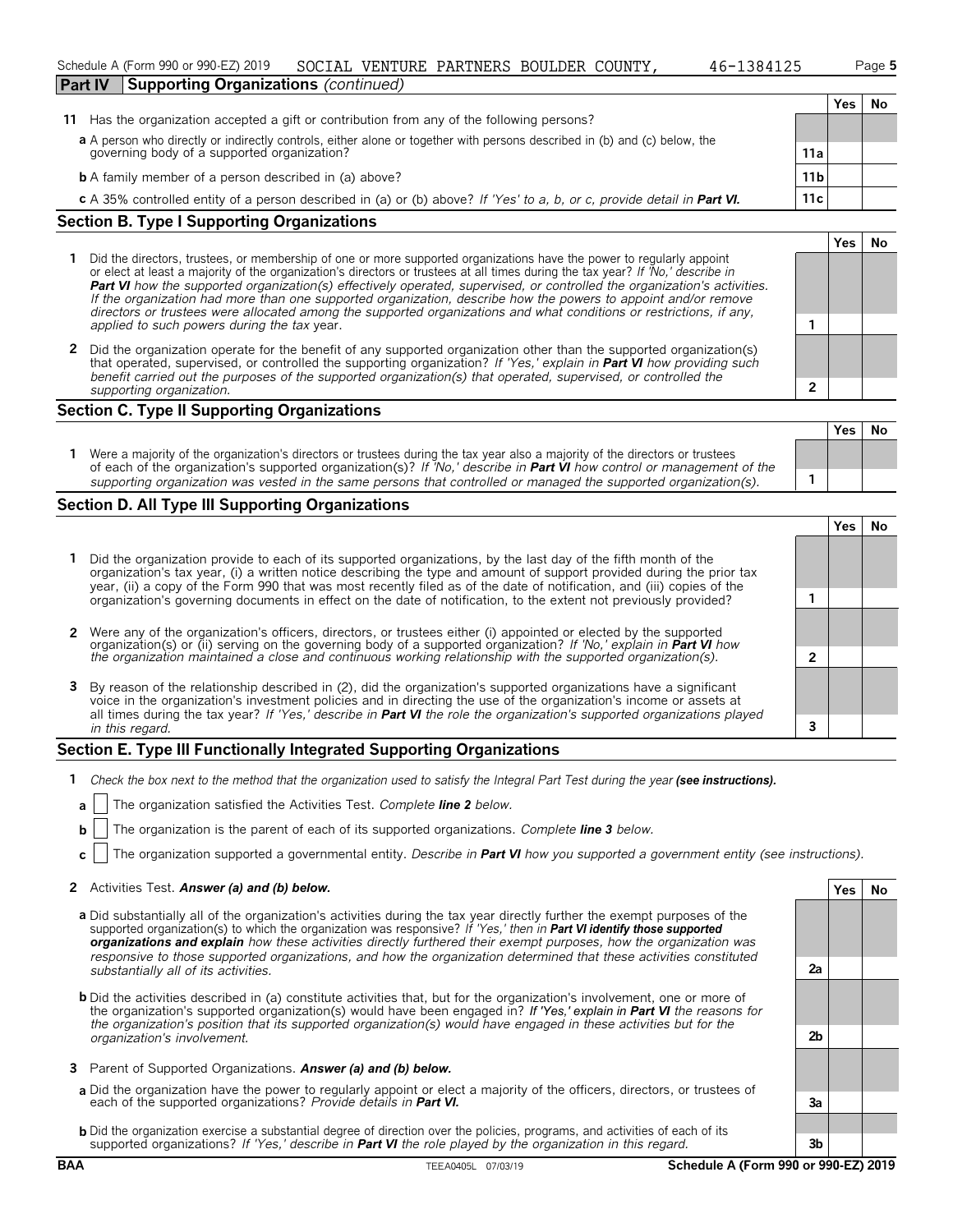| Schedule A (Form 990 or 990-EZ) 2019                                                            |  |  | SOCIAL VENTURE PARTNERS BOULDER COUNTY, |  |  | 46-1384125 | Page 6 |  |
|-------------------------------------------------------------------------------------------------|--|--|-----------------------------------------|--|--|------------|--------|--|
| <b>Type III Non-Functionally Integrated 509(a)(3) Supporting Organizations</b><br><b>Part V</b> |  |  |                                         |  |  |            |        |  |

| ı<br>ĸ |  |
|--------|--|
|        |  |

| 1            | Check here if the organization satisfied the Integral Part Test as a qualifying trust on Nov. 20, 1970 (explain in Part VI). See<br><b>instructions.</b> All other Type III non-functionally integrated supporting organizations must complete Sections A through E. |                |                |                                |
|--------------|----------------------------------------------------------------------------------------------------------------------------------------------------------------------------------------------------------------------------------------------------------------------|----------------|----------------|--------------------------------|
|              | Section A - Adjusted Net Income                                                                                                                                                                                                                                      |                | (A) Prior Year | (B) Current Year<br>(optional) |
| 1            | Net short-term capital gain                                                                                                                                                                                                                                          | 1              |                |                                |
| $\mathbf{2}$ | Recoveries of prior-year distributions                                                                                                                                                                                                                               | $\overline{2}$ |                |                                |
| 3            | Other gross income (see instructions)                                                                                                                                                                                                                                | 3              |                |                                |
| 4            | Add lines 1 through 3.                                                                                                                                                                                                                                               | 4              |                |                                |
| 5.           | Depreciation and depletion                                                                                                                                                                                                                                           | 5              |                |                                |
| 6            | Portion of operating expenses paid or incurred for production or collection of gross<br>income or for management, conservation, or maintenance of property held for<br>production of income (see instructions)                                                       | 6              |                |                                |
| 7            | Other expenses (see instructions)                                                                                                                                                                                                                                    | $\overline{7}$ |                |                                |
| 8            | <b>Adjusted Net Income</b> (subtract lines 5, 6, and 7 from line 4)                                                                                                                                                                                                  | 8              |                |                                |
|              | Section B - Minimum Asset Amount                                                                                                                                                                                                                                     |                | (A) Prior Year | (B) Current Year<br>(optional) |
| 1.           | Aggregate fair market value of all non-exempt-use assets (see instructions for short<br>tax year or assets held for part of year):                                                                                                                                   |                |                |                                |
|              | a Average monthly value of securities                                                                                                                                                                                                                                | 1a             |                |                                |
|              | <b>b</b> Average monthly cash balances                                                                                                                                                                                                                               | 1 <sub>b</sub> |                |                                |
|              | c Fair market value of other non-exempt-use assets                                                                                                                                                                                                                   | 1c             |                |                                |
|              | <b>d Total</b> (add lines 1a, 1b, and 1c)                                                                                                                                                                                                                            | 1d             |                |                                |
|              | e Discount claimed for blockage or other<br>factors (explain in detail in Part VI):                                                                                                                                                                                  |                |                |                                |
|              | <b>2</b> Acquisition indebtedness applicable to non-exempt-use assets                                                                                                                                                                                                | $\overline{2}$ |                |                                |
| 3            | Subtract line 2 from line 1d.                                                                                                                                                                                                                                        | 3              |                |                                |
| 4            | Cash deemed held for exempt use. Enter 1-1/2% of line 3 (for greater amount,<br>see instructions).                                                                                                                                                                   | 4              |                |                                |
| 5.           | Net value of non-exempt-use assets (subtract line 4 from line 3)                                                                                                                                                                                                     | 5              |                |                                |
| 6            | .035. Multiply line 5 by                                                                                                                                                                                                                                             | 6              |                |                                |
| 7            | Recoveries of prior-year distributions                                                                                                                                                                                                                               | $\overline{7}$ |                |                                |
| 8            | Minimum Asset Amount (add line 7 to line 6)                                                                                                                                                                                                                          | 8              |                |                                |
|              | Section C - Distributable Amount                                                                                                                                                                                                                                     |                |                | <b>Current Year</b>            |
| 1.           | Adjusted net income for prior year (from Section A, line 8, Column A)                                                                                                                                                                                                | 1              |                |                                |
| $\mathbf{2}$ | Enter 85% of line 1.                                                                                                                                                                                                                                                 | $\overline{2}$ |                |                                |
| 3            | Minimum asset amount for prior year (from Section B, line 8, Column A)                                                                                                                                                                                               | $\overline{3}$ |                |                                |
| 4            | Enter greater of line 2 or line 3.                                                                                                                                                                                                                                   | 4              |                |                                |
| 5            | Income tax imposed in prior year                                                                                                                                                                                                                                     | 5              |                |                                |
| 6            | Distributable Amount. Subtract line 5 from line 4, unless subject to emergency<br>temporary reduction (see instructions).                                                                                                                                            | 6              |                |                                |

**7**  $\mid$  Check here if the current year is the organization's first as a non-functionally integrated Type III supporting organization (see instructions).

**BAA Schedule A (Form 990 or 990-EZ) 2019**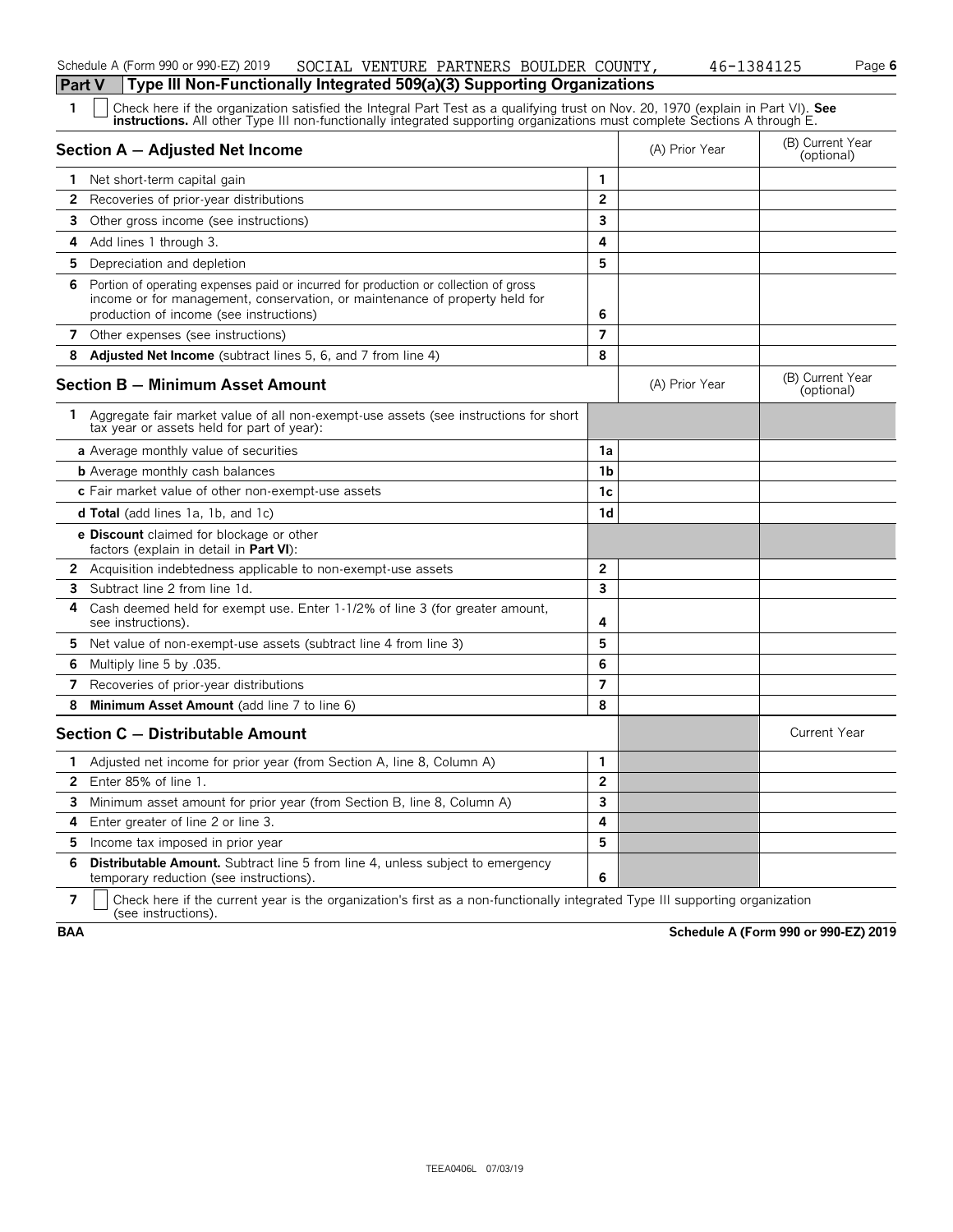#### Schedule A (Form 990 or 990-EZ) 2019 SOCIAL VENTURE PARTNERS BOULDER COUNTY, 46-1384125 Page **7**

| ۹ρ<br>2HC<br>×<br>۰, |
|----------------------|
|----------------------|

| <b>Part V</b>         | (Type III Non-Functionally Integrated 509(a)(3) Supporting Organizations (continued)                                                                                          |                                              |                                               |                                                  |
|-----------------------|-------------------------------------------------------------------------------------------------------------------------------------------------------------------------------|----------------------------------------------|-----------------------------------------------|--------------------------------------------------|
|                       | <b>Section D - Distributions</b>                                                                                                                                              |                                              |                                               | <b>Current Year</b>                              |
| 1                     | Amounts paid to supported organizations to accomplish exempt purposes                                                                                                         |                                              |                                               |                                                  |
| $\mathbf{2}^{\prime}$ | Amounts paid to perform activity that directly furthers exempt purposes of supported organizations,<br>in excess of income from activity                                      |                                              |                                               |                                                  |
| 3                     | Administrative expenses paid to accomplish exempt purposes of supported organizations                                                                                         |                                              |                                               |                                                  |
| 4                     | Amounts paid to acquire exempt-use assets                                                                                                                                     |                                              |                                               |                                                  |
| 5.                    | Qualified set-aside amounts (prior IRS approval required)                                                                                                                     |                                              |                                               |                                                  |
| 6                     | Other distributions (describe in Part VI). See instructions.                                                                                                                  |                                              |                                               |                                                  |
| 7                     | Total annual distributions. Add lines 1 through 6.                                                                                                                            |                                              |                                               |                                                  |
| 8                     | Distributions to attentive supported organizations to which the organization is responsive (provide details<br>in Part VI). See instructions.                                 |                                              |                                               |                                                  |
| 9                     | Distributable amount for 2019 from Section C, line 6                                                                                                                          |                                              |                                               |                                                  |
|                       | 10 Line 8 amount divided by line 9 amount                                                                                                                                     |                                              |                                               |                                                  |
|                       | Section E - Distribution Allocations (see instructions)                                                                                                                       | (i)<br><b>Excess</b><br><b>Distributions</b> | (ii)<br><b>Underdistributions</b><br>Pre-2019 | (iii)<br><b>Distributable</b><br>Amount for 2019 |
|                       | Distributable amount for 2019 from Section C, line 6                                                                                                                          |                                              |                                               |                                                  |
|                       | 2 Underdistributions, if any, for years prior to 2019 (reasonable<br>cause required - explain in Part VI). See instructions.                                                  |                                              |                                               |                                                  |
| 3                     | Excess distributions carryover, if any, to 2019                                                                                                                               |                                              |                                               |                                                  |
|                       | a From 2014                                                                                                                                                                   |                                              |                                               |                                                  |
|                       | <b>b</b> From 2015                                                                                                                                                            |                                              |                                               |                                                  |
|                       | c From 2016                                                                                                                                                                   |                                              |                                               |                                                  |
|                       | <b>d</b> From 2017.                                                                                                                                                           |                                              |                                               |                                                  |
|                       | <b>e</b> From 2018                                                                                                                                                            |                                              |                                               |                                                  |
|                       | f Total of lines 3a through e                                                                                                                                                 |                                              |                                               |                                                  |
|                       | g Applied to underdistributions of prior years                                                                                                                                |                                              |                                               |                                                  |
|                       | h Applied to 2019 distributable amount                                                                                                                                        |                                              |                                               |                                                  |
|                       | i Carryover from 2014 not applied (see instructions)                                                                                                                          |                                              |                                               |                                                  |
|                       | j Remainder. Subtract lines 3g, 3h, and 3i from 3f.                                                                                                                           |                                              |                                               |                                                  |
| 4                     | Distributions for 2019 from Section D.<br>\$<br>line $7:$                                                                                                                     |                                              |                                               |                                                  |
|                       | a Applied to underdistributions of prior years                                                                                                                                |                                              |                                               |                                                  |
|                       | <b>b</b> Applied to 2019 distributable amount                                                                                                                                 |                                              |                                               |                                                  |
|                       | c Remainder. Subtract lines 4a and 4b from 4.                                                                                                                                 |                                              |                                               |                                                  |
| 5.                    | Remaining underdistributions for years prior to 2019, if any.<br>Subtract lines 3g and 4a from line 2. For result greater than<br>zero, explain in Part VI. See instructions. |                                              |                                               |                                                  |
|                       | 6 Remaining underdistributions for 2019. Subtract lines 3h and 4b<br>from line 1. For result greater than zero, explain in Part VI. See<br>instructions.                      |                                              |                                               |                                                  |
|                       | 7 Excess distributions carryover to 2020. Add lines 3j and 4c.                                                                                                                |                                              |                                               |                                                  |
|                       | 8 Breakdown of line 7:                                                                                                                                                        |                                              |                                               |                                                  |
|                       | <b>a</b> Excess from $2015$                                                                                                                                                   |                                              |                                               |                                                  |
|                       | <b>b</b> Excess from 2016                                                                                                                                                     |                                              |                                               |                                                  |
|                       | <b>c</b> Excess from 2017.                                                                                                                                                    |                                              |                                               |                                                  |
|                       | <b>d</b> Excess from 2018                                                                                                                                                     |                                              |                                               |                                                  |
|                       | e Excess from 2019.                                                                                                                                                           |                                              |                                               |                                                  |

**BAA Schedule A (Form 990 or 990-EZ) 2019**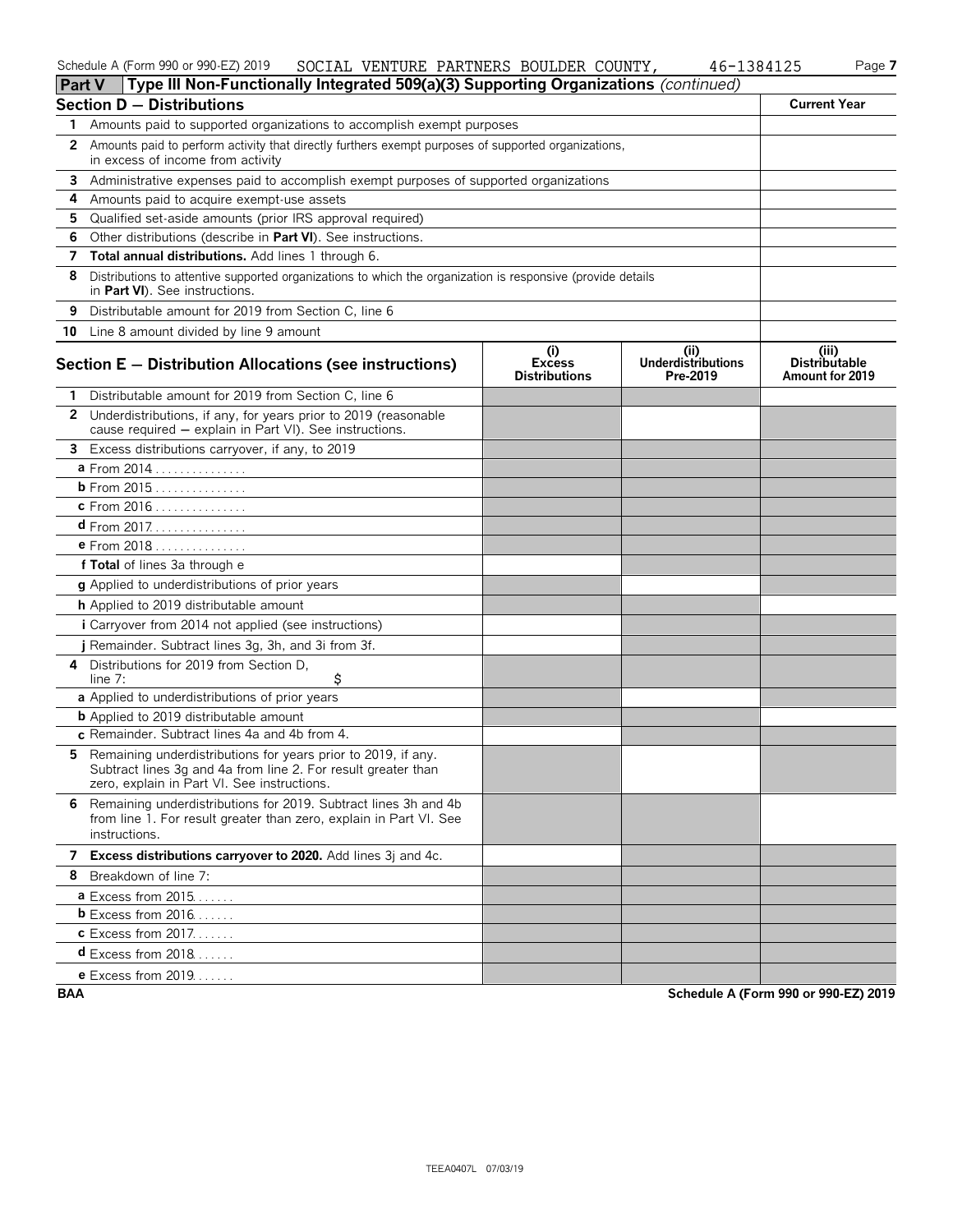Section D, lines 5, 6, and 8; and Part V, Section E, lines 2, 5, and 6. Also complete this part for any additional information.

(See instructions.)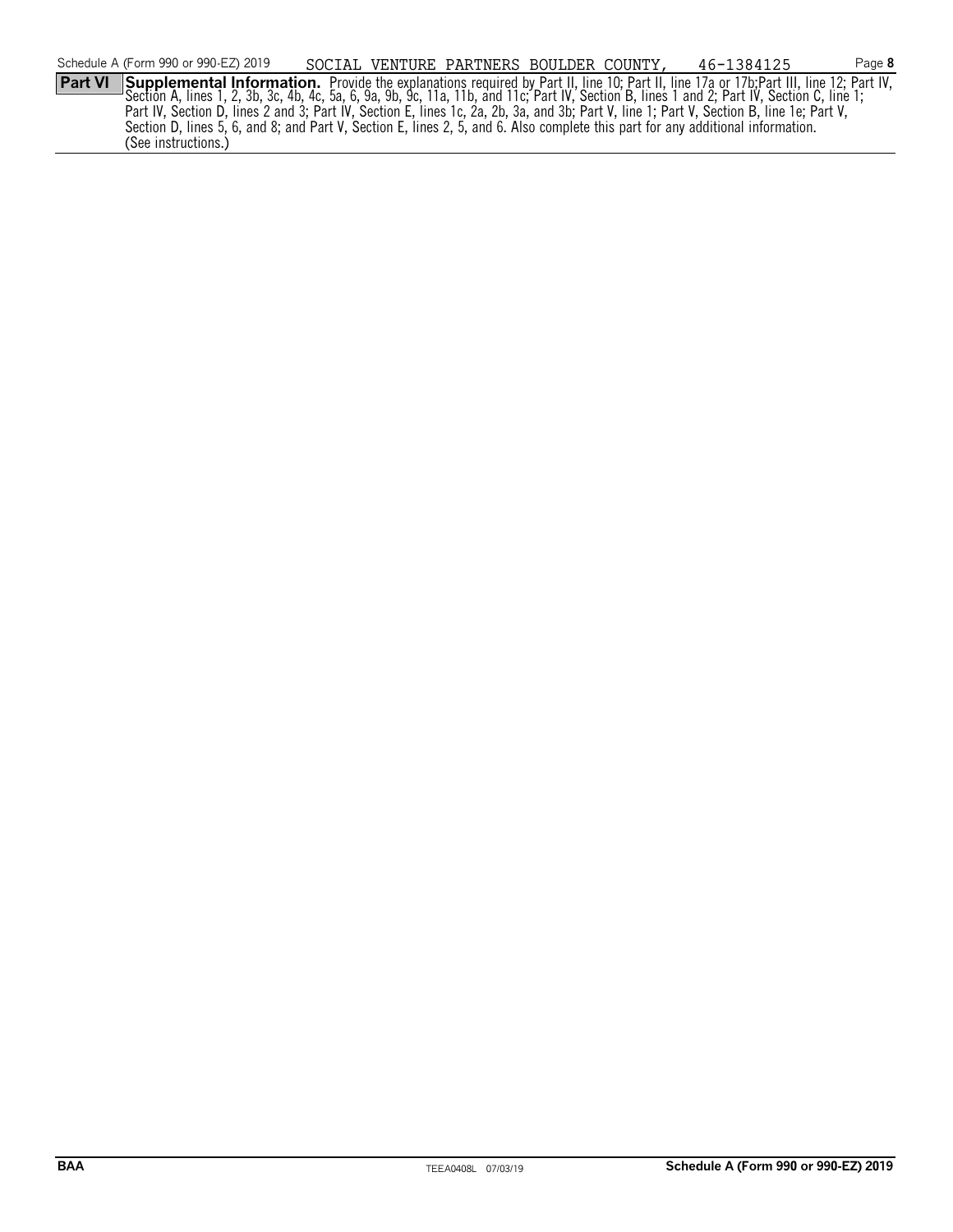**(Form 990, 990-EZ,**

#### Department of the Treasury

#### OMB No. 1545-0047 **Schedule B** PUBLIC DISCLOSURE COPY **Schedule of Contributors**

**a** Attach to Form 990, Form 990-EZ, or Form 990-PF. **2019** 

| Department of the Freasury<br>Internal Revenue Service             | ► Go to www.irs.gov/Form990 for the latest information.                            |                                |  |  |  |
|--------------------------------------------------------------------|------------------------------------------------------------------------------------|--------------------------------|--|--|--|
| Name of the organization SOCIAL VENTURE PARTNERS BOULDER COUNTY,   |                                                                                    | Employer identification number |  |  |  |
| INC.                                                               |                                                                                    | 46-1384125                     |  |  |  |
| <b>Organization type</b> (check one):                              |                                                                                    |                                |  |  |  |
| Filers of:                                                         | Section:                                                                           |                                |  |  |  |
| $ X $ 501(c)( 3) (enter number) organization<br>Form 990 or 990-EZ |                                                                                    |                                |  |  |  |
|                                                                    | $4947(a)(1)$ nonexempt charitable trust <b>not</b> treated as a private foundation |                                |  |  |  |
| Form 990-PF                                                        | 527 political organization                                                         |                                |  |  |  |
|                                                                    | 501(c)(3) exempt private foundation                                                |                                |  |  |  |
|                                                                    | 4947(a)(1) nonexempt charitable trust treated as a private foundation              |                                |  |  |  |
|                                                                    | 501(c)(3) taxable private foundation                                               |                                |  |  |  |
|                                                                    |                                                                                    |                                |  |  |  |

Check if your organization is covered by the **General Rule** or a **Special Rule.**

Note: Only a section 501(c)(7), (8), or (10) organization can check boxes for both the General Rule and a Special Rule. See instructions.

#### **General Rule**

X

For an organization filing Form 990, 990-EZ, or 990-PF that received, during the year, contributions totaling \$5,000 or more (in money or property) from any one contributor. Complete Parts I and II. See instructions for determining a contributor's total contributions.

#### **Special Rules**

For an organization described in section 501(c)(3) filing Form 990 or 990-EZ that met the 33-1/3% support test of the regulations under sections 509(a)(1) and 170(b)(1)(A)(vi), that checked Schedule A (Form 990 or 990-EZ), Part II, line 13, 16a, or 16b, and that received from any one contributor, during the year, total contributions of the greater of (**1**) \$5,000; or (**2**) 2% of the amount on (i) Form 990, Part VIII, line 1h; or (ii) Form 990-EZ, line 1. Complete Parts I and II.

For an organization described in section 501(c)(7), (8), or (10) filing Form 990 or 990-EZ that received from any one contributor, during the year, total contributions of more than \$1,000 *exclusively* for religious, charitable, scientific, literary, or educational purposes, or for the prevention of cruelty to children or animals. Complete Parts I, II, and III.

For an organization described in section 501(c)(7), (8), or (10) filing Form 990 or 990-EZ that received from any one contributor, during the year, contributions *exclusively* for religious, charitable, etc., purposes, but no such contributions totaled more than \$1,000. If this box is checked, enter here the total contributions that were received during the year for an *exclusively* religious, charitable, etc., purpose. Don't complete any of the parts unless the **General Rule** applies to this organization because it received *nonexclusively* religious, charitable, etc., contributions totaling \$5,000 or more during the year .  $\blacktriangleright$ \$

**Caution:** An organization that isn't covered by the General Rule and/or the Special Rules doesn't file Schedule B (Form 990, 990-EZ, or 990-PF), but it **must** answer 'No' on Part IV, line 2, of its Form 990; or check the box on line H of its Form 990-EZ or on its Form 990-PF, Part I, line 2, to certify that it doesn't meet the filing requirements of Schedule B (Form 990, 990-EZ, or 990-PF).

**BAA For Paperwork Reduction Act Notice, see the instructions for Form 990, 990-EZ, or 990-PF. Schedule B (Form 990, 990-EZ, or 990-PF) (2019)**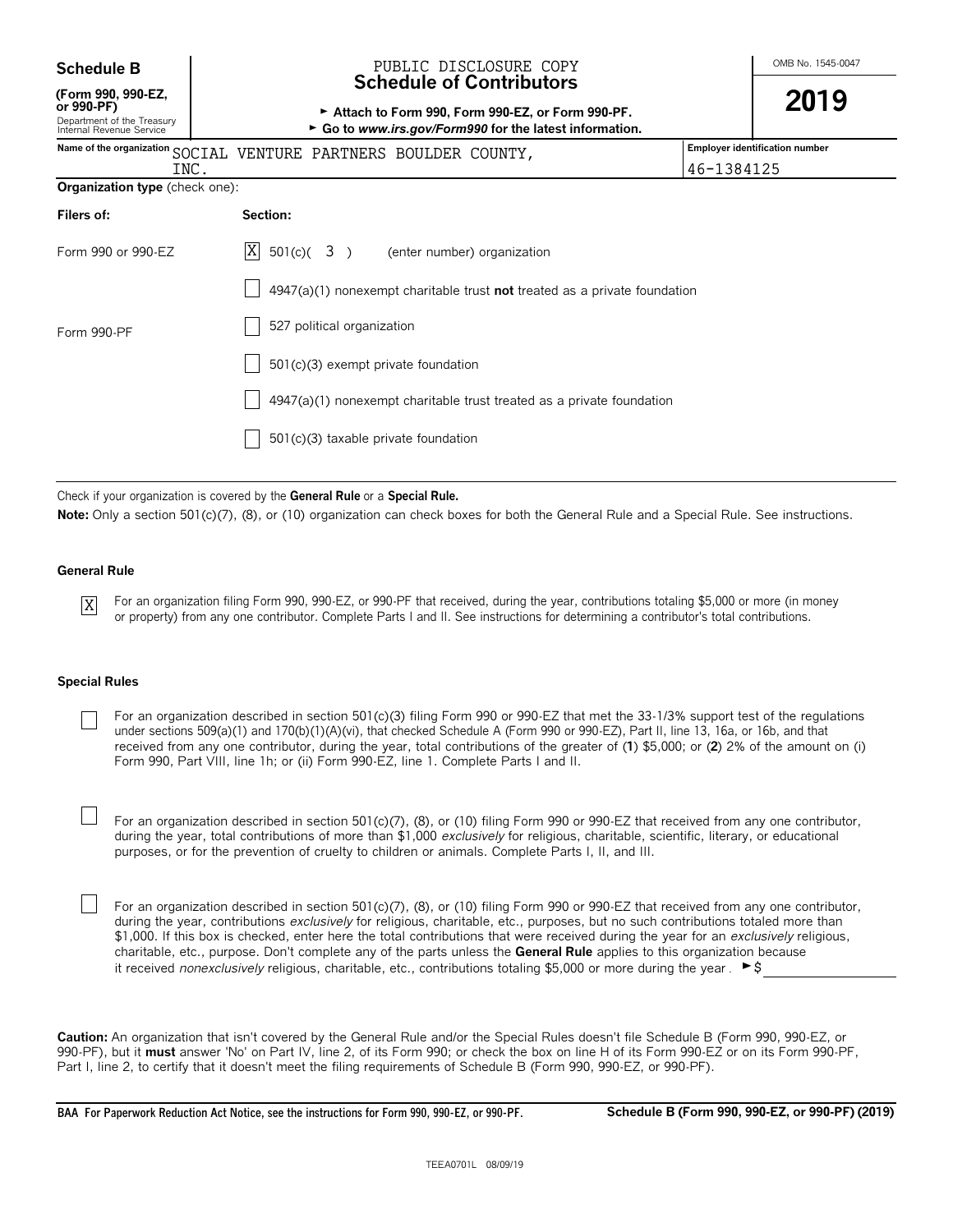| Schedule B (Form 990, 990-EZ, or 990-PF) (2019)                                                              |                                       | Page 2 |
|--------------------------------------------------------------------------------------------------------------|---------------------------------------|--------|
| Name of organization                                                                                         | <b>Employer identification number</b> |        |
| SOCIAL VENTURE PARTNERS BOULDER COUNTY,                                                                      | 46-1384125                            |        |
| <b>Part I</b> Contributors (see instructions). Use duplicate copies of Part I if additional space is needed. |                                       |        |

| (a)<br>No.     | (b)<br>Name, address, and ZIP + 4   | (c)<br>Total<br>contributions | (d)<br>Type of contribution                                                           |
|----------------|-------------------------------------|-------------------------------|---------------------------------------------------------------------------------------|
| 1              |                                     | \$<br>5,000.                  | Person<br>Χ<br>Payroll<br>Noncash<br>(Complete Part II for<br>noncash contributions.) |
| (a)<br>No.     | (b)<br>Name, address, and ZIP + 4   | (c)<br>Total<br>contributions | (d)<br>Type of contribution                                                           |
| $\overline{2}$ |                                     | \$<br>5,487.                  | Person<br>Payroll<br>X<br>Noncash<br>(Complete Part II for<br>noncash contributions.) |
| (a)<br>No.     | (b)<br>Name, address, and ZIP + 4   | (c)<br>Total<br>contributions | (d)<br>Type of contribution                                                           |
| $\overline{3}$ |                                     | \$<br>5,102.                  | Person<br>Χ<br>Payroll<br>Noncash<br>(Complete Part II for<br>noncash contributions.) |
|                |                                     |                               |                                                                                       |
| (a)<br>No.     | (b)<br>Name, address, and ZIP + 4   | (c)<br>Total<br>contributions | (d)<br>Type of contribution                                                           |
| 4              |                                     | \$<br>5,000.                  | Person<br>Χ<br>Payroll<br>Noncash<br>(Complete Part II for<br>noncash contributions.) |
| (a)<br>No.     | (b)<br>Name, address, and ZIP + 4   | (c)<br>Total<br>contributions | (d)<br>Type of contribution                                                           |
| $\overline{5}$ |                                     | \$<br>35,000.                 | Person<br>Χ<br>Payroll<br>Noncash<br>(Complete Part II for<br>noncash contributions.) |
| (a)<br>No.     | (b)<br>Name, address, and $ZIP + 4$ | (c)<br>Total<br>contributions | (d)<br>Type of contribution                                                           |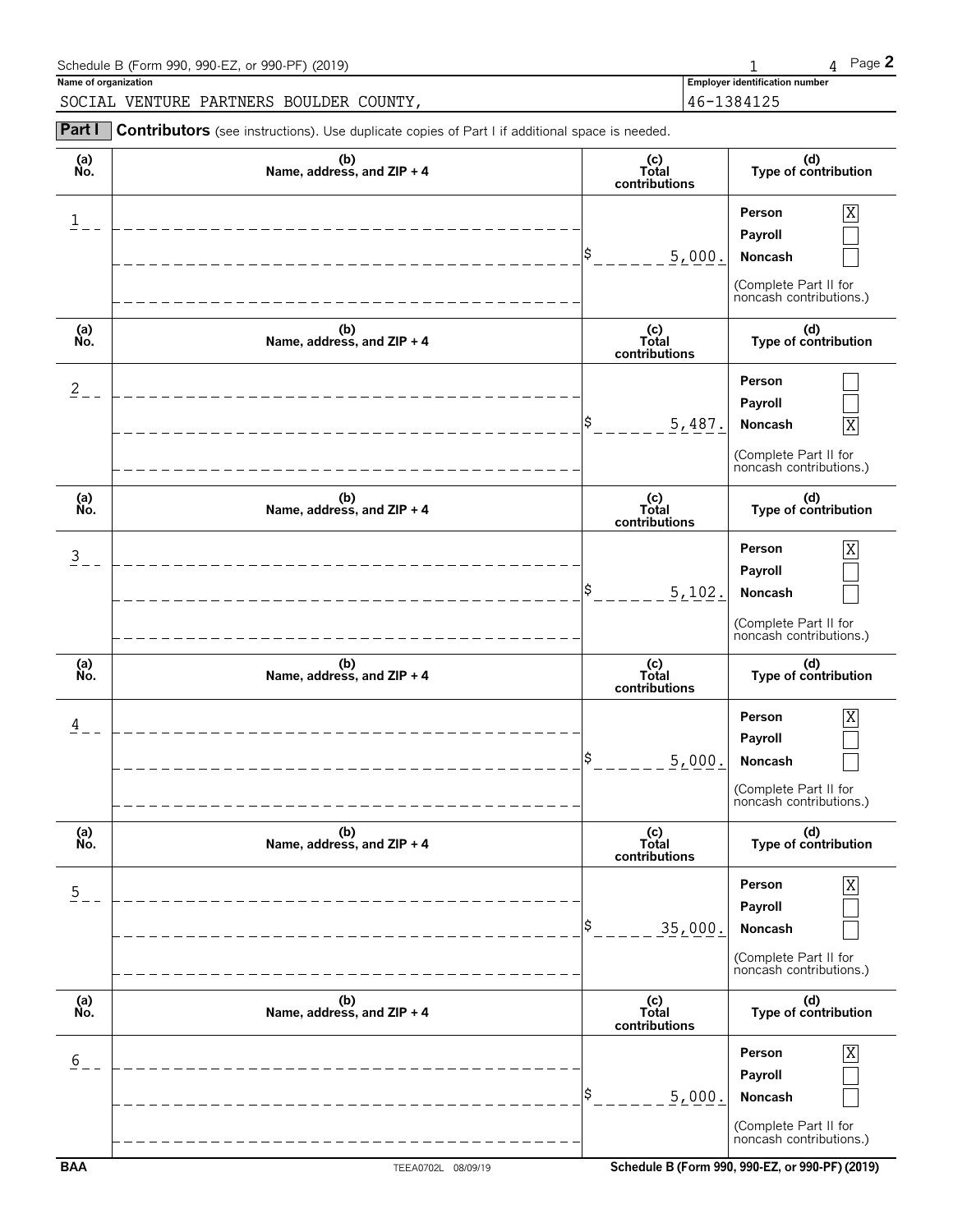| Schedule B (Form 990, 990-EZ, or 990-PF) (2019)                                                              |                                       | Page 2 |
|--------------------------------------------------------------------------------------------------------------|---------------------------------------|--------|
| Name of organization                                                                                         | <b>Employer identification number</b> |        |
| SOCIAL VENTURE PARTNERS BOULDER COUNTY,                                                                      | 46-1384125                            |        |
| <b>Part I</b> Contributors (see instructions). Use duplicate copies of Part I if additional space is needed. |                                       |        |

| (a)<br>No.     | (b)<br>Name, address, and ZIP + 4 | (c)<br>Total<br>contributions                                 | (d)<br>Type of contribution                                                           |
|----------------|-----------------------------------|---------------------------------------------------------------|---------------------------------------------------------------------------------------|
| $\overline{1}$ |                                   | S<br>6,500.                                                   | X<br>Person<br>Payroll<br>Noncash<br>(Complete Part II for<br>noncash contributions.) |
| (a)<br>No.     | (b)<br>Name, address, and ZIP + 4 | (c)<br>Total<br>contributions                                 | (d)<br>Type of contribution                                                           |
| $\overline{8}$ |                                   | 10,000.                                                       | Χ<br>Person<br>Payroll<br>Noncash<br>(Complete Part II for<br>noncash contributions.) |
| (a)<br>No.     | (b)<br>Name, address, and ZIP + 4 | (c)<br>Total<br>contributions                                 | (d)<br>Type of contribution                                                           |
| $\overline{9}$ |                                   | 6,480.                                                        | X<br>Person<br>Payroll<br>Noncash<br>(Complete Part II for<br>noncash contributions.) |
| (a)<br>No.     | (b)<br>Name, address, and ZIP + 4 | $\begin{matrix}\n(c) \\ Total\n\end{matrix}$<br>contributions | (d)<br>Type of contribution                                                           |
| 10             |                                   | S<br>19,500.                                                  | Person<br>Χ<br>Payroll<br>Noncash<br>(Complete Part II for<br>noncash contributions.) |
| (a)<br>No.     | (b)<br>Name, address, and ZIP + 4 | (c)<br>Total<br>contributions                                 | (d)<br>Type of contribution                                                           |
| 11             |                                   | \$<br>5,500.                                                  | Person<br>Χ<br>Payroll<br>Noncash<br>(Complete Part II for<br>noncash contributions.) |
| (a)<br>No.     | (b)<br>Name, address, and ZIP + 4 | (c)<br>Total<br>contributions                                 | (d)<br>Type of contribution                                                           |
|                |                                   |                                                               |                                                                                       |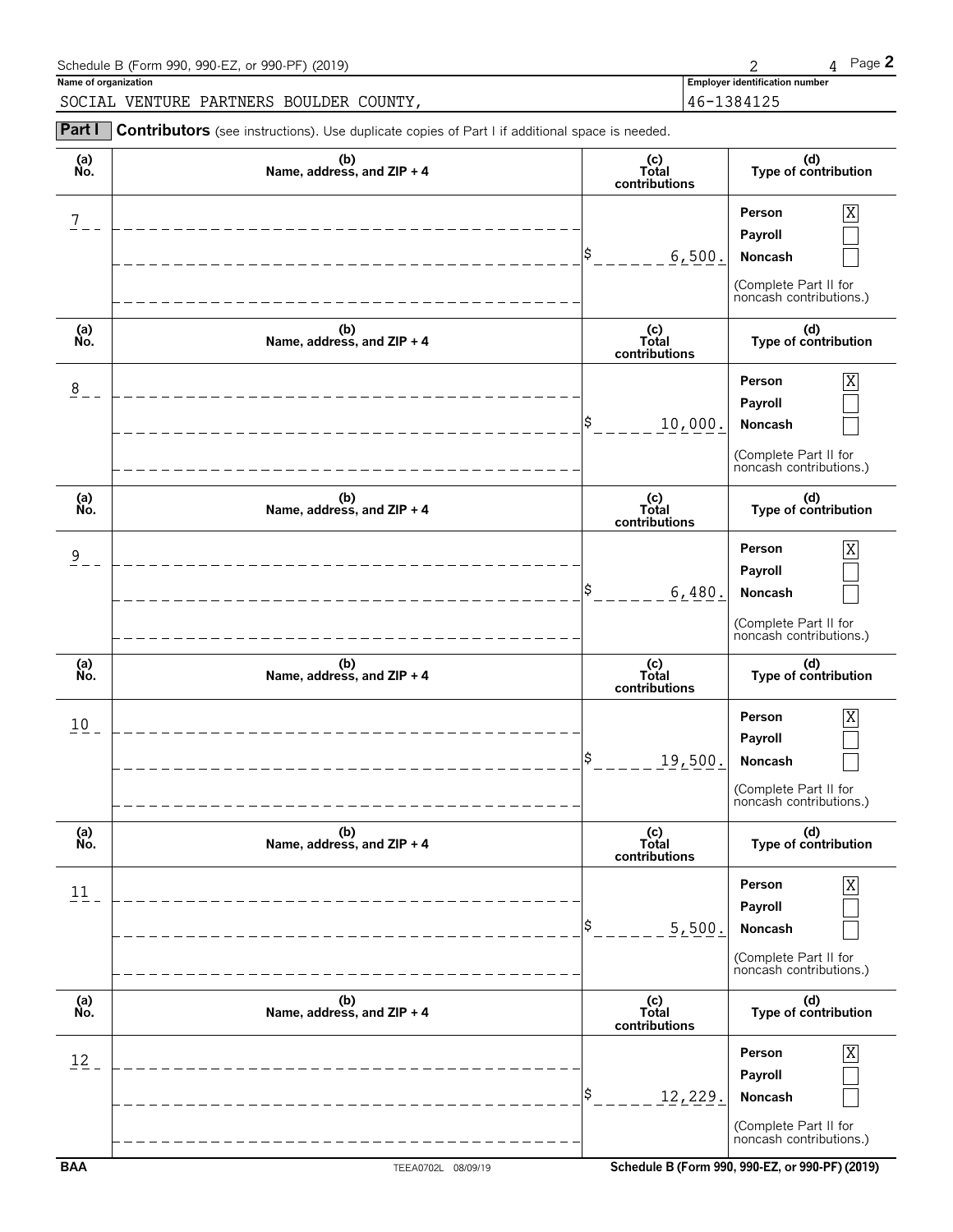| Schedule B (Form 990, 990-EZ, or 990-PF) (2019)                                                              |                                       | Page 2 |
|--------------------------------------------------------------------------------------------------------------|---------------------------------------|--------|
| Name of organization                                                                                         | <b>Employer identification number</b> |        |
| SOCIAL VENTURE PARTNERS BOULDER COUNTY,                                                                      | 46-1384125                            |        |
| <b>Part I</b> Contributors (see instructions). Use duplicate copies of Part I if additional space is needed. |                                       |        |

| (a)<br>No. | (b)<br>Name, address, and ZIP + 4 | (c)<br>Total<br>contributions | (d)<br>Type of contribution                                                                        |
|------------|-----------------------------------|-------------------------------|----------------------------------------------------------------------------------------------------|
| 13         |                                   | \$<br>5,000.                  | $\overline{X}$<br>Person<br>Payroll<br>Noncash<br>(Complete Part II for<br>noncash contributions.) |
| (a)<br>No. | (b)<br>Name, address, and ZIP + 4 | (c)<br>Total<br>contributions | (d)<br>Type of contribution                                                                        |
| 14         |                                   | \$<br>10,000.                 | Person<br>Χ<br>Payroll<br>Noncash<br>(Complete Part II for<br>noncash contributions.)              |
| (a)<br>No. | (b)<br>Name, address, and ZIP + 4 | (c)<br>Total<br>contributions | (d)<br>Type of contribution                                                                        |
| 15         |                                   | \$<br>5,000.                  | Person<br>Χ<br>Payroll<br>Noncash<br>(Complete Part II for<br>noncash contributions.)              |
| (a)<br>No. | (b)<br>Name, address, and ZIP + 4 | (c)<br>Total<br>contributions | (d)<br>Type of contribution                                                                        |
| 16         |                                   | \$<br>9,570.                  | Person<br>Χ<br>Payroll<br>Noncash<br>(Complete Part II for<br>noncash contributions.)              |
| (a)<br>No. | (b)<br>Name, address, and ZIP + 4 | C<br>Total<br>contributions   | (d)<br>Type of contribution                                                                        |
| 17         |                                   | \$<br>5,000.                  | Person<br>Χ<br>Payroll<br>Noncash<br>(Complete Part II for<br>noncash contributions.)              |
| (a)<br>No. | (b)<br>Name, address, and ZIP + 4 | (c)<br>Total<br>contributions | (d)<br>Type of contribution                                                                        |
| 18         |                                   | \$<br>5,589.                  | Person<br>Payroll<br>Noncash<br>(Complete Part II for<br>noncash contributions.)                   |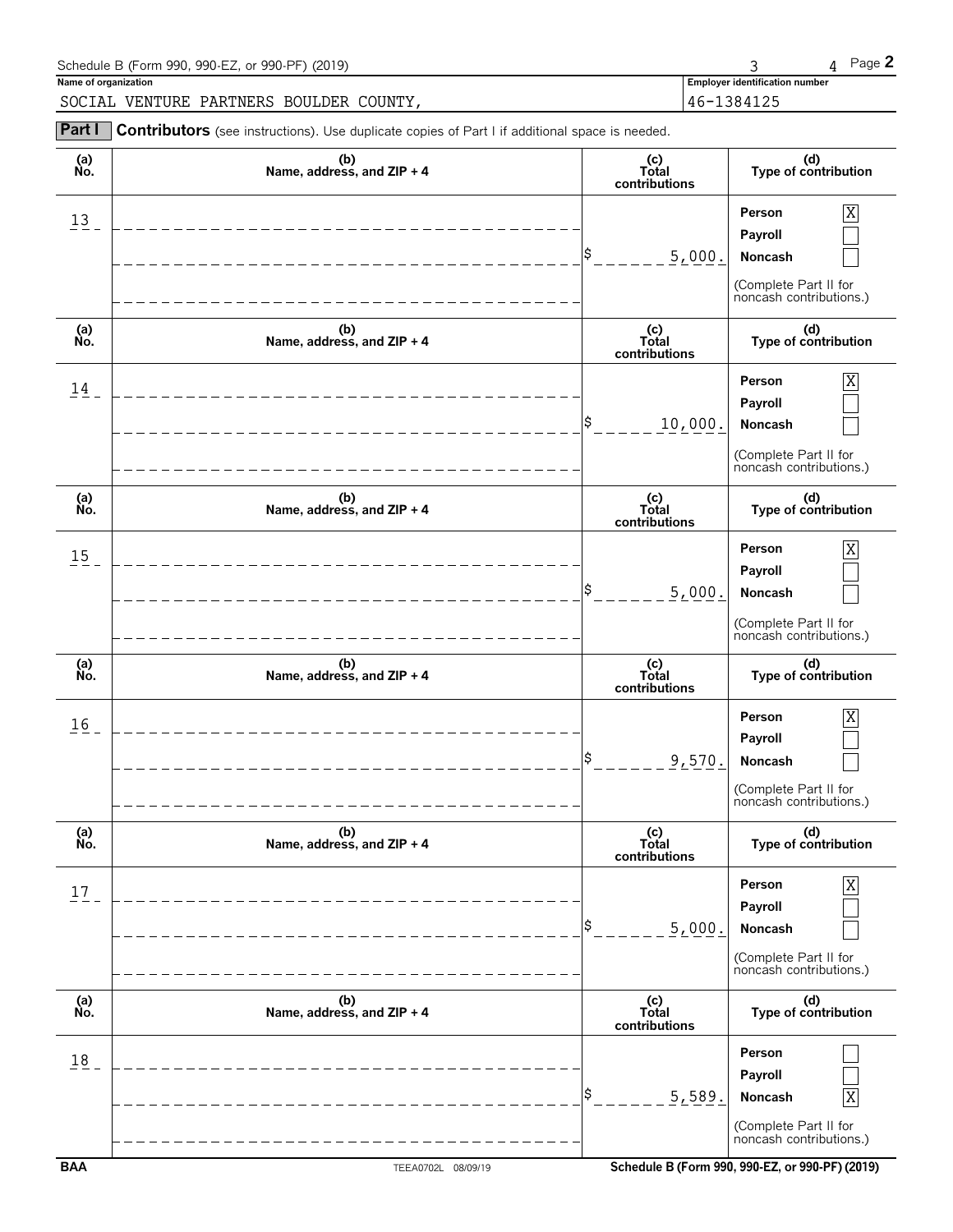| Schedule B (Form 990, 990-EZ, or 990-PF) (2019)                                                              |                                       | Page 2 |
|--------------------------------------------------------------------------------------------------------------|---------------------------------------|--------|
| Name of organization                                                                                         | <b>Employer identification number</b> |        |
| SOCIAL VENTURE PARTNERS BOULDER COUNTY,                                                                      | 46-1384125                            |        |
| <b>Part I</b> Contributors (see instructions). Use duplicate copies of Part I if additional space is needed. |                                       |        |

| (a)<br>No. | (b)<br>Name, address, and ZIP + 4 | (c)<br>Total<br>contributions | (d)<br>Type of contribution                                                                               |
|------------|-----------------------------------|-------------------------------|-----------------------------------------------------------------------------------------------------------|
| 19         |                                   | Ş<br>20,000.                  | Person<br>X<br>Payroll<br>Noncash<br>(Complete Part II for<br>noncash contributions.)                     |
| (a)<br>No. | (b)<br>Name, address, and ZIP + 4 | (c)<br>Total<br>contributions | (d)<br>Type of contribution                                                                               |
| 20         |                                   | \$<br>5,064.                  | Person<br>Payroll<br>$\overline{\text{X}}$<br>Noncash<br>(Complete Part II for<br>noncash contributions.) |
| (a)<br>No. | (b)<br>Name, address, and ZIP + 4 | (c)<br>Total<br>contributions | (d)<br>Type of contribution                                                                               |
| 21         |                                   | \$<br>6,602.                  | Person<br>Χ<br>Payroll<br>Noncash<br>(Complete Part II for<br>noncash contributions.)                     |
|            | (b)                               |                               |                                                                                                           |
| (a)<br>No. | Name, address, and ZIP + 4        | (c)<br>Total<br>contributions | (d)<br>Type of contribution                                                                               |
| 22         |                                   | \$<br>6,000.                  | Person<br>Χ<br>Payroll<br>Noncash<br>(Complete Part II for<br>noncash contributions.)                     |
| (a)<br>No. | (b)<br>Name, address, and ZIP + 4 | (c)<br>Total<br>contributions | (d)<br>Type of contribution                                                                               |
| 23         |                                   | \$<br>57,500.                 | Person<br>X<br>Payroll<br>Noncash<br>(Complete Part II for<br>noncash contributions.)                     |
| (a)<br>No. | (b)<br>Name, address, and ZIP + 4 | (c)<br>Total<br>contributions | (d)<br>Type of contribution                                                                               |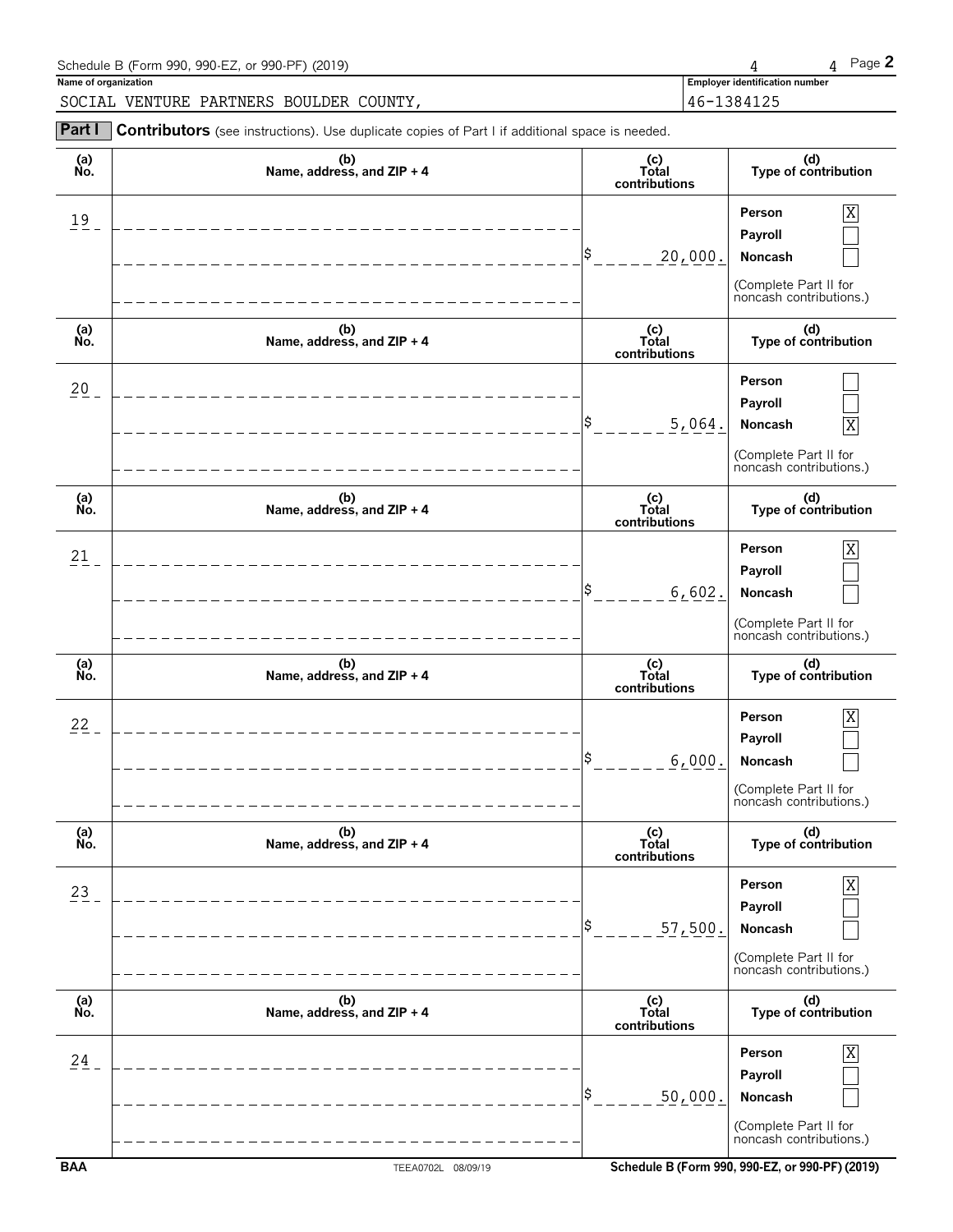| Schedule B (Form 990, 990-EZ, or 990-PF) (2019) |                                  | Page 3 |
|-------------------------------------------------|----------------------------------|--------|
| Name of organization                            | I Employer identification number |        |
| SOCIAL<br>VENTURE PARTNERS BOULDER COUNTY,      | 46-1384125                       |        |

**Part II** Noncash Property (see instructions). Use duplicate copies of Part II if additional space is needed.

| (a) No.<br>from<br>Part I | (b)<br>Description of noncash property given                      | c)<br>FMV (or estimate)<br>(See instructions.)  | (d)<br>Date received |
|---------------------------|-------------------------------------------------------------------|-------------------------------------------------|----------------------|
| $\overline{2}$            | 11 SHARES OF AAPL STOCK ON 8/24/20                                |                                                 |                      |
|                           |                                                                   | 5,487.                                          | 8/28/20              |
| (a) No.<br>from<br>Part I | (b)<br>Description of noncash property given                      | (c)<br>FMV (or estimate)<br>(See instructions.) | (d)<br>Date received |
| $\frac{18}{10}$           | TD AMERITRADE STOCK 20 SHARES FOR PRICE OF 279.455<br><b>EACH</b> |                                                 |                      |
|                           |                                                                   | 5,589.                                          | 12/18/19             |
| (a) No.<br>from<br>Part I | (b)<br>Description of noncash property given                      | (c)<br>FMV (or estimate)<br>(See instructions.) | (d)<br>Date received |
| 20                        | 22 SHARES OF IVW STOCK                                            |                                                 |                      |
|                           |                                                                   | 5,064.                                          | 8/17/20              |
| (a) No.<br>from<br>Part I | (b)<br>Description of noncash property given                      | (c)<br>FMV (or estimate)<br>(See instructions.) | (d)<br>Date received |
|                           |                                                                   |                                                 |                      |
|                           |                                                                   |                                                 |                      |
| (a) No.<br>from<br>Part I | (b)<br>Description of noncash property given                      | c)<br>FMV (or estimate)<br>(See instructions.)  | (d)<br>Date received |
|                           |                                                                   |                                                 |                      |
|                           |                                                                   |                                                 |                      |
| (a) $No.$ from<br>Part I  | (b)<br>Description of noncash property given                      | (c)<br>FMV (or estimate)<br>(See instructions.) | (d)<br>Date received |
|                           |                                                                   |                                                 |                      |
|                           |                                                                   |                                                 |                      |
| <b>BAA</b>                |                                                                   | Schedule B (Form 990, 990-EZ, or 990-PF) (2019) |                      |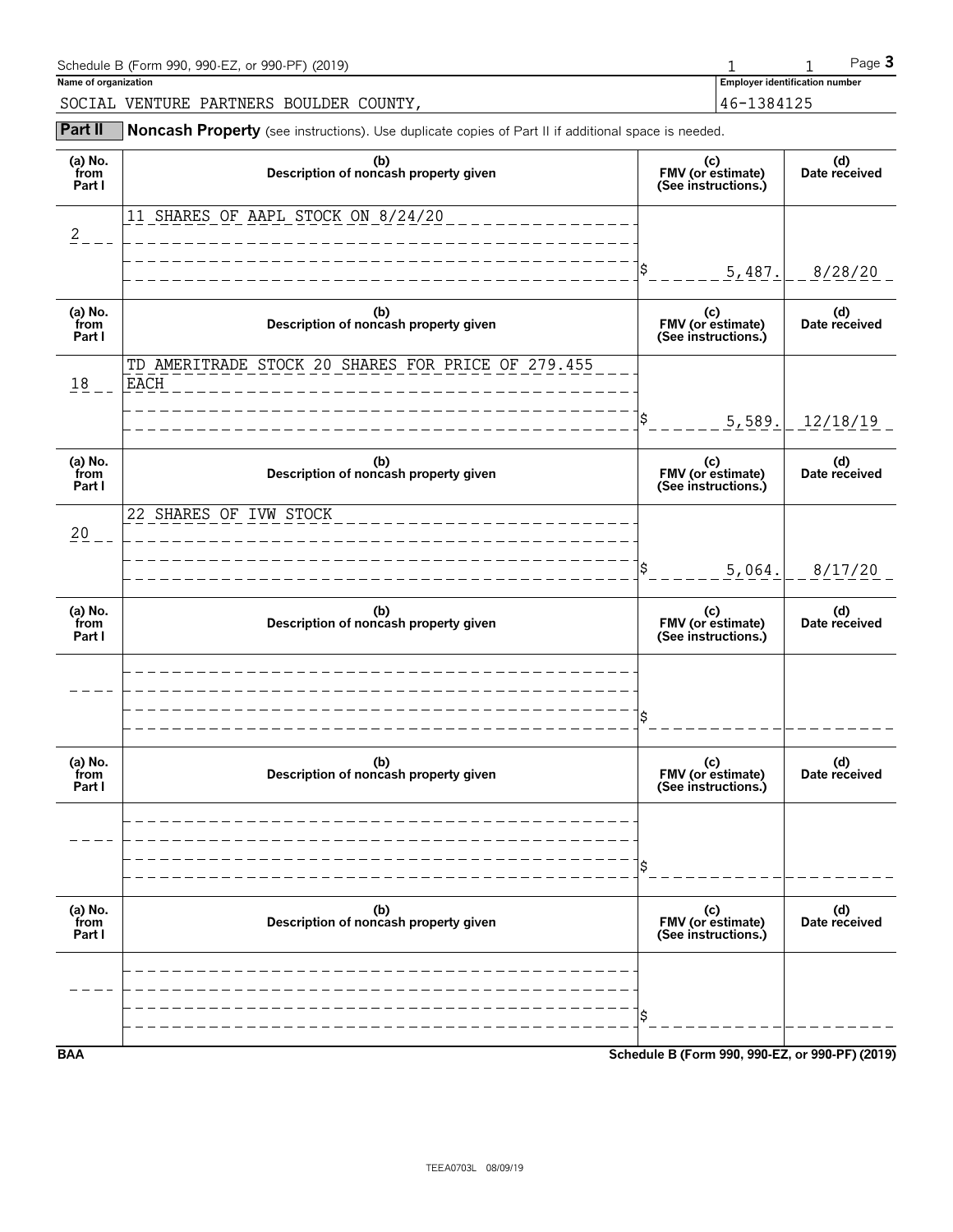|                           | Schedule B (Form 990, 990-EZ, or 990-PF) (2019)                                                                                                                                                                                                                                                                                                                                                                                              |                                        |  | Page 4                                                                                                              |
|---------------------------|----------------------------------------------------------------------------------------------------------------------------------------------------------------------------------------------------------------------------------------------------------------------------------------------------------------------------------------------------------------------------------------------------------------------------------------------|----------------------------------------|--|---------------------------------------------------------------------------------------------------------------------|
| Name of organization      | SOCIAL VENTURE PARTNERS BOULDER COUNTY,                                                                                                                                                                                                                                                                                                                                                                                                      |                                        |  | Employer identification number<br>46-1384125                                                                        |
|                           | Part III Exclusively religious, charitable, etc., contributions to organizations described in section 501(c)(7), (8),<br>or (10) that total more than \$1,000 for the year from any one contributor. Complete columns (a) through (e) and<br>the following line entry. For organizations completing Part III, enter the total of exclusively religious, charitable, etc.,<br>Use duplicate copies of Part III if additional space is needed. |                                        |  | contributions of \$1,000 or less for the year. (Enter this information once. See instructions.) $\triangleright$ \$ |
| (a)<br>No. from<br>Part I | (b)<br>Purpose of gift                                                                                                                                                                                                                                                                                                                                                                                                                       | (d)<br>Description of how gift is held |  |                                                                                                                     |
|                           |                                                                                                                                                                                                                                                                                                                                                                                                                                              |                                        |  |                                                                                                                     |
|                           |                                                                                                                                                                                                                                                                                                                                                                                                                                              |                                        |  |                                                                                                                     |
|                           | Transferee's name, address, and ZIP + 4                                                                                                                                                                                                                                                                                                                                                                                                      | (e)<br>Transfer of gift                |  | Relationship of transferor to transferee                                                                            |
| (a)<br>No. from<br>Part I | (b)<br>Purpose of gift                                                                                                                                                                                                                                                                                                                                                                                                                       | (c)<br>Use of gift                     |  | (d)<br>Description of how gift is held                                                                              |
|                           | Transferee's name, address, and ZIP + 4                                                                                                                                                                                                                                                                                                                                                                                                      | (e)<br>Transfer of gift                |  | Relationship of transferor to transferee                                                                            |
| (a)<br>No. from<br>Part I | (b)<br>Purpose of gift                                                                                                                                                                                                                                                                                                                                                                                                                       | (c)<br>Use of gift                     |  | (d)<br>Description of how gift is held                                                                              |
|                           | Transferee's name, address, and ZIP + 4                                                                                                                                                                                                                                                                                                                                                                                                      | (e)<br>Transfer of gift                |  | Relationship of transferor to transferee                                                                            |
| (a)<br>No. from<br>Part I | (b)<br>Purpose of gift                                                                                                                                                                                                                                                                                                                                                                                                                       | (c)<br>Use of gift                     |  | (d)<br>Description of how gift is held                                                                              |
|                           |                                                                                                                                                                                                                                                                                                                                                                                                                                              |                                        |  |                                                                                                                     |
|                           | Transferee's name, address, and ZIP + 4                                                                                                                                                                                                                                                                                                                                                                                                      | (e)<br>Transfer of gift                |  | Relationship of transferor to transferee                                                                            |
| <b>BAA</b>                |                                                                                                                                                                                                                                                                                                                                                                                                                                              |                                        |  | Schedule B (Form 990, 990-EZ, or 990-PF) (2019)                                                                     |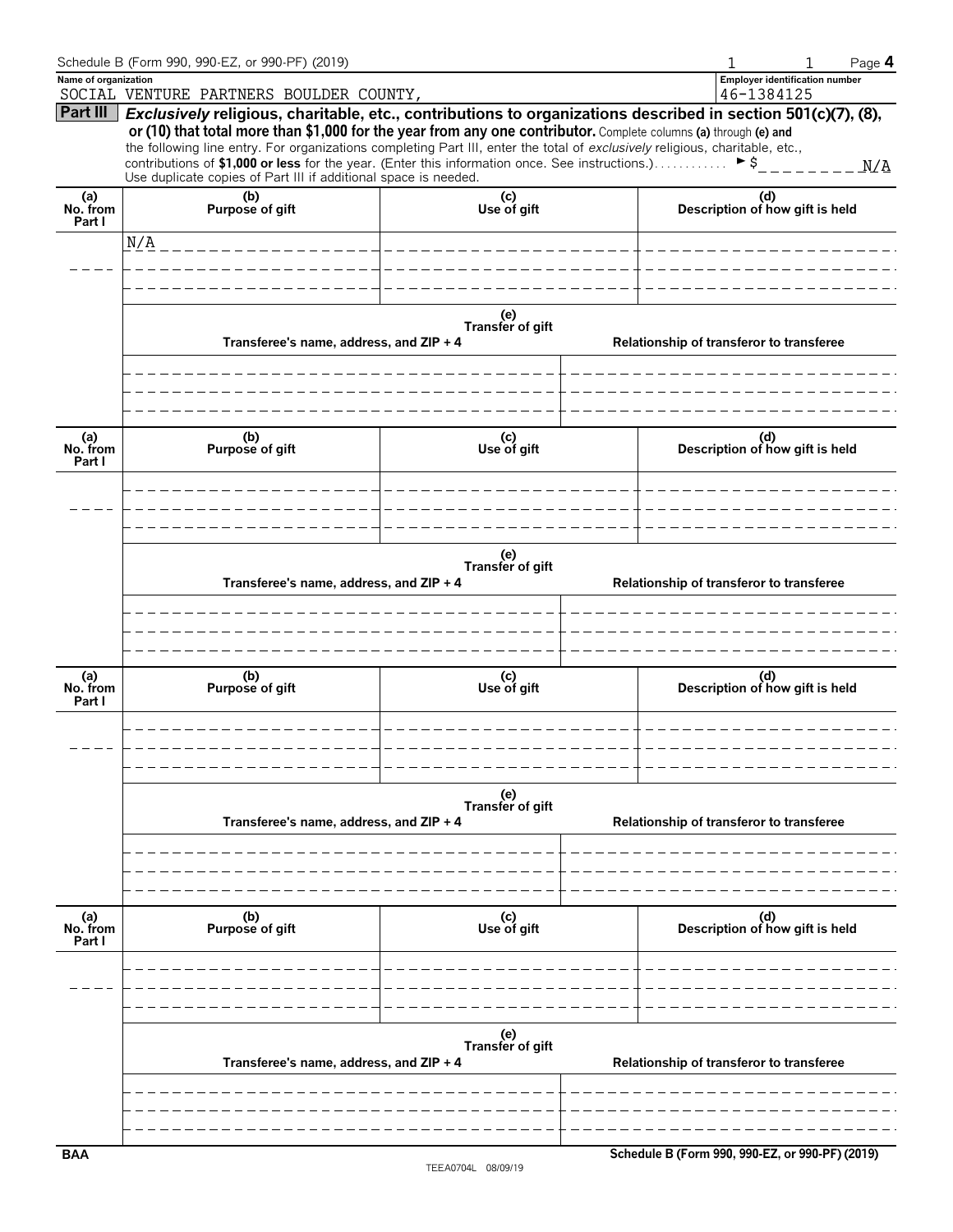|                 |                                                        |                                                                                                             |                                                                                                                                                                                                                                                                                                                                                                                        |                                                    |                |                                | OMB No. 1545-0047                          |      |    |
|-----------------|--------------------------------------------------------|-------------------------------------------------------------------------------------------------------------|----------------------------------------------------------------------------------------------------------------------------------------------------------------------------------------------------------------------------------------------------------------------------------------------------------------------------------------------------------------------------------------|----------------------------------------------------|----------------|--------------------------------|--------------------------------------------|------|----|
|                 | <b>SCHEDULE D</b><br>(Form 990)                        |                                                                                                             | <b>Supplemental Financial Statements</b><br>► Complete if the organization answered 'Yes' on Form 990,<br>Part IV, line 6, 7, 8, 9, 10, 11a, 11b, 11c, 11d, 11e, 11f, 12a, or 12b.                                                                                                                                                                                                     |                                                    |                |                                |                                            | 2019 |    |
|                 | Department of the Treasury<br>Internal Revenue Service |                                                                                                             | Attach to Form 990.<br>► Go to www.irs.gov/Form990 for instructions and the latest information.                                                                                                                                                                                                                                                                                        |                                                    |                |                                | <b>Open to Public</b><br><b>Inspection</b> |      |    |
|                 | Name of the organization                               |                                                                                                             |                                                                                                                                                                                                                                                                                                                                                                                        |                                                    |                |                                | <b>Employer identification number</b>      |      |    |
|                 | INC.                                                   | SOCIAL VENTURE PARTNERS BOULDER COUNTY,                                                                     |                                                                                                                                                                                                                                                                                                                                                                                        |                                                    |                |                                | 46-1384125                                 |      |    |
| Part I          |                                                        |                                                                                                             | Organizations Maintaining Donor Advised Funds or Other Similar Funds or Accounts.                                                                                                                                                                                                                                                                                                      |                                                    |                |                                |                                            |      |    |
|                 |                                                        |                                                                                                             | Complete if the organization answered 'Yes' on Form 990, Part IV, line 6.                                                                                                                                                                                                                                                                                                              |                                                    |                |                                |                                            |      |    |
|                 |                                                        |                                                                                                             | (a) Donor advised funds                                                                                                                                                                                                                                                                                                                                                                |                                                    |                |                                | (b) Funds and other accounts               |      |    |
|                 |                                                        | Total number at end of year                                                                                 |                                                                                                                                                                                                                                                                                                                                                                                        |                                                    |                |                                |                                            |      |    |
| 2               |                                                        | Aggregate value of contributions to (during year)                                                           |                                                                                                                                                                                                                                                                                                                                                                                        |                                                    |                |                                |                                            |      |    |
| 3               |                                                        | Aggregate value of grants from (during year)                                                                |                                                                                                                                                                                                                                                                                                                                                                                        |                                                    |                |                                |                                            |      |    |
| 4               |                                                        | Aggregate value at end of year                                                                              |                                                                                                                                                                                                                                                                                                                                                                                        |                                                    |                |                                |                                            |      |    |
| 5               |                                                        |                                                                                                             | Did the organization inform all donors and donor advisors in writing that the assets held in donor advised funds<br>are the organization's property, subject to the organization's exclusive legal control?                                                                                                                                                                            |                                                    |                |                                | Yes                                        |      | No |
| 6               |                                                        |                                                                                                             | Did the organization inform all grantees, donors, and donor advisors in writing that grant funds can be used only<br>for charitable purposes and not for the benefit of the donor or donor advisor, or for any other purpose conferring                                                                                                                                                |                                                    |                |                                |                                            |      |    |
|                 |                                                        |                                                                                                             |                                                                                                                                                                                                                                                                                                                                                                                        |                                                    |                |                                | Yes                                        |      | No |
| Part II         |                                                        | <b>Conservation Easements.</b>                                                                              |                                                                                                                                                                                                                                                                                                                                                                                        |                                                    |                |                                |                                            |      |    |
|                 |                                                        |                                                                                                             | Complete if the organization answered 'Yes' on Form 990, Part IV, line 7.                                                                                                                                                                                                                                                                                                              |                                                    |                |                                |                                            |      |    |
| 1.              |                                                        |                                                                                                             | Purpose(s) of conservation easements held by the organization (check all that apply).                                                                                                                                                                                                                                                                                                  | Preservation of a historically important land area |                |                                |                                            |      |    |
|                 |                                                        | Preservation of land for public use (for example, recreation or education)<br>Protection of natural habitat |                                                                                                                                                                                                                                                                                                                                                                                        | Preservation of a certified historic structure     |                |                                |                                            |      |    |
|                 |                                                        | Preservation of open space                                                                                  |                                                                                                                                                                                                                                                                                                                                                                                        |                                                    |                |                                |                                            |      |    |
| 2               |                                                        |                                                                                                             | Complete lines 2a through 2d if the organization held a qualified conservation contribution in the form of a conservation easement on the                                                                                                                                                                                                                                              |                                                    |                |                                |                                            |      |    |
|                 | last day of the tax year.                              |                                                                                                             |                                                                                                                                                                                                                                                                                                                                                                                        |                                                    |                |                                |                                            |      |    |
|                 |                                                        |                                                                                                             |                                                                                                                                                                                                                                                                                                                                                                                        |                                                    |                |                                | <b>Held at the End of the Tax Year</b>     |      |    |
|                 |                                                        |                                                                                                             |                                                                                                                                                                                                                                                                                                                                                                                        |                                                    | 2a             |                                |                                            |      |    |
|                 |                                                        |                                                                                                             |                                                                                                                                                                                                                                                                                                                                                                                        |                                                    | 2 <sub>b</sub> |                                |                                            |      |    |
|                 |                                                        |                                                                                                             | c Number of conservation easements on a certified historic structure included in (a)                                                                                                                                                                                                                                                                                                   |                                                    | 2c             |                                |                                            |      |    |
|                 |                                                        |                                                                                                             | <b>d</b> Number of conservation easements included in (c) acquired after 7/25/06, and not on a historic                                                                                                                                                                                                                                                                                |                                                    | 2d             |                                |                                            |      |    |
| 3.              | tax year $\blacktriangleright$                         |                                                                                                             | Number of conservation easements modified, transferred, released, extinguished, or terminated by the organization during the                                                                                                                                                                                                                                                           |                                                    |                |                                |                                            |      |    |
|                 |                                                        | Number of states where property subject to conservation easement is located ►                               |                                                                                                                                                                                                                                                                                                                                                                                        |                                                    |                |                                |                                            |      |    |
| 5               |                                                        |                                                                                                             | Does the organization have a written policy regarding the periodic monitoring, inspection, handling of violations,                                                                                                                                                                                                                                                                     |                                                    |                |                                |                                            |      | No |
| 6               |                                                        |                                                                                                             | Staff and volunteer hours devoted to monitoring, inspecting, handling of violations, and enforcing conservation easements during the year                                                                                                                                                                                                                                              |                                                    |                |                                |                                            |      |    |
| 7               | ►\$                                                    |                                                                                                             | Amount of expenses incurred in monitoring, inspecting, handling of violations, and enforcing conservation easements during the year                                                                                                                                                                                                                                                    |                                                    |                |                                |                                            |      |    |
| 8               |                                                        |                                                                                                             | Does each conservation easement reported on line 2(d) above satisfy the requirements of section $170(h)(4)(B)(i)$ ,                                                                                                                                                                                                                                                                    |                                                    |                |                                |                                            |      | No |
| 9               | conservation easements.                                |                                                                                                             | In Part XIII, describe how the organization reports conservation easements in its revenue and expense statement and balance sheet, and<br>include, if applicable, the text of the footnote to the organization's financial statements that describes the organization's accounting for                                                                                                 |                                                    |                |                                |                                            |      |    |
| <b>Part III</b> |                                                        |                                                                                                             | Organizations Maintaining Collections of Art, Historical Treasures, or Other Similar Assets.<br>Complete if the organization answered 'Yes' on Form 990, Part IV, line 8.                                                                                                                                                                                                              |                                                    |                |                                |                                            |      |    |
|                 |                                                        |                                                                                                             | 1a If the organization elected, as permitted under FASB ASC 958, not to report in its revenue statement and balance sheet works of art,<br>historical treasures, or other similar assets held for public exhibition, education, or research in furtherance of public service, provide in<br>Part XIII the text of the footnote to its financial statements that describes these items. |                                                    |                |                                |                                            |      |    |
|                 |                                                        | following amounts relating to these items:                                                                  | <b>b</b> If the organization elected, as permitted under FASB ASC 958, to report in its revenue statement and balance sheet works of art,<br>historical treasures, or other similar assets held for public exhibition, education, or research in furtherance of public service, provide the                                                                                            |                                                    |                |                                |                                            |      |    |
|                 |                                                        |                                                                                                             |                                                                                                                                                                                                                                                                                                                                                                                        |                                                    |                | ► \$                           |                                            |      |    |
|                 |                                                        |                                                                                                             |                                                                                                                                                                                                                                                                                                                                                                                        |                                                    |                | $\triangleright$ \$            |                                            |      |    |
| 2               |                                                        |                                                                                                             | If the organization received or held works of art, historical treasures, or other similar assets for financial gain, provide the following<br>amounts required to be reported under FASB ASC 958 relating to these items:                                                                                                                                                              |                                                    |                |                                |                                            |      |    |
|                 |                                                        |                                                                                                             |                                                                                                                                                                                                                                                                                                                                                                                        |                                                    |                | $\blacktriangleright$ \$<br>►Ŝ |                                            |      |    |
|                 |                                                        |                                                                                                             |                                                                                                                                                                                                                                                                                                                                                                                        |                                                    |                |                                |                                            |      |    |
|                 |                                                        |                                                                                                             | BAA For Paperwork Reduction Act Notice, see the Instructions for Form 990. TEEA3301L 8/22/19                                                                                                                                                                                                                                                                                           |                                                    |                |                                | Schedule D (Form 990) 2019                 |      |    |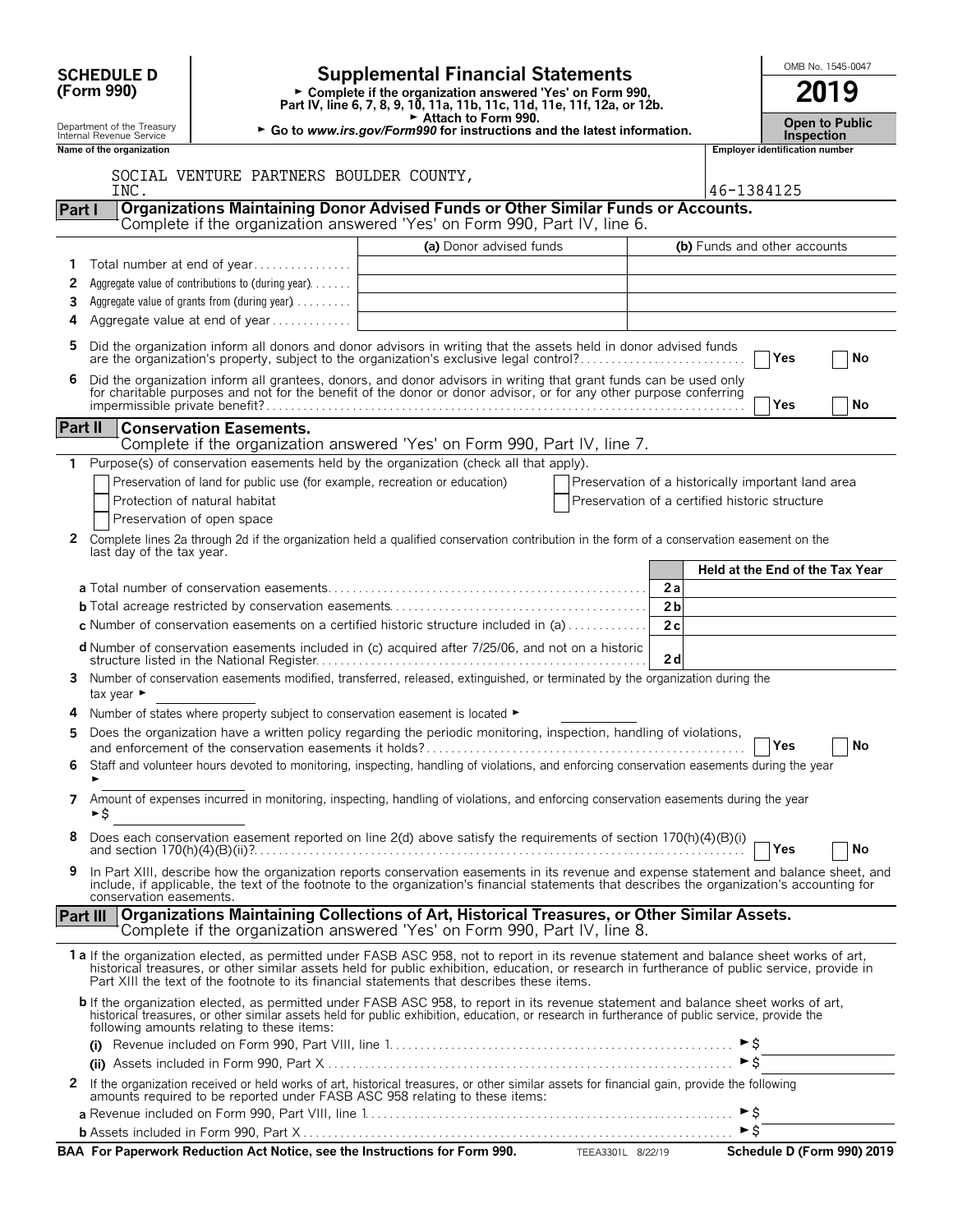| Schedule D (Form 990) 2019  SOCIAL VENTURE PARTNERS BOULDER COUNTY,<br>Organizations Maintaining Collections of Art, Historical Treasures, or Other Similar Assets (continued)                                                 |                  |                         |                |                          | 46-1384125           |                            | Page 2 |
|--------------------------------------------------------------------------------------------------------------------------------------------------------------------------------------------------------------------------------|------------------|-------------------------|----------------|--------------------------|----------------------|----------------------------|--------|
| <b>Part III</b>                                                                                                                                                                                                                |                  |                         |                |                          |                      |                            |        |
| Using the organization's acquisition, accession, and other records, check any of the following that make significant use of its collection<br>3<br>items (check all that apply):                                               |                  |                         |                |                          |                      |                            |        |
| Public exhibition<br>a                                                                                                                                                                                                         |                  | d                       |                | Loan or exchange program |                      |                            |        |
| Scholarly research<br>b                                                                                                                                                                                                        |                  | е                       | Other          |                          |                      |                            |        |
| Preservation for future generations<br>С                                                                                                                                                                                       |                  |                         |                |                          |                      |                            |        |
| Provide a description of the organization's collections and explain how they further the organization's exempt purpose in<br>4<br>Part XIII.                                                                                   |                  |                         |                |                          |                      |                            |        |
| During the year, did the organization solicit or receive donations of art, historical treasures, or other similar assets to be sold to raise funds rather than to be maintained as part of the organization's collection?<br>5 |                  |                         |                |                          |                      | Yes                        | No     |
| <b>Escrow and Custodial Arrangements.</b> Complete if the organization answered 'Yes' on Form 990, Part IV,<br><b>Part IV</b>                                                                                                  |                  |                         |                |                          |                      |                            |        |
| line 9, or reported an amount on Form 990, Part X, line 21.                                                                                                                                                                    |                  |                         |                |                          |                      |                            |        |
| 1 a Is the organization an agent, trustee, custodian or other intermediary for contributions or other assets not included                                                                                                      |                  |                         |                |                          |                      | Yes                        | No     |
| <b>b</b> If 'Yes,' explain the arrangement in Part XIII and complete the following table:                                                                                                                                      |                  |                         |                |                          |                      |                            |        |
|                                                                                                                                                                                                                                |                  |                         |                |                          |                      | Amount                     |        |
|                                                                                                                                                                                                                                |                  |                         |                |                          | 1 с                  |                            |        |
|                                                                                                                                                                                                                                |                  |                         |                |                          | 1 <sub>d</sub>       |                            |        |
|                                                                                                                                                                                                                                |                  |                         |                |                          | 1e                   |                            |        |
|                                                                                                                                                                                                                                |                  |                         |                |                          | 1f                   |                            |        |
| 2a Did the organization include an amount on Form 990, Part X, line 21, for escrow or custodial account liability?                                                                                                             |                  |                         |                |                          |                      | Yes                        | No     |
|                                                                                                                                                                                                                                |                  |                         |                |                          |                      |                            |        |
|                                                                                                                                                                                                                                |                  |                         |                |                          |                      |                            |        |
| <b>Part V</b><br>Endowment Funds. Complete if the organization answered 'Yes' on Form 990, Part IV, line 10.                                                                                                                   |                  |                         |                |                          |                      |                            |        |
|                                                                                                                                                                                                                                | (a) Current year |                         | (b) Prior year | (c) Two years back       | (d) Three years back | (e) Four years back        |        |
| <b>1 a</b> Beginning of year balance                                                                                                                                                                                           |                  |                         |                |                          |                      |                            |        |
| <b>b</b> Contributions                                                                                                                                                                                                         |                  |                         |                |                          |                      |                            |        |
| c Net investment earnings, gains,<br>and losses                                                                                                                                                                                |                  |                         |                |                          |                      |                            |        |
| d Grants or scholarships                                                                                                                                                                                                       |                  |                         |                |                          |                      |                            |        |
| <b>e</b> Other expenditures for facilities<br>and programs $\ldots \ldots \ldots \ldots \ldots$                                                                                                                                |                  |                         |                |                          |                      |                            |        |
| <b>f</b> Administrative expenses $\dots$                                                                                                                                                                                       |                  |                         |                |                          |                      |                            |        |
| <b>q</b> End of year balance $\dots\dots\dots\dots$                                                                                                                                                                            |                  |                         |                |                          |                      |                            |        |
| 2 Provide the estimated percentage of the current year end balance (line 1g, column (a)) held as:                                                                                                                              |                  |                         |                |                          |                      |                            |        |
| a Board designated or quasi-endowment $\blacktriangleright$                                                                                                                                                                    |                  |                         |                |                          |                      |                            |        |
| <b>b</b> Permanent endowment ►                                                                                                                                                                                                 |                  |                         |                |                          |                      |                            |        |
| c Term endowment ►                                                                                                                                                                                                             | ত্               |                         |                |                          |                      |                            |        |
|                                                                                                                                                                                                                                |                  |                         |                |                          |                      |                            |        |
| The percentages on lines 2a, 2b, and 2c should equal 100%.                                                                                                                                                                     |                  |                         |                |                          |                      |                            |        |
| 3a Are there endowment funds not in the possession of the organization that are held and administered for the                                                                                                                  |                  |                         |                |                          |                      | <b>Yes</b>                 |        |
| organization by:                                                                                                                                                                                                               |                  |                         |                |                          |                      |                            | No     |
|                                                                                                                                                                                                                                |                  |                         |                |                          |                      | 3a(i)                      |        |
|                                                                                                                                                                                                                                |                  |                         |                |                          |                      | 3a(ii)<br>3 <sub>b</sub>   |        |
|                                                                                                                                                                                                                                |                  |                         |                |                          |                      |                            |        |
| 4 Describe in Part XIII the intended uses of the organization's endowment funds.                                                                                                                                               |                  |                         |                |                          |                      |                            |        |
| <b>Part VI   Land, Buildings, and Equipment.</b><br>Complete if the organization answered 'Yes' on Form 990, Part IV, line 11a. See Form 990, Part X, line 10.                                                                 |                  |                         |                |                          |                      |                            |        |
| Description of property                                                                                                                                                                                                        |                  | (a) Cost or other basis |                | (b) Cost or other        | (c) Accumulated      | (d) Book value             |        |
|                                                                                                                                                                                                                                |                  | (investment)            |                | basis (other)            | depreciation         |                            |        |
|                                                                                                                                                                                                                                |                  |                         |                |                          |                      |                            |        |
| c Leasehold improvements                                                                                                                                                                                                       |                  |                         |                |                          |                      |                            |        |
|                                                                                                                                                                                                                                |                  |                         |                |                          |                      |                            |        |
|                                                                                                                                                                                                                                |                  |                         |                | 2,784.                   | 2,582.               |                            | 202.   |
|                                                                                                                                                                                                                                |                  |                         |                |                          | ►                    |                            |        |
| Total. Add lines 1a through 1e. (Column (d) must equal Form 990, Part X, column (B), line 10c.)                                                                                                                                |                  |                         |                |                          |                      |                            | 202.   |
| <b>BAA</b>                                                                                                                                                                                                                     |                  |                         |                |                          |                      | Schedule D (Form 990) 2019 |        |

TEEA3302L 8/22/19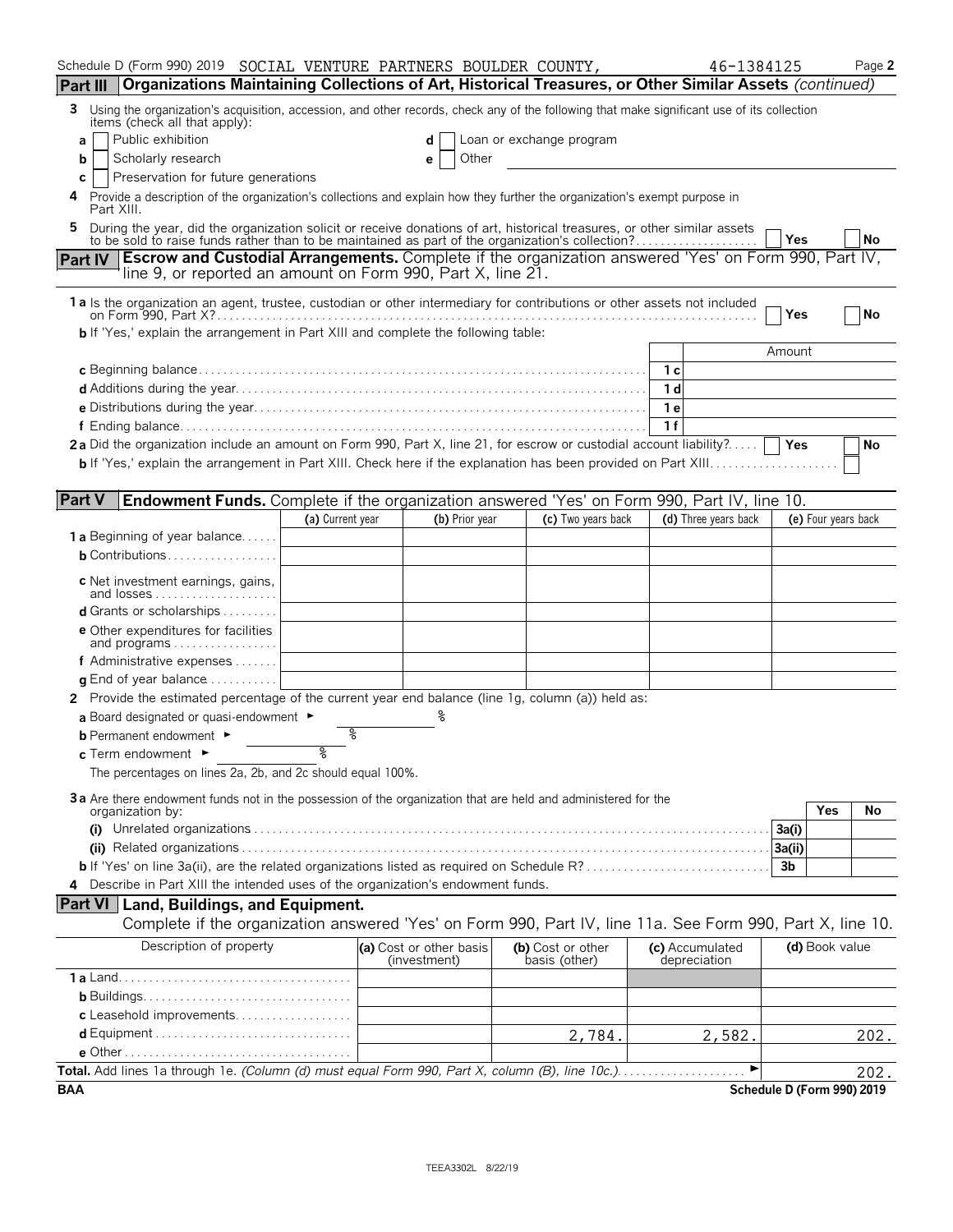|                                                                       | Schedule D (Form 990) 2019  SOCIAL VENTURE PARTNERS BOULDER COUNTY,                                                                                                                         |                              |     | 46-1384125                                                | Page 3 |
|-----------------------------------------------------------------------|---------------------------------------------------------------------------------------------------------------------------------------------------------------------------------------------|------------------------------|-----|-----------------------------------------------------------|--------|
| <b>Part VII   Investments - Other Securities.</b>                     |                                                                                                                                                                                             |                              | N/A |                                                           |        |
|                                                                       | Complete if the organization answered 'Yes' on Form 990, Part IV, line 11b. See Form 990, Part X, line 12.                                                                                  |                              |     |                                                           |        |
|                                                                       | (a) Description of security or category (including name of security)                                                                                                                        | (b) Book value               |     | (c) Method of valuation: Cost or end-of-year market value |        |
|                                                                       |                                                                                                                                                                                             |                              |     |                                                           |        |
| (3) Other                                                             |                                                                                                                                                                                             |                              |     |                                                           |        |
| (A)                                                                   |                                                                                                                                                                                             |                              |     |                                                           |        |
| $\overline{(\mathsf{B})}$                                             |                                                                                                                                                                                             |                              |     |                                                           |        |
| $\frac{(C)}{C}$                                                       |                                                                                                                                                                                             |                              |     |                                                           |        |
| (D)                                                                   |                                                                                                                                                                                             |                              |     |                                                           |        |
| $\overline{E)}$                                                       |                                                                                                                                                                                             |                              |     |                                                           |        |
| (F)                                                                   |                                                                                                                                                                                             |                              |     |                                                           |        |
| (G)                                                                   |                                                                                                                                                                                             |                              |     |                                                           |        |
| (H)                                                                   |                                                                                                                                                                                             |                              |     |                                                           |        |
| $\frac{( )}{( )}$                                                     | Total. (Column (b) must equal Form 990, Part X, column (B) line 12.). $\Box$                                                                                                                |                              |     |                                                           |        |
| Part VIII                                                             | Investments - Program Related.                                                                                                                                                              |                              | N/A |                                                           |        |
|                                                                       | Complete if the organization answered 'Yes' on Form 990, Part IV, line 11c. See Form 990, Part X, line 13.                                                                                  |                              |     |                                                           |        |
| (a) Description of investment                                         |                                                                                                                                                                                             | (b) Book value               |     | (c) Method of valuation: Cost or end-of-year market value |        |
| (1)                                                                   |                                                                                                                                                                                             |                              |     |                                                           |        |
| (2)                                                                   |                                                                                                                                                                                             |                              |     |                                                           |        |
| (3)                                                                   |                                                                                                                                                                                             |                              |     |                                                           |        |
| (4)<br>(5)                                                            |                                                                                                                                                                                             |                              |     |                                                           |        |
| (6)                                                                   |                                                                                                                                                                                             |                              |     |                                                           |        |
| (7)                                                                   |                                                                                                                                                                                             |                              |     |                                                           |        |
| (8)                                                                   |                                                                                                                                                                                             |                              |     |                                                           |        |
| (9)                                                                   |                                                                                                                                                                                             |                              |     |                                                           |        |
| (10)                                                                  |                                                                                                                                                                                             |                              |     |                                                           |        |
| Total. (Column (b) must equal Form 990, Part X, column (B) line 13.). | ▸                                                                                                                                                                                           |                              |     |                                                           |        |
| <b>Part IX</b><br><b>Other Assets.</b>                                | Complete if the organization answered 'Yes' on Form 990, Part IV, line 11d. See Form 990, Part X, line 15.                                                                                  | N/A                          |     |                                                           |        |
|                                                                       |                                                                                                                                                                                             | (a) Description              |     | (b) Book value                                            |        |
| (1)                                                                   |                                                                                                                                                                                             |                              |     |                                                           |        |
| (2)                                                                   |                                                                                                                                                                                             |                              |     |                                                           |        |
| (3)<br>(4)                                                            |                                                                                                                                                                                             |                              |     |                                                           |        |
| (5)                                                                   |                                                                                                                                                                                             |                              |     |                                                           |        |
| (6)                                                                   |                                                                                                                                                                                             |                              |     |                                                           |        |
| $\overline{(7)}$                                                      |                                                                                                                                                                                             |                              |     |                                                           |        |
| (8)                                                                   |                                                                                                                                                                                             |                              |     |                                                           |        |
| (9)<br>(10)                                                           |                                                                                                                                                                                             |                              |     |                                                           |        |
|                                                                       |                                                                                                                                                                                             |                              |     |                                                           |        |
| Part X<br><b>Other Liabilities.</b>                                   |                                                                                                                                                                                             |                              |     |                                                           |        |
|                                                                       | Complete if the organization answered 'Yes' on Form 990, Part IV, line 11e or 11f. See Form 990, Part X, line 25.                                                                           |                              |     |                                                           |        |
| 1.                                                                    |                                                                                                                                                                                             | (a) Description of liability |     | (b) Book value                                            |        |
| (1) Federal income taxes                                              |                                                                                                                                                                                             |                              |     |                                                           |        |
| (2) ROUNDING<br>(3)                                                   |                                                                                                                                                                                             |                              |     |                                                           | l.     |
| (4)                                                                   |                                                                                                                                                                                             |                              |     |                                                           |        |
| (5)                                                                   |                                                                                                                                                                                             |                              |     |                                                           |        |
| (6)                                                                   |                                                                                                                                                                                             |                              |     |                                                           |        |
| (7)                                                                   |                                                                                                                                                                                             |                              |     |                                                           |        |
| (8)                                                                   |                                                                                                                                                                                             |                              |     |                                                           |        |
| (9)<br>(10)                                                           |                                                                                                                                                                                             |                              |     |                                                           |        |
| $(1\overline{1})$                                                     |                                                                                                                                                                                             |                              |     |                                                           |        |
|                                                                       |                                                                                                                                                                                             |                              |     |                                                           | 1.     |
|                                                                       | 2. Liability for uncertain tax positions. In Part XIII, provide the text of the footnote to the organization's financial statements that reports the organization's liability for uncertain |                              |     |                                                           |        |

tax positions under FASB ASC 740. Check here if the text of the footnote has been provided in Part XIII. . . . . . . . . . . . . . . . . . . . . . . . . . . . . . . . . . . . . . . . . . . . . . . . . . . . . . . . X SEE PART XIII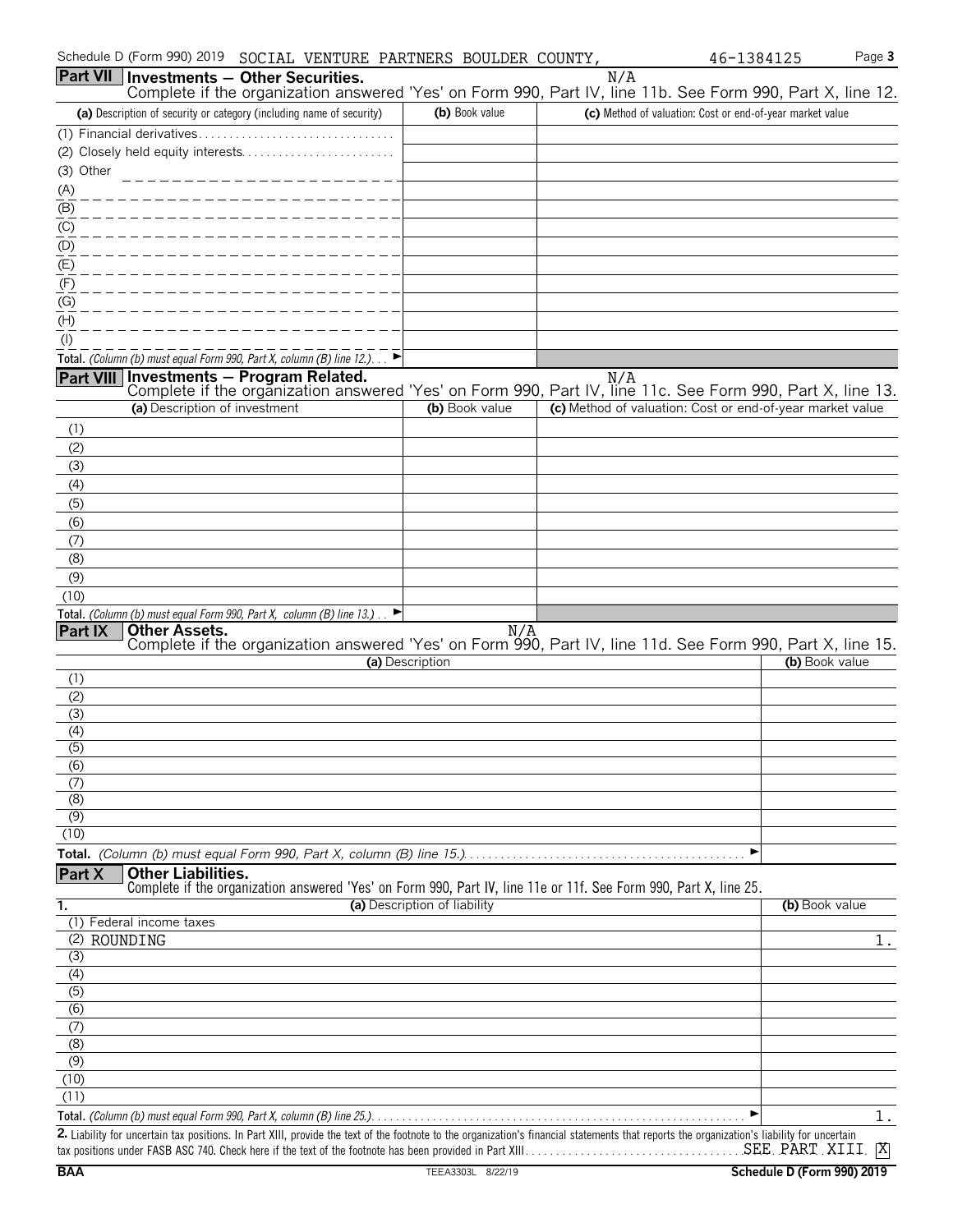| Schedule D (Form 990) 2019  SOCIAL VENTURE PARTNERS BOULDER COUNTY,                                        | 46-1384125   | Page 4 |
|------------------------------------------------------------------------------------------------------------|--------------|--------|
| <b>Part XI</b>   Reconciliation of Revenue per Audited Financial Statements With Revenue per Return. $N/A$ |              |        |
| Complete if the organization answered 'Yes' on Form 990, Part IV, line 12a.                                |              |        |
| $\mathbf{1}$                                                                                               | $\mathbf{1}$ |        |
| Amounts included on line 1 but not on Form 990, Part VIII, line 12:<br>2                                   |              |        |
| 2al                                                                                                        |              |        |
| 2 <sub>b</sub>                                                                                             |              |        |
| 2c                                                                                                         |              |        |
|                                                                                                            |              |        |
|                                                                                                            | 2e           |        |
| 3.                                                                                                         | $\mathbf{3}$ |        |
| Amounts included on Form 990, Part VIII, line 12, but not on line 1:<br>4                                  |              |        |
|                                                                                                            |              |        |
|                                                                                                            |              |        |
|                                                                                                            | 4 c          |        |
| 5 Total revenue. Add lines 3 and 4c. (This must equal Form 990, Part I, line 12.)                          | 5            |        |
| Part XII Reconciliation of Expenses per Audited Financial Statements With Expenses per Return. N/A         |              |        |
| Complete if the organization answered 'Yes' on Form 990, Part IV, line 12a.                                |              |        |
|                                                                                                            | 1            |        |
| Amounts included on line 1 but not on Form 990, Part IX, line 25:<br>2                                     |              |        |
| 2al                                                                                                        |              |        |
| 2 <sub>b</sub>                                                                                             |              |        |
|                                                                                                            |              |        |
| 2d                                                                                                         |              |        |
|                                                                                                            | 2e           |        |
| 3                                                                                                          | 3.           |        |
| Amounts included on Form 990, Part IX, line 25, but not on line 1:<br>4                                    |              |        |
| <b>a</b> Investment expenses not included on Form 990, Part VIII, line 7b. 4a                              |              |        |
|                                                                                                            |              |        |
|                                                                                                            | 4 c          |        |
|                                                                                                            | 5.           |        |
| Part XIII Supplemental Information.                                                                        |              |        |

Provide the descriptions required for Part II, lines 3, 5, and 9; Part III, lines 1a and 4; Part IV, lines 1b and 2b; Part V,

#### line 4; Part X, line 2; Part XI, lines 2d and 4b; and Part XII, lines 2d and 4b. Also complete this part to provide any additional information.

#### **PART X - FASB ASC 740 FOOTNOTE**

THE ORGANIZATION IS EXEMPT FROM FEDERAL INCOME TAXES UNDER SECTION 501(C)(3) OF THE INTERNAL REVENUE CODE, EXCEPT ON INCOME DERIVED FROM UNRELATED BUSINESS ACTIVITIES. THE ORGANIZATION BELIEVES THAT IT HAS APPROPRIATE SUPPORT FOR ANY TAX POSITIONS TAKEN, AND AS SUCH DOES NOT HAVE ANY UNCERTAIN TAX POSITIONS THAT ARE MATERIAL TO THE FINANCIAL STATEMENTS.

**BAA Schedule D (Form 990) 2019** THE ORGANIZATION'S FEDERAL EXEMPT INCOME TAX RETURNS FORM 990 PRIOR TO 2019 ARE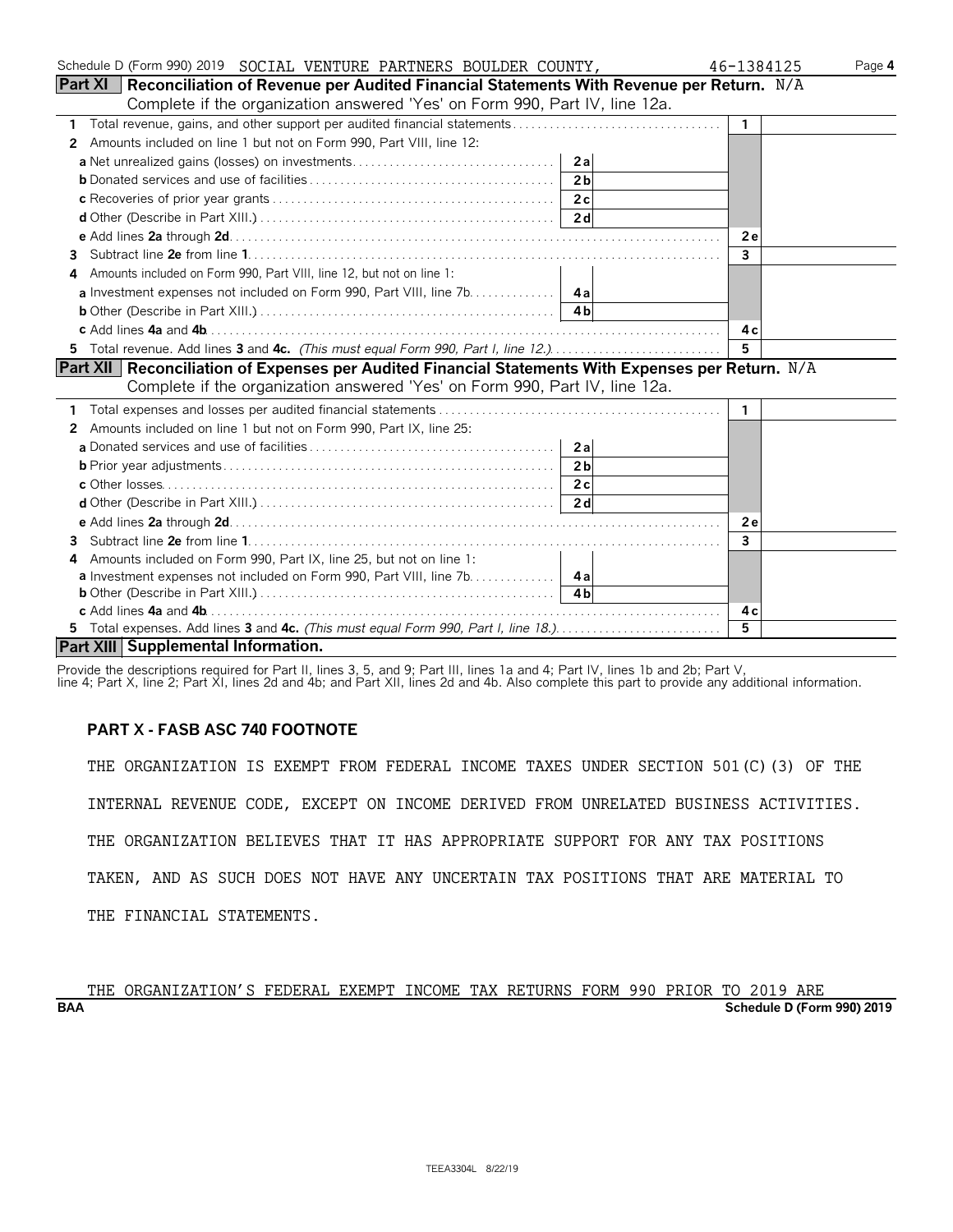### **PART X - FASB ASC 740 FOOTNOTE (CONTINUED)**

SUBJECT TO EXAMINATION BY THE IRS, GENERALLY FOR THREE YEARS AFTER THEY ARE FILED.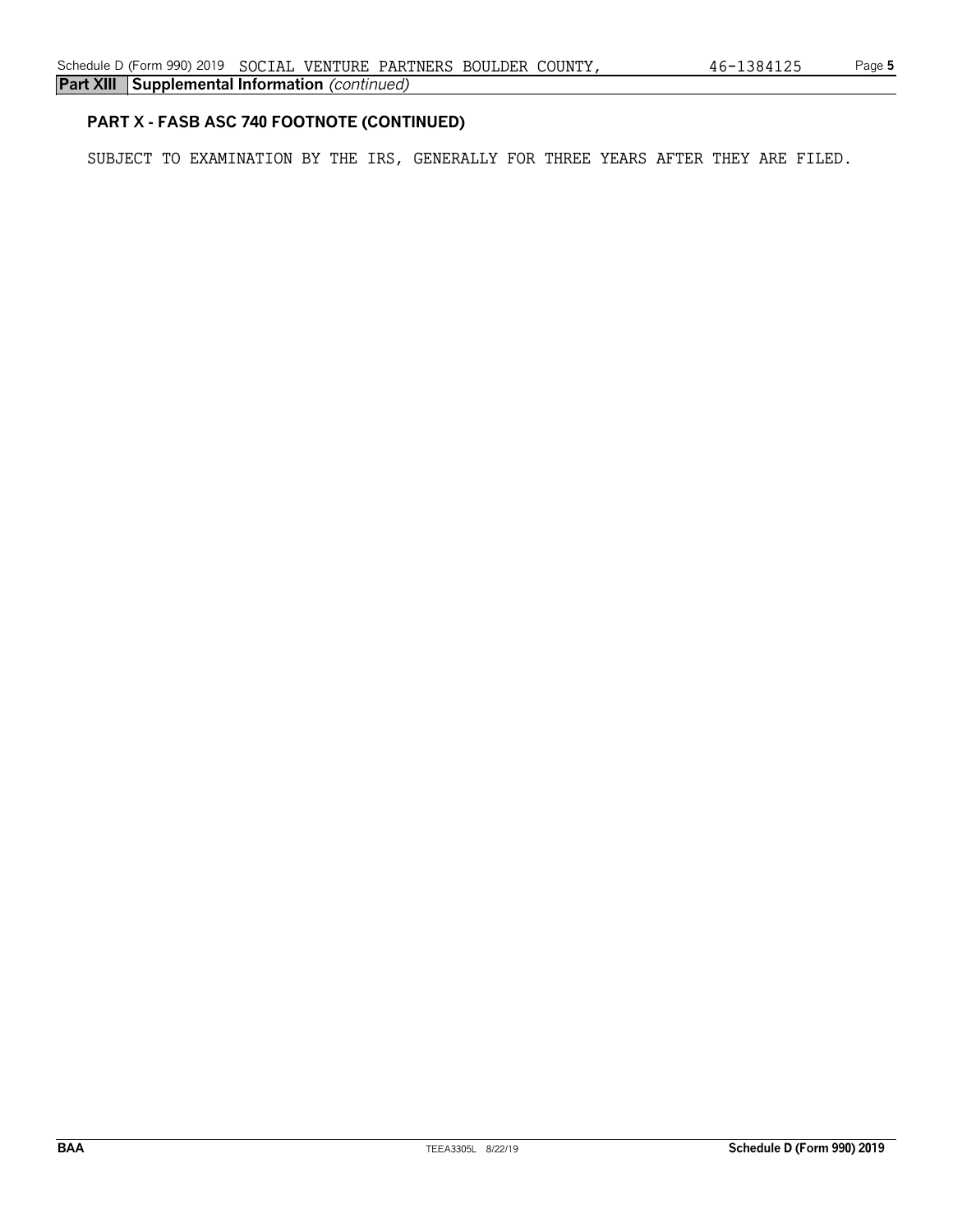| <b>SCHEDULE I</b>                                                                                                                                                                                                                                                                        |                                         |                                    | <b>Grants and Other Assistance to Organizations,</b>                                                                                  |                                      |                                                             |                                                     | OMB No. 1545-0047                     |
|------------------------------------------------------------------------------------------------------------------------------------------------------------------------------------------------------------------------------------------------------------------------------------------|-----------------------------------------|------------------------------------|---------------------------------------------------------------------------------------------------------------------------------------|--------------------------------------|-------------------------------------------------------------|-----------------------------------------------------|---------------------------------------|
| (Form 990)                                                                                                                                                                                                                                                                               |                                         |                                    | Governments, and Individuals in the United States<br>Complete if the organization answered 'Yes' on Form 990, Part IV, line 21 or 22. |                                      |                                                             |                                                     | 2019                                  |
| Department of the Treasury<br>Internal Revenue Service                                                                                                                                                                                                                                   |                                         |                                    | Attach to Form 990.<br>► Go to www.irs.gov/Form990 for the latest information.                                                        |                                      |                                                             |                                                     | Open to Public<br><b>Inspection</b>   |
| Name of the organization<br>INC.                                                                                                                                                                                                                                                         | SOCIAL VENTURE PARTNERS BOULDER COUNTY, |                                    |                                                                                                                                       |                                      |                                                             | <b>Employer identification number</b><br>46-1384125 |                                       |
| <b>General Information on Grants and Assistance</b><br>Part I                                                                                                                                                                                                                            |                                         |                                    |                                                                                                                                       |                                      |                                                             |                                                     |                                       |
| Does the organization maintain records to substantiate the amount of the grants or assistance, the grantees' eligibility for the grants or assistance, and<br>1.                                                                                                                         |                                         |                                    |                                                                                                                                       |                                      |                                                             |                                                     | X Yes<br><b>INo</b>                   |
| 2 Describe in Part IV the organization's procedures for monitoring the use of grant funds in the United States.                                                                                                                                                                          |                                         |                                    |                                                                                                                                       |                                      |                                                             | SEE PART IV                                         |                                       |
| <b>Part II Grants and Other Assistance to Domestic Organizations and Domestic Governments.</b> Complete if the organization answered 'Yes' on<br>Form 990, Part IV, line 21, for any recipient that received more than \$5,000. Part II can be duplicated if additional space is needed. |                                         |                                    |                                                                                                                                       |                                      |                                                             |                                                     |                                       |
| 1 (a) Name and address of organization<br>or government                                                                                                                                                                                                                                  | $(b)$ $EIN$                             | (c) IRC section<br>(if applicable) | (d) Amount of cash grant                                                                                                              | (e) Amount of non-cash<br>assistance | (f) Method of valuation<br>(book, FMV, appraisal,<br>other) | (g) Description of<br>noncash assistance            | (h) Purpose of grant<br>or assistance |
| (1) YWCA BOULDER COUNTY<br>2222 14TH ST                                                                                                                                                                                                                                                  |                                         |                                    |                                                                                                                                       |                                      |                                                             |                                                     | <b>GENERAL</b>                        |
| BOULDER, CO 80302                                                                                                                                                                                                                                                                        | 84-0500276 501C3                        |                                    | 18,000                                                                                                                                | $\mathbf 0$                          |                                                             |                                                     | OPERATING                             |
| (2) KGNU COMMUNITY RADIO<br>4700 WALNUT ST<br>BOULDER, CO 80301                                                                                                                                                                                                                          | 84-0690097 501C3                        |                                    | 12,000.                                                                                                                               | 0.                                   |                                                             |                                                     | GENERAL<br>OPERATING                  |
| (3)                                                                                                                                                                                                                                                                                      |                                         |                                    |                                                                                                                                       |                                      |                                                             |                                                     |                                       |
|                                                                                                                                                                                                                                                                                          |                                         |                                    |                                                                                                                                       |                                      |                                                             |                                                     |                                       |
| (4)                                                                                                                                                                                                                                                                                      |                                         |                                    |                                                                                                                                       |                                      |                                                             |                                                     |                                       |
|                                                                                                                                                                                                                                                                                          |                                         |                                    |                                                                                                                                       |                                      |                                                             |                                                     |                                       |
| (5)                                                                                                                                                                                                                                                                                      |                                         |                                    |                                                                                                                                       |                                      |                                                             |                                                     |                                       |
|                                                                                                                                                                                                                                                                                          |                                         |                                    |                                                                                                                                       |                                      |                                                             |                                                     |                                       |
| (6)                                                                                                                                                                                                                                                                                      |                                         |                                    |                                                                                                                                       |                                      |                                                             |                                                     |                                       |
| (7)                                                                                                                                                                                                                                                                                      |                                         |                                    |                                                                                                                                       |                                      |                                                             |                                                     |                                       |
|                                                                                                                                                                                                                                                                                          |                                         |                                    |                                                                                                                                       |                                      |                                                             |                                                     |                                       |
| (8)                                                                                                                                                                                                                                                                                      |                                         |                                    |                                                                                                                                       |                                      |                                                             |                                                     |                                       |
|                                                                                                                                                                                                                                                                                          |                                         |                                    |                                                                                                                                       |                                      |                                                             |                                                     |                                       |
|                                                                                                                                                                                                                                                                                          |                                         |                                    |                                                                                                                                       |                                      |                                                             |                                                     | $\mathbf{2}$<br>0                     |
| BAA For Paperwork Reduction Act Notice, see the Instructions for Form 990.                                                                                                                                                                                                               |                                         |                                    |                                                                                                                                       | TEEA3901L 07/10/19                   |                                                             |                                                     | Schedule I (Form 990) (2019)          |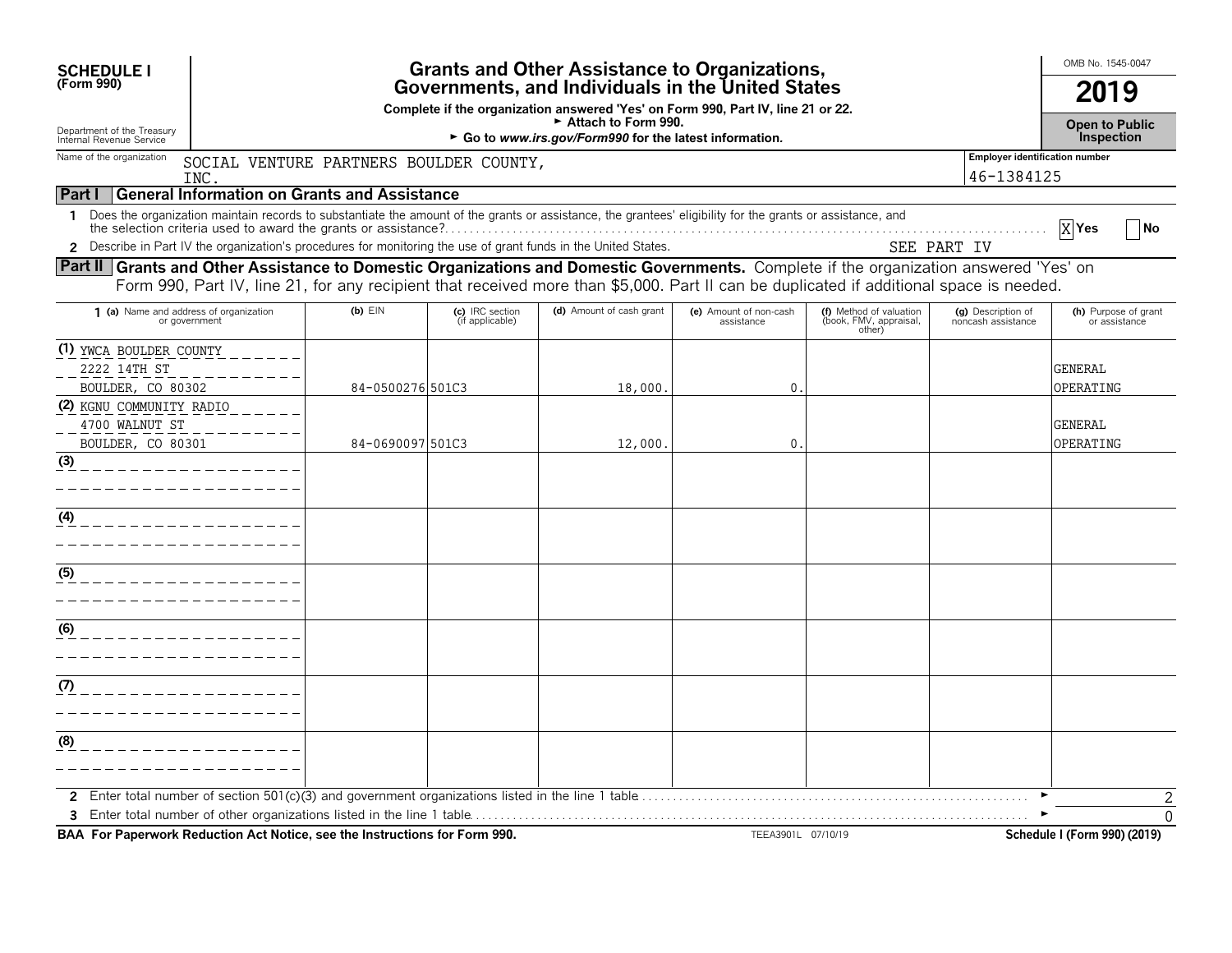**Part III** Grants and Other Assistance to Domestic Individuals. Complete if the organization answered 'Yes' on Form 990, Part IV, line 22. Part III can be duplicated if additional space is needed.

| (a) Type of grant or assistance    | (b) Number of<br>recipients | (c) Amount of<br>cash grant | (d) Amount of<br>noncash assistance | (e) Method of valuation (book,<br>FMV, appraisal, other) | (f) Description of noncash assistance |
|------------------------------------|-----------------------------|-----------------------------|-------------------------------------|----------------------------------------------------------|---------------------------------------|
|                                    |                             |                             |                                     |                                                          |                                       |
|                                    |                             |                             |                                     |                                                          |                                       |
|                                    |                             |                             |                                     |                                                          |                                       |
|                                    |                             |                             |                                     |                                                          |                                       |
| ר                                  |                             |                             |                                     |                                                          |                                       |
| 6                                  |                             |                             |                                     |                                                          |                                       |
| and the same of the same<br>$\sim$ |                             |                             |                                     |                                                          |                                       |

**Part IV** Supplemental Information. Provide the information required in Part I, line 2; Part III, column (b); and any other additional information.

#### **PART I, LINE 2 - PROCEDURES FOR MONITORING USE OF GRANTS FUNDS IN U.S.**

PROCEDURES FOR MONITORING THE USE OF GRANT FUNDS THE CAPACITY BUILDING CONSULTING SVP

DOES WITH NONPROFITS IS INTENSIVE AND EXTENSIVE. DUE TO THE CLOSE RELATIONSHIP SVP

HOLDS WITH EACH NONPROFIT ORGANIZATION IN WHICH IT INVESTS, SVP REPRESENTATIVES SEE

THE NONPROFIT'S FINANCIALS ALMOST EVERY MONTH AND OFTEN ATTEND BOARD MEETINGS. SVP

COMMONLY WORKS WITH NONPROFITS TO IMPROVE THEIR BUDGETS, SUSTAINABILITY AND FINANCIAL

MANAGEMENT PRACTICES.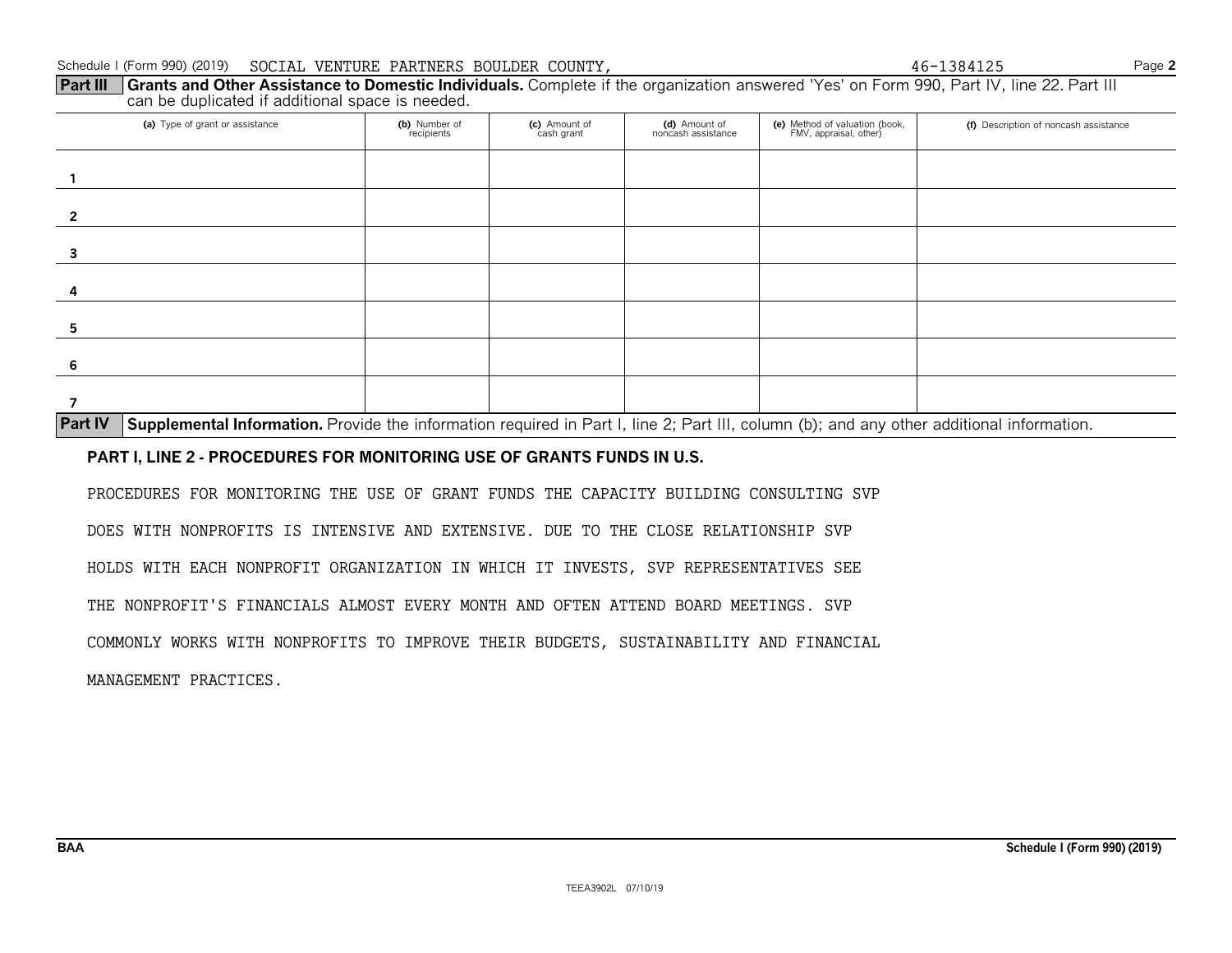| <b>SCHEDULE M</b> | <b>Noncash Contributions</b>                                                         | OMB No. 1545-0047 |
|-------------------|--------------------------------------------------------------------------------------|-------------------|
| (Form 990)        |                                                                                      | 2019              |
|                   | ► Complete if the organizations answered 'Yes' on Form 990, Part IV, lines 29 or 30. |                   |

**Open to Public** Department of the Treasury **FRICATE:** Attach to Form 990.<br>
Internal Revenue Service **FRICATE:** Go to *www.irs.gov/Form990* for instructions and the latest information. Inspection

|    | Name of the organization<br>SOCIAL VENTURE PARTNERS BOULDER COUNTY,<br>INC.                                                                  |                               |                                                           |                                                                                       |        | Employer identification number<br>46-1384125 |                                                              |    |
|----|----------------------------------------------------------------------------------------------------------------------------------------------|-------------------------------|-----------------------------------------------------------|---------------------------------------------------------------------------------------|--------|----------------------------------------------|--------------------------------------------------------------|----|
|    | <b>Types of Property</b><br>Part I                                                                                                           |                               |                                                           |                                                                                       |        |                                              |                                                              |    |
|    |                                                                                                                                              | (a)<br>Check if<br>applicable | (b)<br>Number of<br>contributions or<br>items contributed | (c)<br>Noncash contribution<br>amounts reported<br>on Form 990.<br>Part VIII, line 1g |        |                                              | (d)<br>Method of determining<br>noncash contribution amounts |    |
|    |                                                                                                                                              |                               |                                                           |                                                                                       |        |                                              |                                                              |    |
| 2  | Art - Historical treasures                                                                                                                   |                               |                                                           |                                                                                       |        |                                              |                                                              |    |
| 3  |                                                                                                                                              |                               |                                                           |                                                                                       |        |                                              |                                                              |    |
|    |                                                                                                                                              |                               |                                                           |                                                                                       |        |                                              |                                                              |    |
| 5  | Clothing and household goods                                                                                                                 |                               |                                                           |                                                                                       |        |                                              |                                                              |    |
| 6  | Cars and other vehicles                                                                                                                      |                               |                                                           |                                                                                       |        |                                              |                                                              |    |
| 7  | Boats and planes                                                                                                                             |                               |                                                           |                                                                                       |        |                                              |                                                              |    |
| 8  |                                                                                                                                              |                               |                                                           |                                                                                       |        |                                              |                                                              |    |
| 9  | Securities - Publicly traded                                                                                                                 | X                             | 4                                                         | 18,991.                                                                               |        |                                              |                                                              |    |
| 10 | Securities - Closely held stock                                                                                                              |                               |                                                           |                                                                                       |        |                                              |                                                              |    |
| 11 | Securities - Partnership, LLC, or trust interests.                                                                                           |                               |                                                           |                                                                                       |        |                                              |                                                              |    |
| 12 | Securities - Miscellaneous                                                                                                                   |                               |                                                           |                                                                                       |        |                                              |                                                              |    |
| 13 | Qualified conservation contribution -                                                                                                        |                               |                                                           |                                                                                       |        |                                              |                                                              |    |
| 14 | Qualified conservation contribution $-$ Other $\dots$                                                                                        |                               |                                                           |                                                                                       |        |                                              |                                                              |    |
| 15 |                                                                                                                                              |                               |                                                           |                                                                                       |        |                                              |                                                              |    |
| 16 | Real estate - Commercial                                                                                                                     |                               |                                                           |                                                                                       |        |                                              |                                                              |    |
|    |                                                                                                                                              |                               |                                                           |                                                                                       |        |                                              |                                                              |    |
| 17 |                                                                                                                                              |                               |                                                           |                                                                                       |        |                                              |                                                              |    |
| 18 |                                                                                                                                              |                               |                                                           |                                                                                       |        |                                              |                                                              |    |
| 19 |                                                                                                                                              |                               |                                                           |                                                                                       |        |                                              |                                                              |    |
| 20 |                                                                                                                                              |                               |                                                           |                                                                                       |        |                                              |                                                              |    |
| 21 |                                                                                                                                              |                               |                                                           |                                                                                       |        |                                              |                                                              |    |
| 22 |                                                                                                                                              |                               |                                                           |                                                                                       |        |                                              |                                                              |    |
| 23 |                                                                                                                                              |                               |                                                           |                                                                                       |        |                                              |                                                              |    |
| 24 |                                                                                                                                              |                               |                                                           |                                                                                       |        |                                              |                                                              |    |
| 25 | Other $\triangleright$ (ADVERTISING _______)                                                                                                 | Χ                             | 1                                                         |                                                                                       | 8,525. |                                              |                                                              |    |
| 26 | Other $\triangleright$ $($                                                                                                                   |                               |                                                           |                                                                                       |        |                                              |                                                              |    |
| 27 | (________________)<br>Other $\blacktriangleright$                                                                                            |                               |                                                           |                                                                                       |        |                                              |                                                              |    |
| 28 | Other $\blacktriangleright$ (                                                                                                                |                               |                                                           |                                                                                       |        |                                              |                                                              |    |
|    | 29 Number of Forms 8283 received by the organization during the tax year for contributions for which the                                     |                               |                                                           |                                                                                       |        |                                              |                                                              |    |
|    | organization completed Form 8283, Part IV, Donee Acknowledgement                                                                             |                               |                                                           |                                                                                       |        | 29                                           |                                                              |    |
|    |                                                                                                                                              |                               |                                                           |                                                                                       |        |                                              | Yes                                                          | No |
|    | 30a During the year, did the organization receive by contribution any property reported in Part I, lines 1 through 28, that                  |                               |                                                           |                                                                                       |        |                                              |                                                              |    |
|    | it must hold for at least three years from the date of the initial contribution, and which isn't required to be used                         |                               |                                                           |                                                                                       |        |                                              |                                                              |    |
|    |                                                                                                                                              |                               |                                                           |                                                                                       |        |                                              | 30a                                                          | Χ  |
|    | <b>b</b> If 'Yes,' describe the arrangement in Part II.                                                                                      |                               |                                                           |                                                                                       |        |                                              |                                                              |    |
|    | 31 Does the organization have a gift acceptance policy that requires the review of any nonstandard contributions?                            |                               |                                                           |                                                                                       |        |                                              | 31                                                           | Χ  |
|    | 32a Does the organization hire or use third parties or related organizations to solicit, process, or sell                                    |                               |                                                           |                                                                                       |        |                                              |                                                              |    |
|    |                                                                                                                                              |                               |                                                           |                                                                                       |        |                                              | 32 a                                                         | Χ  |
|    | <b>b</b> If 'Yes,' describe in Part II.                                                                                                      |                               |                                                           |                                                                                       |        |                                              |                                                              |    |
|    | 33 If the organization didn't report an amount in column (c) for a type of property for which column (a) is checked,<br>describe in Part II. |                               |                                                           |                                                                                       |        |                                              |                                                              |    |

**BAA For Paperwork Reduction Act Notice, see the Instructions for Form 990. Schedule M (Form 990) 2019**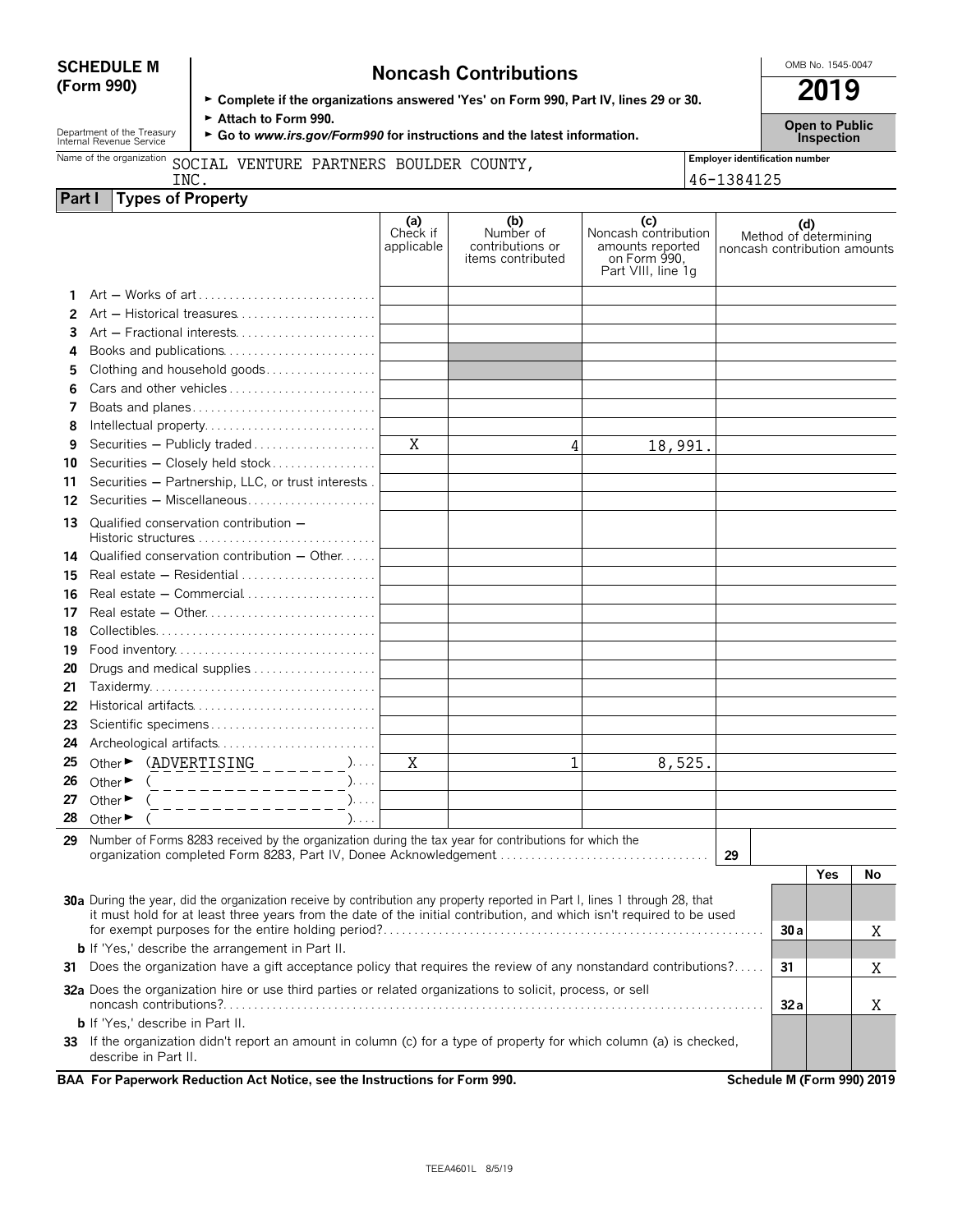**Part II Supplemental Information.** Provide the information required by Part I, lines 30b, 32b, and 33, and whether the organization is reporting in Part I, column (b), the number of contributions, the number of items received, or a combination of both. Also complete this part for any additional information.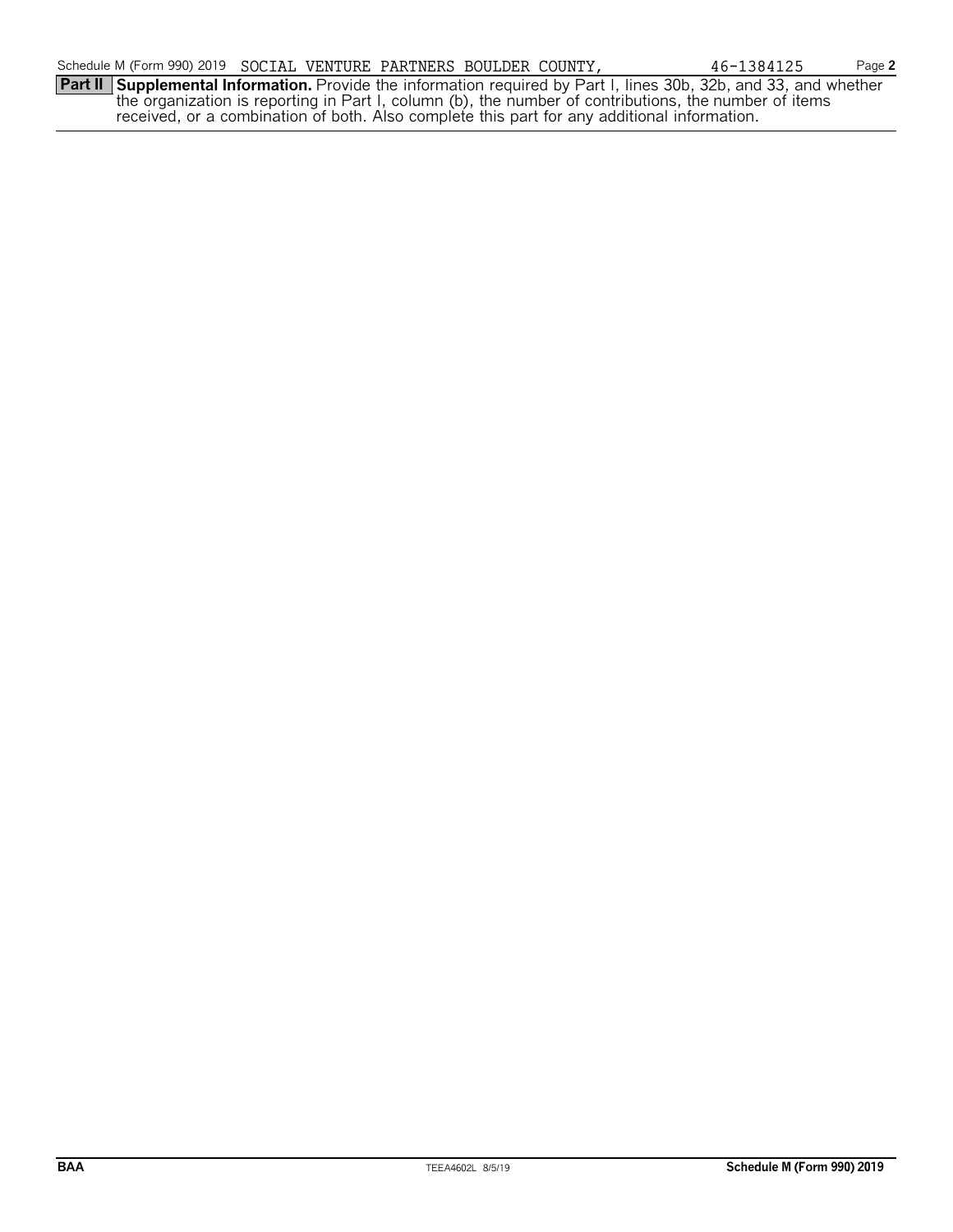Department of the Treasury<br>Internal Revenue Service

**SCHEDULE O Supplemental Information to Form 990 or 990-EZ** <u>LOMB No. 1545-0047</u> **(Form 990 or 990-EZ) Complete to provide information for responses to specific questions on Form 990 or 990-EZ or to provide any additional information. 2019** Attach to Form 990 or 990-EZ. **Open to Public** Department of the Treasury Go to Department of the Treasury Go to **Public**<br>► Go to *www.irs.gov/Form990* for the latest information.

Name of the organization **SOCIAL VENTURE PARTNERS BOULDER COUNTY,** INC.

## 46-1384125

#### **FORM 990, PART I, LINE 1 - ORGANIZATION MISSION OR SIGNIFICANT ACTIVITIES**

SVP BOULDER COUNTY BELIEVES THAT STRONG NONPROFITS DELIVER BETTER RESULTS AND ENGAGED, EDUCATED GIVERS HAVE GREATER IMPACT. WE HELP NONPROFITS AND GIVERS DEVELOP CORE SKILLS, LEADERSHIP ABILITIES, MANAGEMENT PRACTICES, STRATEGIES AND SYSTEMS. WE BUILD RELATIONSHIPS AND CREATE A NETWORK THAT CAN SOLVE COMMUNITY PROBLEMS TOGETHER. SVP BUILDS CAPACITY IN NONPROFITS THROUGH TRAINING, LEADERSHIP AND CONSULTING SUPPORT IN OUR PROGRAMS.

#### **FORM 990, PART III, LINE 1 - ORGANIZATION MISSION**

SVP BOULDER COUNTY BELIEVES THAT STRONG NONPROFITS DELIVER BETTER RESULTS AND ENGAGED, EDUCATED GIVERS HAVE GREATER IMPACT. WE HELP NONPROFITS AND GIVERS DEVELOP CORE SKILLS, LEADERSHIP ABILITIES, MANAGEMENT PRACTICES, STRATEGIES AND SYSTEMS. WE BUILD RELATIONSHIPS AND CREATE A NETWORK THAT CAN SOLVE COMMUNITY PROBLEMS TOGETHER. SVP BUILDS CAPACITY IN NONPROFITS THROUGH TRAINING, LEADERSHIP AND CONSULTING SUPPORT IN OUR PROGRAMS.

#### **FORM 990, PART VI, LINE 7A - HOW MEMBERS OR SHAREHOLDERS ELECT GOVERNING BODY**

THE ORGANIZATION HAS FOUR CLASSES OF MEMBERS WHO HAVE THE RIGHT TO VOTE FOR CANDIDATES FOR THE BOARD OF DIRECTORS AND DECIDE WHICH INVESTEES SHOULD BE GIVEN SUPPORT FROM THE ORGANIZATION. THE ANNUAL MEETING OF THE MEMBERS IS HELD FOR THE PURPOSE OF TRANSACTING BUSINESS PRESENTED BY THE BOARD OF DIRECTORS. THE AFFAIRS OF THE ORGANIZATION ARE MANAGED BY THE BOARD OF DIRECTORS.

#### **FORM 990, PART VI, LINE 11B - FORM 990 REVIEW PROCESS**

THE TREASURER, EXECUTIVE DIRECTOR, FINANCE COMMITTEE AND BOARD OF DIRECTORS WILL REVIEW THE FORM 990 BEFORE IT IS FILED WITH THE IRS.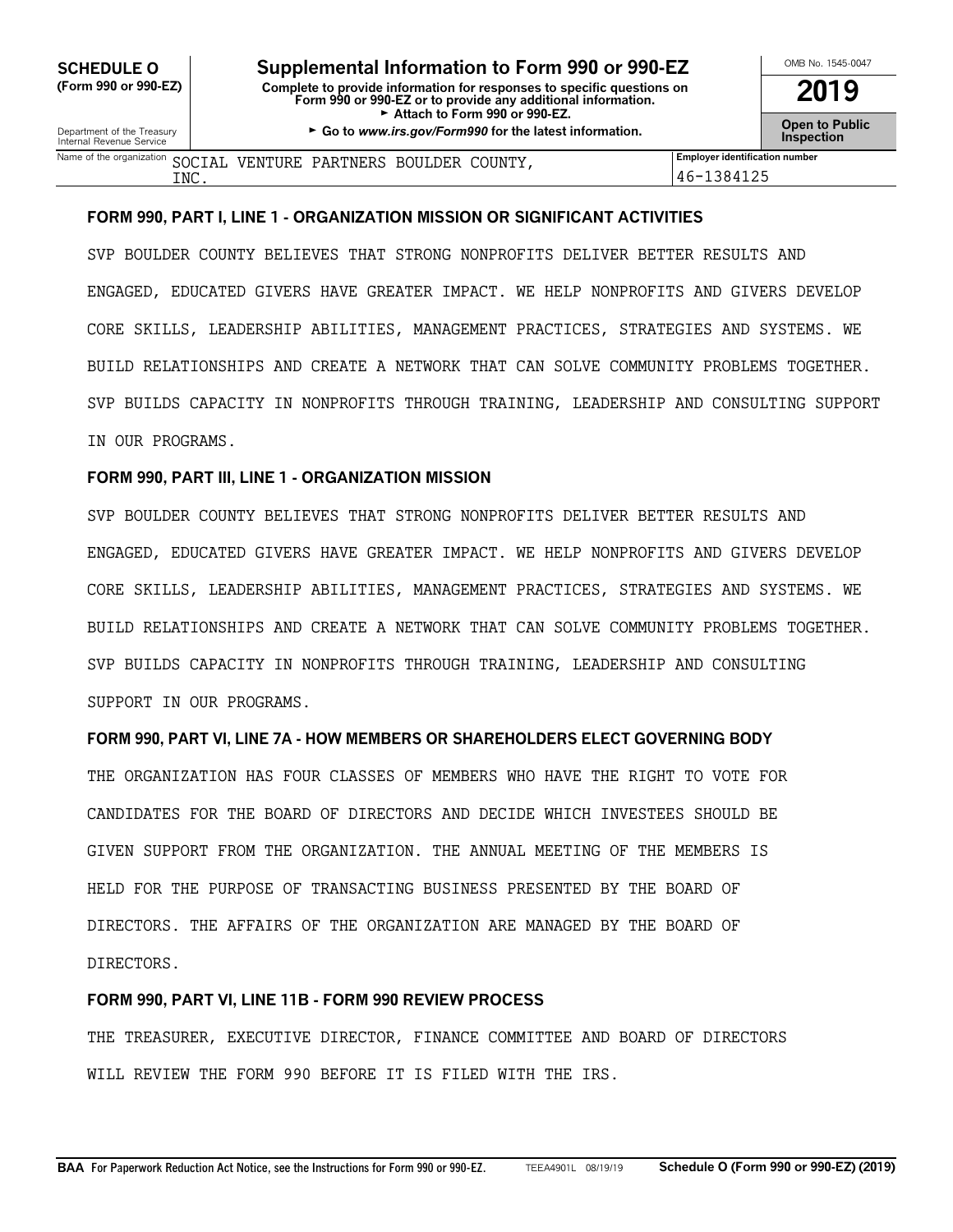| Schedule O (Form 990 or 990-EZ) (2019)                           |      |  |  |                                       | Page 2 |
|------------------------------------------------------------------|------|--|--|---------------------------------------|--------|
| Name of the organization SOCIAL VENTURE PARTNERS BOULDER COUNTY, |      |  |  | <b>Employer identification number</b> |        |
|                                                                  | INC. |  |  | 46-1384125                            |        |

### **FORM 990, PART VI, LINE 12C - EXPLANATION OF MONITORING AND ENFORCEMENT OF CONFLICTS**

A CONFLICT OF INTEREST EXISTS WHEN ANY MATTER UNDER CONSIDERATION BY THE BOARD OF DIRECTORS INVOLVES THE POTENTIAL FOR A SIGNIFICANT OR MATERIAL BENEFIT TO A DIRECTOR OF ANY MEMBER OF HIS OR HER IMMEDIATE FAMILY OR TO ANY BUSINESS, FINANCIAL OR PROFESSIONAL ORGANIZATION OF WHICH THE DIRECTOR IS AN OFFICER, DIRECTOR, MEMBER, OWNER OR AN EMPLOYEE. WHEN A DIRECTOR RECOGNIZES A POTENTIAL CONFLICT OF INTEREST HE OR SHE MUST IDENTIFY THE CONFLICT AND, AFTER ANSWERING ANY QUESTIONS POSED BY THE OTHER DIRECTORS, MUST WITHDRAW FROM ANY DISCUSSION OR VOTING ON THE MATTER. THE BOARD OF DIRECTORS MAY NOT GO FORWARD WITH A TRANSACTION IN RELATION TO WHICH A DIRECTOR ACKNOWLEDGES A POTENTIAL CONFLICT OF INTEREST UNLESS THE BOARD DETERMINES, BY A MAJORITY VOTE OF THE DISINTERESTED DIRECTORS, THAT THE TRANSACTION IS IN THE ORGANIZATION'S BEST INTEREST. THE BOARD AND COMMITTEE MEMBERS DISCUSS AND SIGN CONFLICT OF INTEREST FORMS EVERY YEAR. THE QUESTION IS ASKED AT EVERY BOARD MEETING REGARDING A POTENTIAL CONFLICT OF INTEREST. FINALLY, THE EXECUTIVE COMMITTEE IS RESPONSIBLE FOR A REGULAR REVIEW OF THE POLICY AND, IF DEEMED NEEDED, RECOMMENDATIONS TO THE BOARD REGARDING THE POLICY AND ITS IMPLEMENTATION.

**FORM 990, PART VI, LINE 15A - COMPENSATION REVIEW & APPROVAL PROCESS - CEO & TOP MANAGEMENT** COMPENSATION FOR THE EXECUTIVE DIRECTOR IS DETERMINED BY APPROVAL OF THE FULL BOARD OF DIRECTORS. THE PROCESS IS LED BY THE BOARD CHAIR WITH SUPPORT FROM THE EXECUTIVE COMMITTEE. THE EXECUTIVE DIRECTOR IS ASKED TO COMPLETE A SELF-ASSESSSMENT FOR THE PRIOR YEAR AS WELL AS A WORKPLAN AND GOALS FOR THE COMING YEAR. THE BOARD CHAIR AND EXECUTIVE COMMITTEE PROVIDE FEEDBACK ON THE PERFORMANCE OF THE EXECUTIVE DIRECTOR AND THE AFOREMENTIONED DOCUMENTS. THEN THE BOARD CHAIR REVIEWS THE SVP NETWORK SALARY AND BENEFITS SURVEY AND THE COLORADO NONPROFIT ASSOCIATION'S SALARY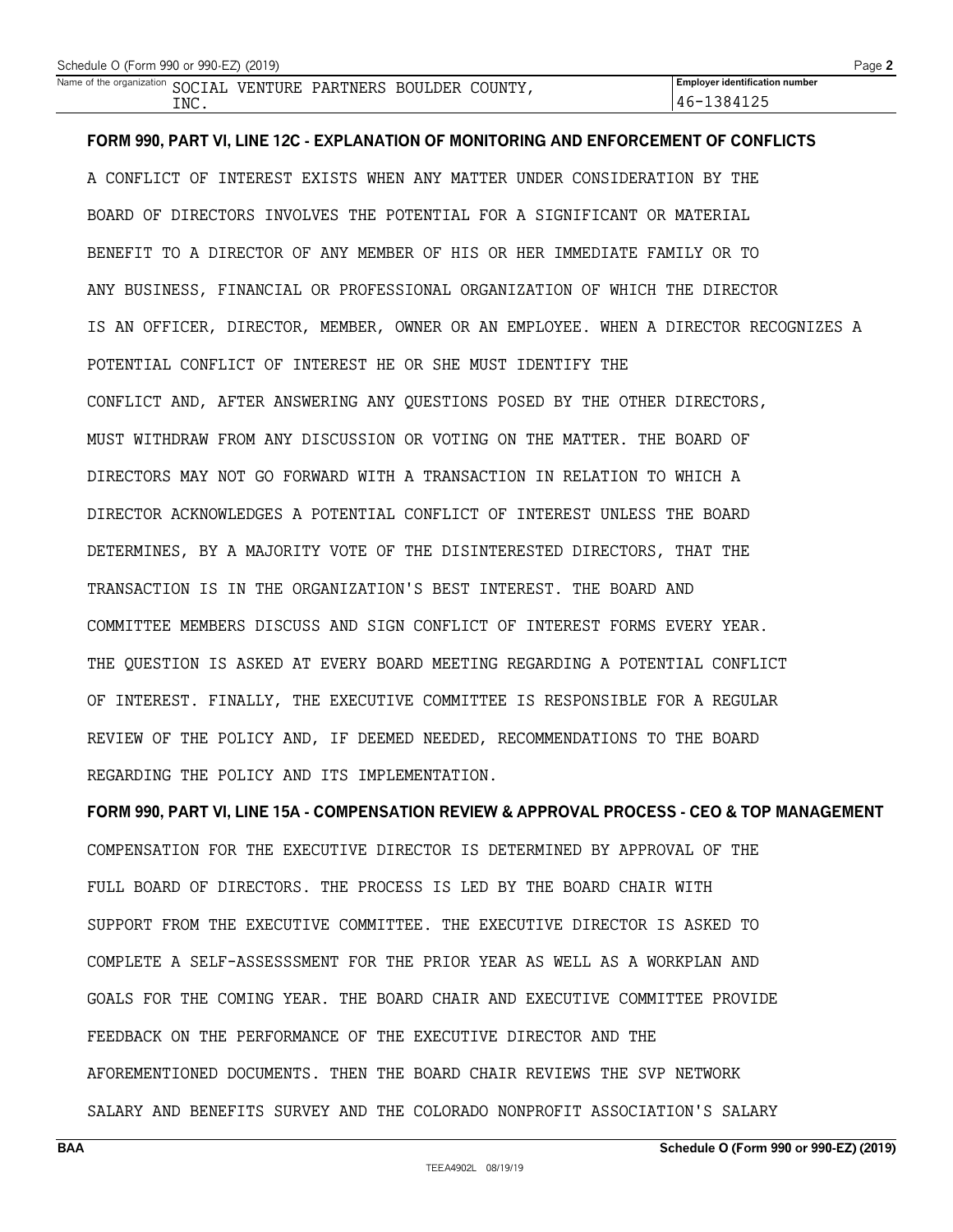#### FORM 990, PART VI, LINE 15A - COMPENSATION REVIEW & APPROVAL PROCESS - CEO & TOP MANAGEMENT (CON

AND BENEFITS SURVEY. BASED ON THE EXECUTIVE DIRECTOR'S PERFORMANCE AND RESPONSIBILITIES, IN ADDITION TO SALARY AND BENEFIT COMPARISONS FOR LIKE ORGANIZATIONS, THE BOARD CHAIR DRAFTS A SALARY AND BENEFITS PACKAGE WHICH IS DISCUSSED AND APPROVED BY THE FULL BOARD OF DIRECTORS.

**FORM 990, PART VI, LINE 19 - OTHER ORGANIZATION DOCUMENTS PUBLICLY AVAILABLE**

THE ORGANIZATION'S BYLAWS, ARTICLES OF INCORPORATION, IRS LETTER OF DETERMINATION OF EXEMPT STATUS AND MEMBER LEVEL DETAILS ARE AVAILABLE ON THE ORGANIZATION'S WEBSITE. THE FORM 990 WILL ALSO BE AVAILABLE AS SOON AS IT HAS BEEN FILED WITH THE IRS.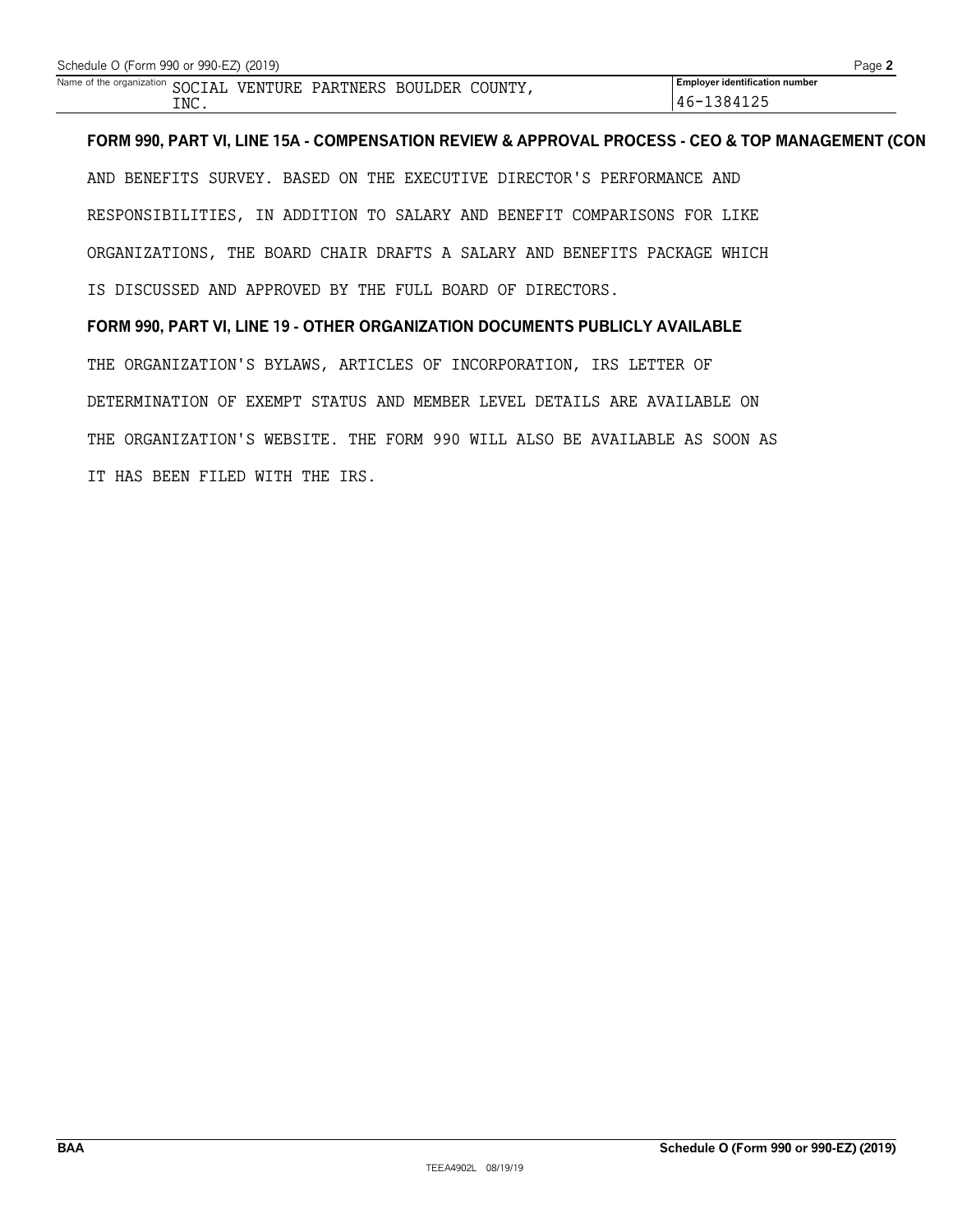| ⊢orm |  |
|------|--|
|      |  |

# Form 4562 **Depreciation and Amortization**<br> **Example 1545-0172** (Including Information on Listed Property) **COLO**

| cluding Information on Listed Property)     | 2019 |
|---------------------------------------------|------|
| $\triangleright$ Attach to your tax return. |      |

Department of the Treasury (99) **Factach to your tax return.** Department of the Treasury (99) **Factachment** Sequence No. **179**<br>Internal Revenue Service (99) **Factach www.irs.gov/Form4562 for instructions and the latest in** 

| Name(s) shown on return<br>INC                                                                                            |                                            | SOCIAL VENTURE PARTNERS BOULDER COUNTY,                                                                                                             |                              |                |                  | Identifying number<br>46-1384125 |                  |
|---------------------------------------------------------------------------------------------------------------------------|--------------------------------------------|-----------------------------------------------------------------------------------------------------------------------------------------------------|------------------------------|----------------|------------------|----------------------------------|------------------|
| Business or activity to which this form relates                                                                           |                                            |                                                                                                                                                     |                              |                |                  |                                  |                  |
| FORM 990/990-PF                                                                                                           |                                            |                                                                                                                                                     |                              |                |                  |                                  |                  |
| Part I                                                                                                                    |                                            | <b>Election To Expense Certain Property Under Section 179</b><br>Note: If you have any listed property, complete Part V before you complete Part I. |                              |                |                  |                                  |                  |
| 1.                                                                                                                        |                                            |                                                                                                                                                     |                              |                |                  | 1                                |                  |
| 2                                                                                                                         |                                            |                                                                                                                                                     |                              |                |                  | $\mathbf{2}$                     |                  |
| Threshold cost of section 179 property before reduction in limitation (see instructions)<br>3                             |                                            |                                                                                                                                                     |                              |                |                  | $\overline{\mathbf{3}}$          |                  |
| Reduction in limitation. Subtract line 3 from line 2. If zero or less, enter -0-<br>4                                     |                                            |                                                                                                                                                     |                              |                |                  | 4                                |                  |
| Dollar limitation for tax year. Subtract line 4 from line 1. If zero or less, enter -0-. If married filing<br>5           |                                            |                                                                                                                                                     |                              |                |                  |                                  |                  |
|                                                                                                                           |                                            |                                                                                                                                                     |                              |                |                  | 5                                |                  |
| 6                                                                                                                         | (a) Description of property                |                                                                                                                                                     | (b) Cost (business use only) |                | (c) Elected cost |                                  |                  |
|                                                                                                                           |                                            |                                                                                                                                                     |                              |                |                  |                                  |                  |
|                                                                                                                           |                                            |                                                                                                                                                     |                              | $\overline{7}$ |                  |                                  |                  |
| 7<br>Total elected cost of section 179 property. Add amounts in column (c), lines 6 and 7<br>8                            |                                            |                                                                                                                                                     |                              |                |                  | 8                                |                  |
| 9                                                                                                                         |                                            |                                                                                                                                                     |                              |                |                  | 9                                |                  |
| 10                                                                                                                        |                                            |                                                                                                                                                     |                              |                |                  | 10                               |                  |
| 11<br>Business income limitation. Enter the smaller of business income (not less than zero) or line 5. See instrs         |                                            |                                                                                                                                                     |                              |                |                  | 11                               |                  |
| 12                                                                                                                        |                                            |                                                                                                                                                     |                              |                |                  | 12                               |                  |
| Carryover of disallowed deduction to 2020. Add lines 9 and 10, less line 12. ▶ 13<br>13                                   |                                            |                                                                                                                                                     |                              |                |                  |                                  |                  |
| Note: Don't use Part II or Part III below for listed property. Instead, use Part V.<br>Part II                            |                                            | Special Depreciation Allowance and Other Depreciation (Don't include listed property. See instructions.)                                            |                              |                |                  |                                  |                  |
|                                                                                                                           |                                            |                                                                                                                                                     |                              |                |                  |                                  |                  |
| 14 Special depreciation allowance for qualified property (other than listed property) placed in service during the        |                                            |                                                                                                                                                     |                              |                |                  | 14                               |                  |
| 15                                                                                                                        |                                            |                                                                                                                                                     |                              |                |                  | 15                               |                  |
| 16                                                                                                                        |                                            |                                                                                                                                                     |                              |                |                  | 16                               |                  |
| Part III                                                                                                                  |                                            | <b>MACRS</b> Depreciation (Don't include listed property. See instructions.)                                                                        |                              |                |                  |                                  |                  |
|                                                                                                                           |                                            |                                                                                                                                                     |                              |                |                  |                                  |                  |
|                                                                                                                           |                                            | <b>Section A</b>                                                                                                                                    |                              |                |                  |                                  |                  |
| 17<br>MACRS deductions for assets placed in service in tax years beginning before 2019                                    |                                            |                                                                                                                                                     |                              |                |                  | 17                               | 187.             |
| If you are electing to group any assets placed in service during the tax year into one or more general<br>18              |                                            |                                                                                                                                                     |                              |                |                  |                                  |                  |
|                                                                                                                           |                                            |                                                                                                                                                     |                              |                |                  |                                  |                  |
| (a)                                                                                                                       |                                            | Section B - Assets Placed in Service During 2019 Tax Year Using the General Depreciation System<br>(c) Basis for depreciation                       | (d)                          | (e)            | (f)              |                                  | (g) Depreciation |
| Classification of property                                                                                                | (b) Month and<br>year placed<br>in service | (business/investment use                                                                                                                            | Recovery period              | Convention     | Method           |                                  | deduction        |
|                                                                                                                           |                                            | $only - see$ instructions)                                                                                                                          |                              |                |                  |                                  |                  |
| <b>19 a</b> $3$ -year property                                                                                            |                                            |                                                                                                                                                     |                              |                |                  |                                  |                  |
| $b$ 5-year property                                                                                                       |                                            |                                                                                                                                                     |                              |                |                  |                                  |                  |
| c 7-year property<br><b>d</b> 10-year property                                                                            |                                            |                                                                                                                                                     |                              |                |                  |                                  |                  |
| <b>e</b> 15-year property                                                                                                 |                                            |                                                                                                                                                     |                              |                |                  |                                  |                  |
| f 20-year property                                                                                                        |                                            |                                                                                                                                                     |                              |                |                  |                                  |                  |
| $g$ 25-year property                                                                                                      |                                            |                                                                                                                                                     | 25 yrs                       |                | S/L              |                                  |                  |
| <b>h</b> Residential rental                                                                                               |                                            |                                                                                                                                                     | 27.5 yrs                     | МM             | S/L              |                                  |                  |
| property                                                                                                                  |                                            |                                                                                                                                                     | 27.5 yrs                     | МM             | S/L              |                                  |                  |
| <i>i</i> Nonresidential real                                                                                              |                                            |                                                                                                                                                     | 39 yrs                       | МM             | S/L              |                                  |                  |
| property                                                                                                                  |                                            |                                                                                                                                                     |                              | <b>MM</b>      | S/L              |                                  |                  |
|                                                                                                                           |                                            | Section C - Assets Placed in Service During 2019 Tax Year Using the Alternative Depreciation System                                                 |                              |                |                  |                                  |                  |
| 20 a Class life                                                                                                           |                                            |                                                                                                                                                     |                              |                | S/L              |                                  |                  |
| <b>b</b> 12-year                                                                                                          |                                            |                                                                                                                                                     | 12 yrs                       |                | S/L              |                                  |                  |
| $c$ 30-year                                                                                                               |                                            |                                                                                                                                                     | 30 yrs                       | МM             | S/L              |                                  |                  |
| $d$ 40-year                                                                                                               |                                            |                                                                                                                                                     | $\overline{40}$ yrs          | МM             | S/L              |                                  |                  |
| <b>Part IV</b><br><b>Summary</b> (See instructions.)                                                                      |                                            |                                                                                                                                                     |                              |                |                  |                                  |                  |
| 21                                                                                                                        |                                            |                                                                                                                                                     |                              |                | 21               |                                  |                  |
| Total. Add amounts from line 12, lines 14 through 17, lines 19 and 20 in column (g), and line 21. Enter here and on<br>22 |                                            |                                                                                                                                                     |                              |                | 22               |                                  | 187.             |

**BAA For Paperwork Reduction Act Notice, see separate instructions.** FDIZ0812L 08/05/19 Form 4562 (2019)

the portion of the basis attributable to section 263A costs. . . . . . . . . . . . . . . . . . . . . . . . **23**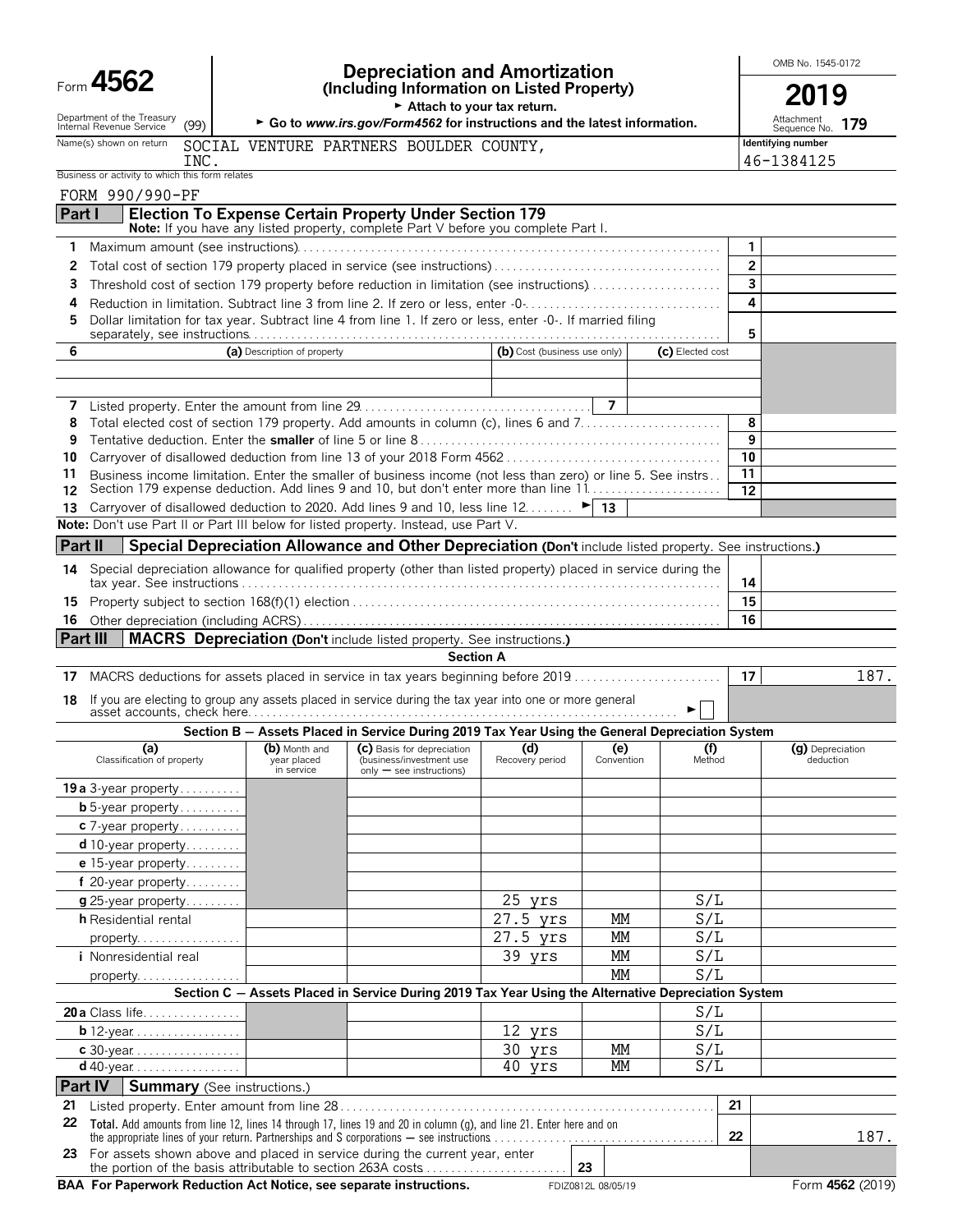## **9/30/20 2019 FEDERAL BOOK DEPRECIATION SCHEDULE PAGE 1**

### **SOCIAL VENTURE PARTNERS BOULDER COUNTY,**

#### **INC. 46-1384125**

| NO.<br>FORM 990/990-PF | <b>DESCRIPTION</b>              | DATE<br>ACQUIRED | DATE<br>SOLD | COST/<br><b>BASIS</b> | BUS.<br>PCT. | CUR<br>179<br><b>BONUS</b> | SPECIAL<br>DEPR.<br>ALLOW. | PRIOR<br>179/<br>BONUS/<br>SP. DEPR. | PRIOR<br>DEC. BAL<br>DEPR. | SALVAG<br>/BASIS<br>REDUCT | DEPR.<br><b>BASIS</b> | PRIOR<br>DEPR. | METHOD |    | LIFE RATE | <b>CURRENT</b><br>DEPR. |
|------------------------|---------------------------------|------------------|--------------|-----------------------|--------------|----------------------------|----------------------------|--------------------------------------|----------------------------|----------------------------|-----------------------|----------------|--------|----|-----------|-------------------------|
|                        | MACHINERY AND EQUIPMENT         |                  |              |                       |              |                            |                            |                                      |                            |                            |                       |                |        |    |           |                         |
|                        | DELL LAPTOP                     | 4/01/14          |              | 867                   |              |                            |                            |                                      |                            |                            | 867                   | 867            | S/L HY | -3 |           | $\mathbf{0}$            |
|                        | 2 DELL LAPTOP                   | 3/01/15          |              | 722                   |              |                            |                            |                                      |                            |                            | 722                   | 722            | S/L HY | 3  |           | $\mathbf 0$             |
|                        | 3 DELL LATITUDE 3470            | 12/01/16         |              | 635                   |              |                            |                            |                                      |                            |                            | 635                   | 635            | S/L HY | 3  | .16670    | 0                       |
|                        | 4 DELL LATITUDE 3490            | 11/01/18         |              | 560                   |              |                            |                            |                                      |                            |                            | 560                   | 171            | S/L HY | 3  | .33330    | 187                     |
|                        | TOTAL MACHINERY AND EQUIPME     |                  |              | 2,784                 |              | 0                          | $\mathbf{0}$               |                                      | $\mathbf 0$                | $\mathbf 0$<br>0           | 2,784                 | 2,395          |        |    |           | 187                     |
|                        | TOTAL DEPRECIATION              |                  |              | 2,784                 |              |                            | $\cap$                     |                                      | $\Omega$                   |                            | 2,784                 | 2,395          |        |    |           | 187                     |
|                        | <b>GRAND TOTAL DEPRECIATION</b> |                  |              | 2,784                 |              |                            | $\Omega$                   |                                      | $\Omega$                   | $\Omega$                   | 2,784                 | 2,395          |        |    |           | 187                     |